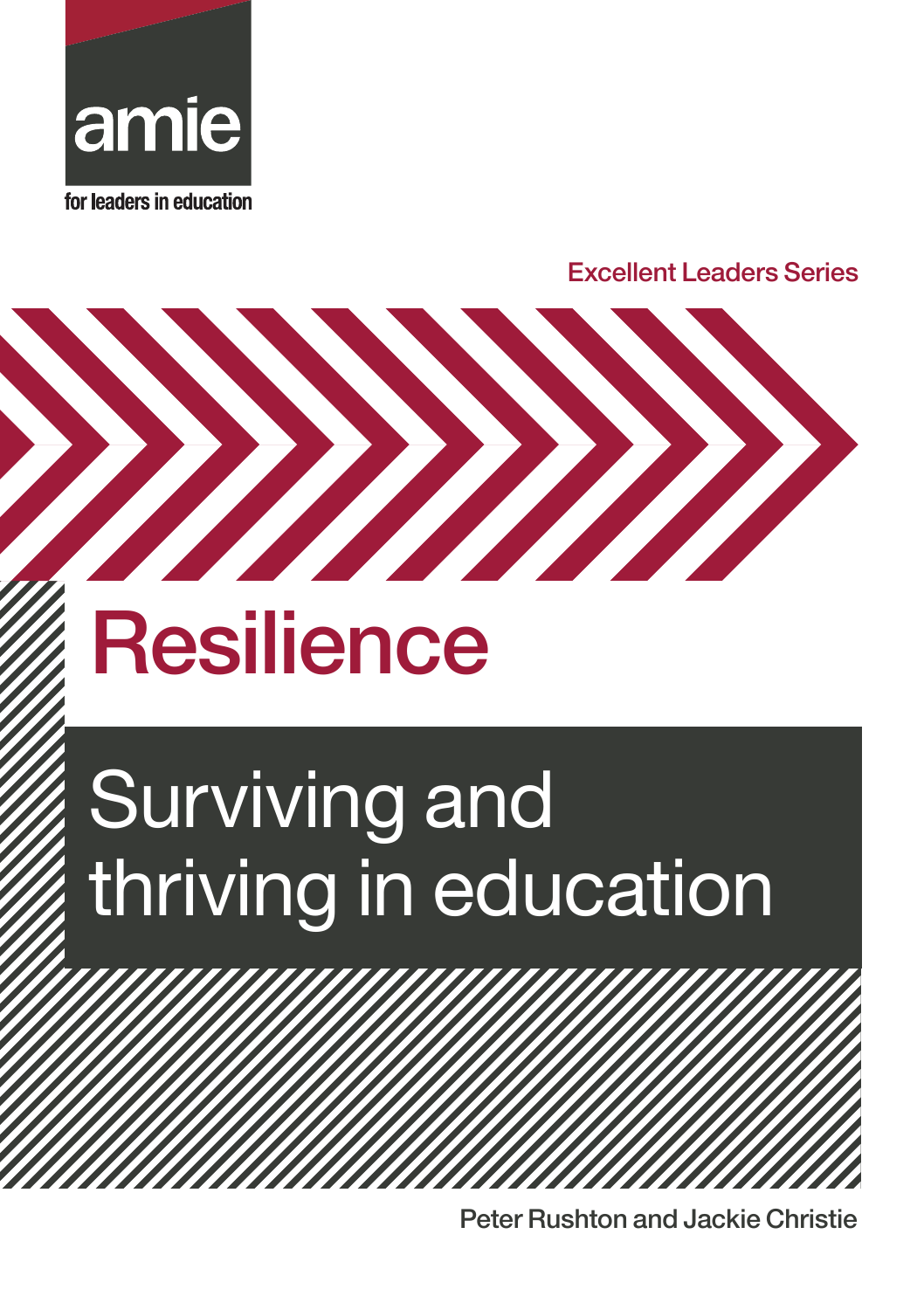#### About AMiE

AMiE is for leaders in education. We champion our members. influence education policy and provide bespoke expertise. We help members achieve their potential with our career development programme, while our information resources help them to understand how the latest issues impact on their working lives. Our team of legal experts is available to provide confidential advice, guidance and support to members in times of need.

#### To join go to www.amie.org.uk/join

There are plenty of good reasons to join, as well as support, advice and a wide selection of publications and CPD – all free or at a reduced rate to members – AMiE also provides up-to-date news and views, discounts and offers on an array of products and services, and a first class website for instant access to a range of advice on workplace issues.

#### About the authors

Jackie Christie, who was a senior leader, has a wealth of experience in education and currently works for Promoting Excellence.

Peter Rushton, leadership consultant at Promoting Excellence, is an accredited leadership trainer and executive coach. He is a former college principal.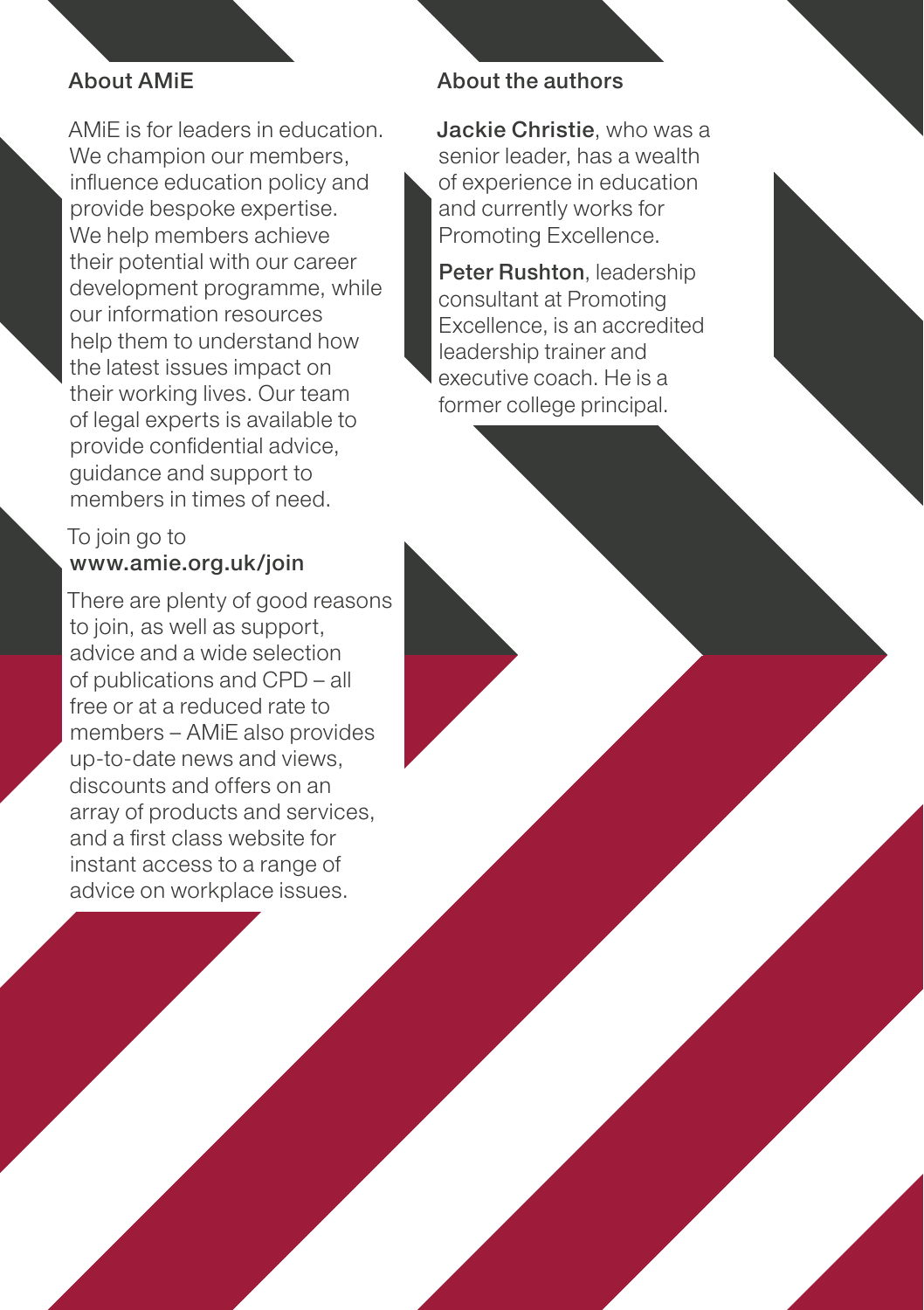## **Contents**

| Foreword                           | ii |
|------------------------------------|----|
| Introduction                       | 1  |
| Understanding resilience           | 3  |
| What is it?                        | 4  |
| How resilient are you?             | 14 |
| How can you become more resilient? | 22 |
| Resilience in practice             | 43 |
| Building students' resilience      | 47 |
| How leaders build resilience       | 52 |
| Resilience in colleges             | 58 |
| Conclusion                         | 65 |
| Appendix: stress risk assessment   | 66 |
| Acknowledgements                   | 75 |
| References                         | 76 |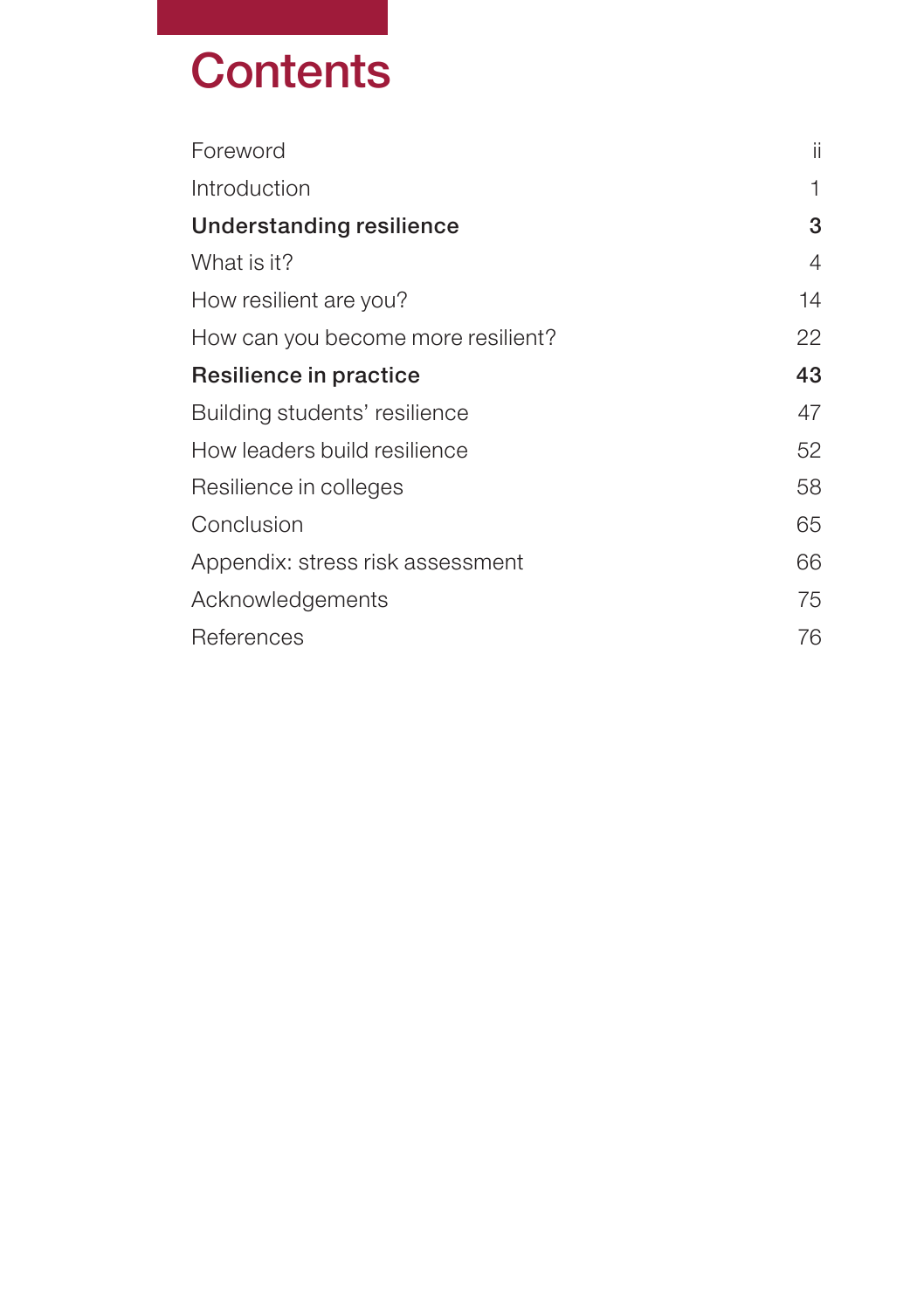## Foreword

Resilience is often associated with the capacity to persevere against the odds and to develop the famous 'stiff upper lip' as a means to cope. It is more powerful than this.

Resilience is essentially about leadership of self. It is not a personality trait, but a process. Investing time in this area of leadership opens huge potential not only to cope but to discover how to challenge the factors prompting challenges in the first place.

Building resilience is part of the self-leadership you need from your first day in front of a class to the day you retire. This booklet and associated training offered by AMiE are designed to help leaders build their own resilience, lead those in middle management and lead the senior leadership team. As a leader, building resilience among your staff has a host of organisational benefits including better staff retention, low sickness absence and low presenteeism.

It is a practical guide that includes proven strategies for developing and maintaining resilience, and case studies that illustrate just how critical resilience is for staff and students.

AMiE knows from casework that senior leaders find their personal resilience eroded when they are under pressure, which can result in leadership problems that undermine the organisational resilience of the school or college. It makes sense for all leaders to regularly review their levels of personal resilience and lead staff to build their capacity in this area as part of an approach to staff well-being.

#### Mark Wright

Director of AMiE National Education Union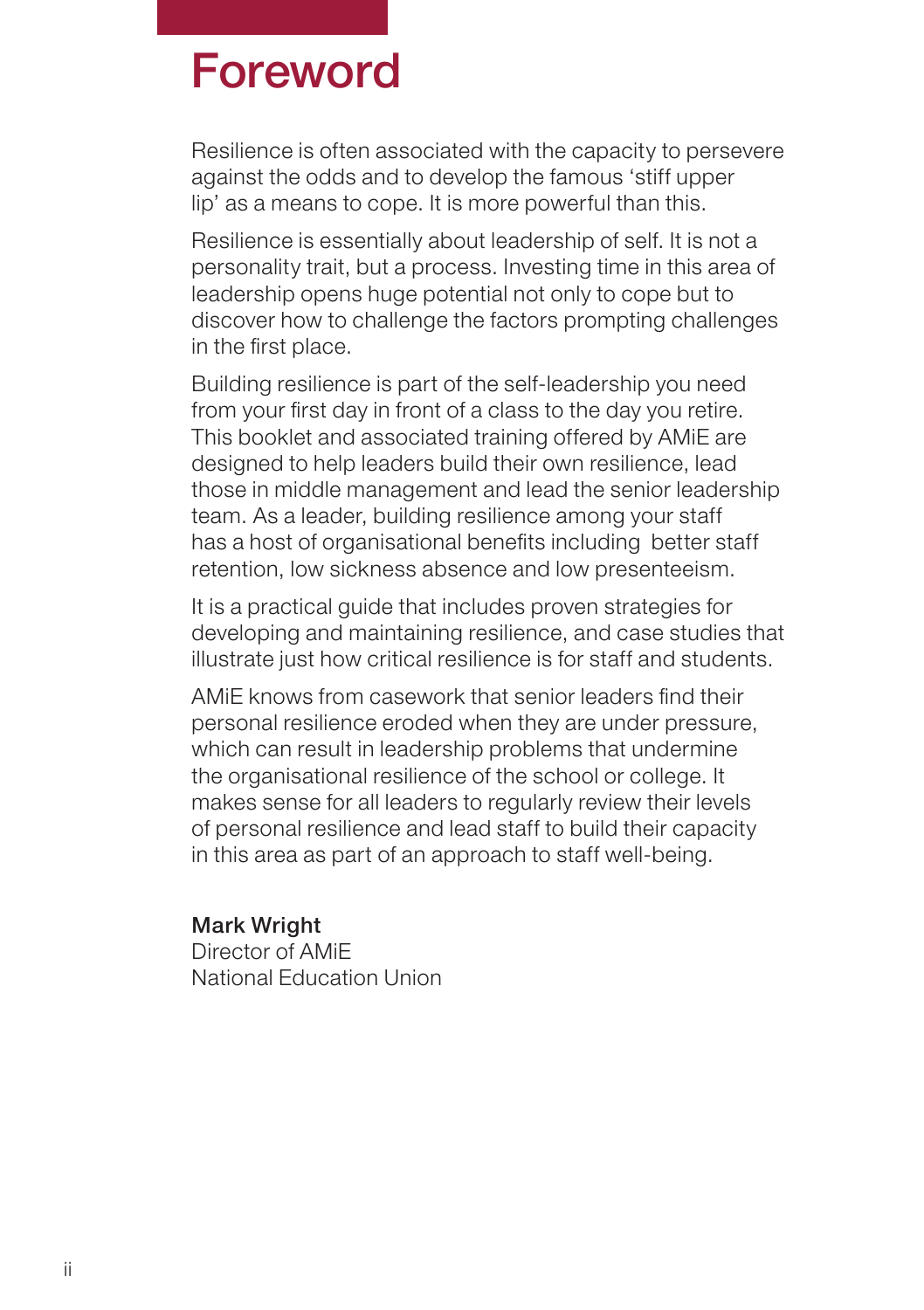## Introduction

Turbulent is a word often used to describe the education sector. Practitioners, stakeholders and observers constantly refer to a period of unprecedented and incoherent change. Navigating change is not necessarily just an analytically detached process; it is an emotional process which leaders need to embrace.

This will require resilience so you have the capacity to recover quickly from difficulties. Toughness and courage are prominent among the wide range of resilience qualities required by education leaders.

Obstacles don't have to stop you. If you run into a wall, don't turn around and give up. Figure out how to climb it, go through it, or work around it.

Michael Jordan, retired basketball player

Common descriptions of the education sector.

- Headship now has job security similar to that of a football manager – only worse given that sacked football managers very often find a new role managing another club.
- There is unintelligent accountability.
- $\bullet$  There is an emphasis on results at all costs.
- Mental health problems among students and staff are increasing.
- Staff retention, recruitment and low morale are leading to sleepless nights.

Within this climate, leaders, staff and students are expected to carry on regardless. However, pressures on leaders, staff and students in the sector are now intense and relentless. Stress and a lack of resilience are a worrying cocktail.

At a time when there is incredible pressure to deliver more with less money, resilience is a great quality to have, develop and pass on to others.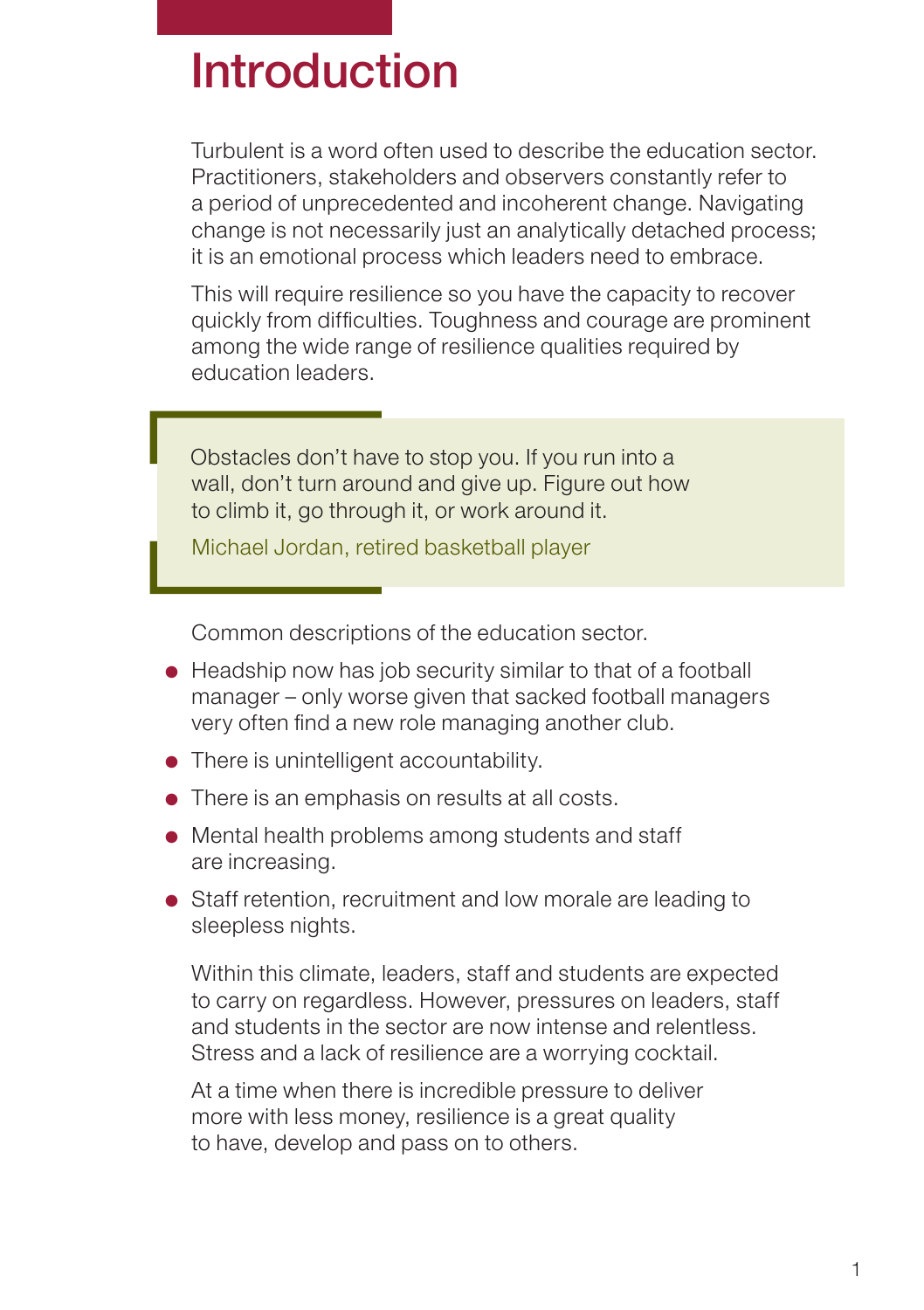Success is how high you bounce after you hit bottom.

General George Patton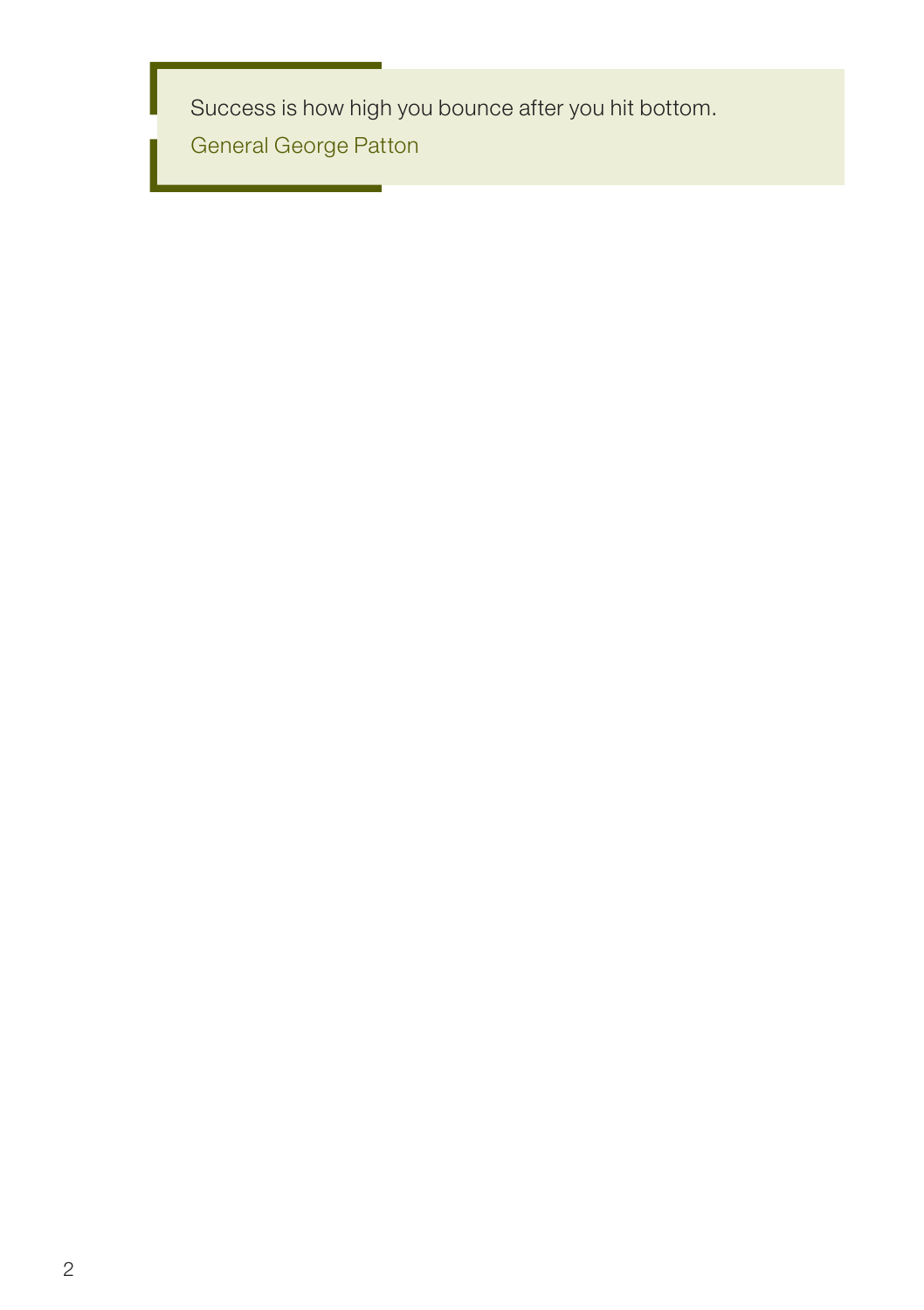# **Understanding** resilience

3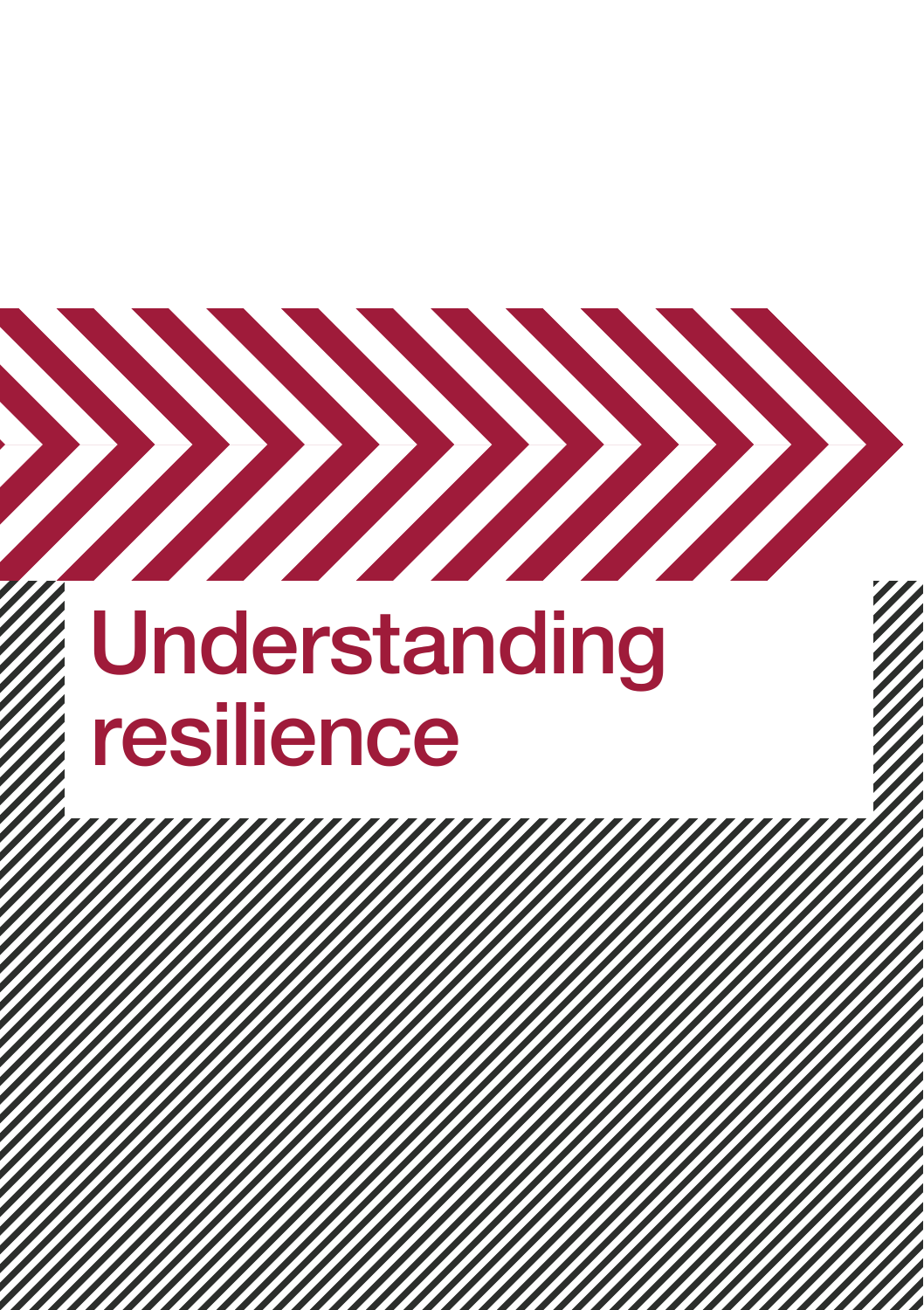## What is it?

Researcher Edith Grotberg, of the International Resilience Project in the Netherlands, defines resilience as "a universal capacity which allows a person, group or community to prevent, minimize or overcome the damaging effects of adversity". Resilience is the persistence in pursuing goals despite obstacles and setbacks. It is a great quality in leaders as they operate from hope of success rather than fear of failure – sometimes described as having a "half-full" or "half-empty" glass.

People and organisations with resilience possess a range of abilities such as:

- 1 "The ability in the face of difficulty, to retain flexible cognitive behaviour and emotional responses." (Michael Neenan and Windy Dryden, *Life Coaching: A Cognitive-Behavioural Approach*, (2002)
- 2 The ability to "bounce back" and "roll with the punches".
- **3** The ability to deal with perceived adverse situations in a positive and creative way by transforming challenge into opportunity or by learning quickly from setbacks.

When you experience adversity or stress you may feel anger. grief or pain. Resilient people can keep functioning both physically and psychologically. Resilience helps us to survive. It also helps us grow and develop. Resilient people have lower levels of depression, develop personally through adversity, and harness an inner strength that helps them respond positively. It is a core competency for stress management.

Setbacks are manageable circumstances rather than insurmountable barriers. Leaders with this quality can learn from setbacks. They can keep problems in perspective.

Being resilient can have a host of benefits. On a personal level it can help you:

- cope with multiple tasks, juggling projects, combining teaching with management so that one does not feel overwhelmed
- stay focused and calm, instead of being overwhelmed by emotion or stress
- see solutions instead of just problems and to think more widely and creatively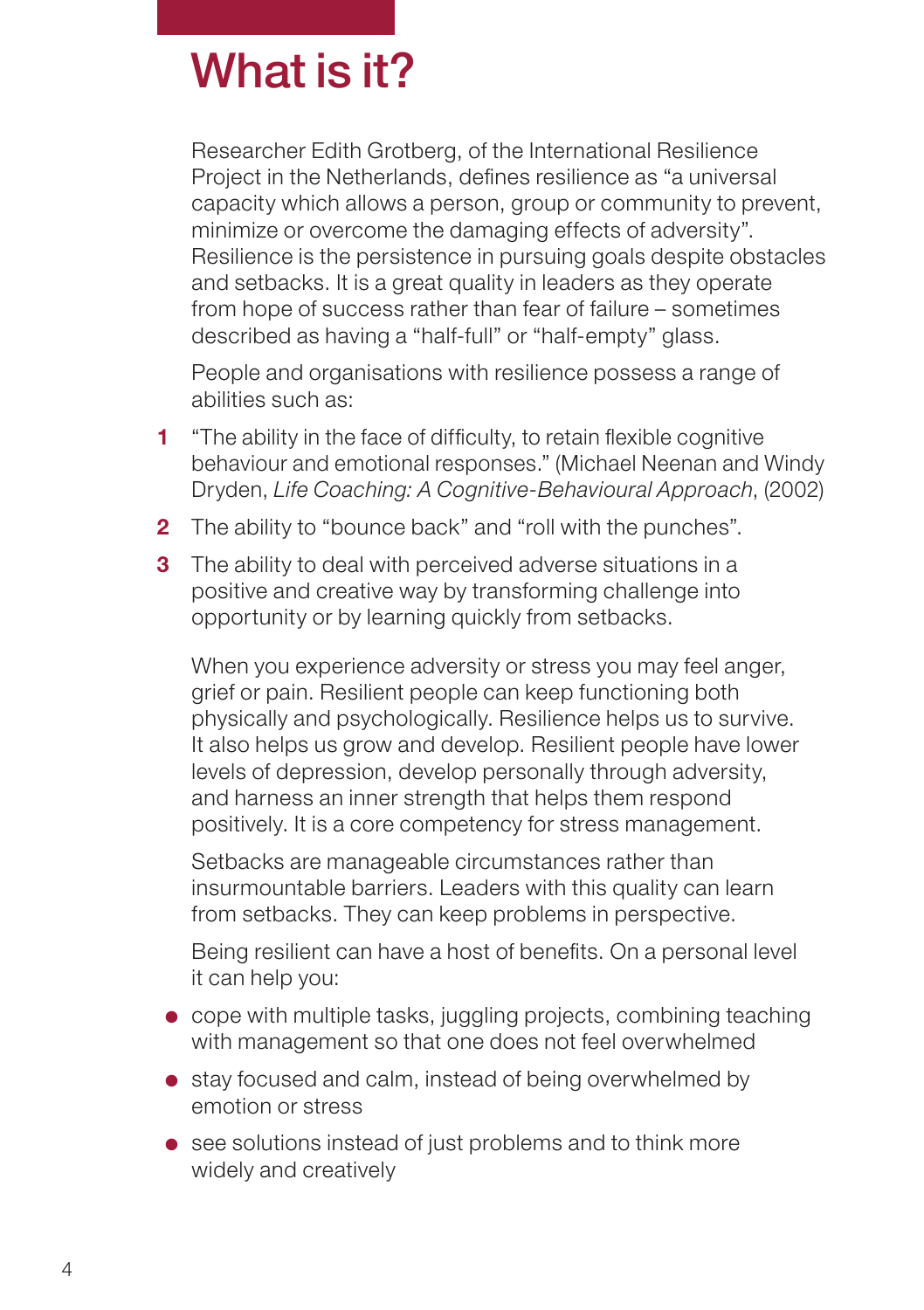- cope with negativity, personal criticism and rejection more effectively
- give students a better experience and deal with their problems with more assurance
- be healthier and survive and overcome medical problems
- get on better with colleagues and improve our home lives
- improve performance within ourselves and our teams.

At an organisational level, resilience is key to achieving sustainable success, which is the ability to survive in a continuously changing environment.

This means embedding a transformational approach into the culture, ethics, values, beliefs, processes and practices and into the mindset of the workforce.

Change is expected, it is what we do and we are all responsible for making it happen.

Anon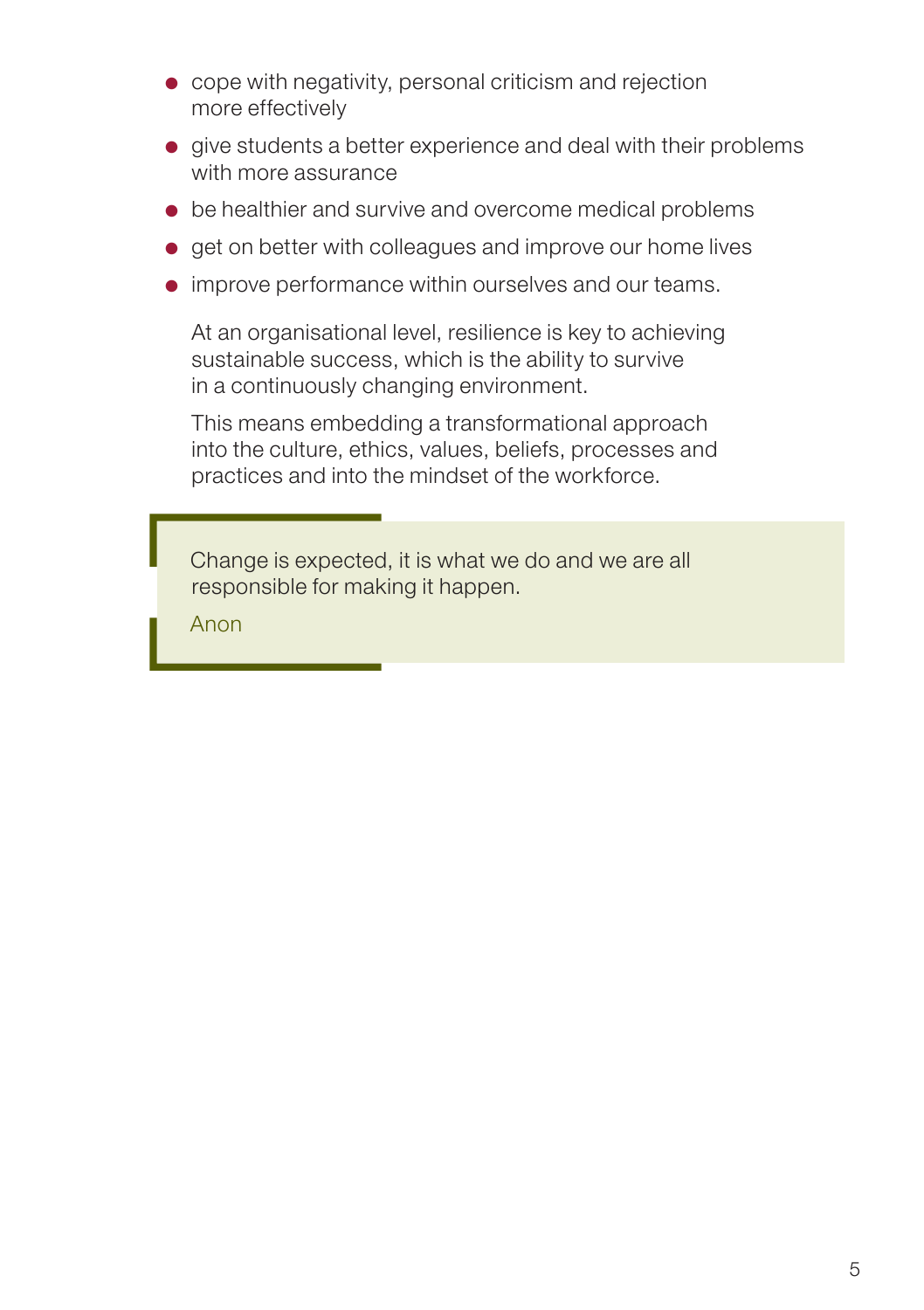## Resilient behaviours

People who are resilient show the following behaviours:

- They can overcome obstacles or setbacks.
- $\bullet$  They are willing to try new things.
- They don't give up easily in the face of failure.
- They show confidence and willingness to have a go even in difficult circumstances.

#### Task

|                      | Do you have these qualities?      |                                                         |
|----------------------|-----------------------------------|---------------------------------------------------------|
|                      | Have you observed them in others? |                                                         |
| Quality              | Reflect on my<br>own resilience   | <b>Examples of</b><br>when I observed<br>this in others |
| Self-discipline      |                                   |                                                         |
| <b>Flexibility</b>   |                                   |                                                         |
| <b>Integrity</b>     |                                   |                                                         |
| <b>Assertiveness</b> |                                   |                                                         |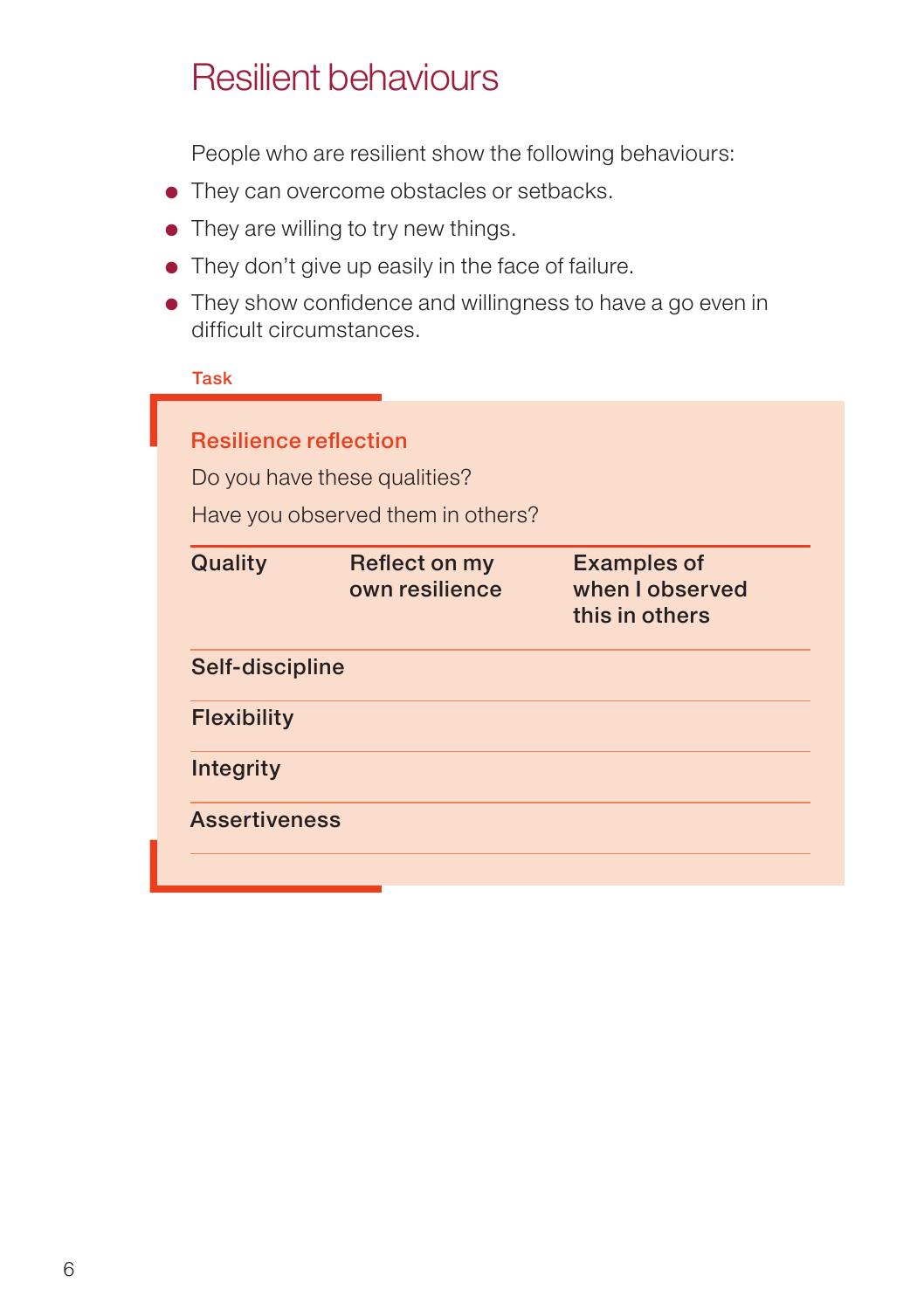## 1. Self-discipline

Self-disciplined people usually know what they want to achieve and have a lot of drive. They also display a great deal of energy and persistent determination in pursuing their goals and they are good at prioritising. Aligned with this, they can be decisive and capable of exploiting their strengths.

People with this quality can often have good emotional self-control and are more resistant to stress.

People with good self-discipline:

- maintain good performance in stressful conditions
- avoid defensive, negative or aggressive behaviour
- calm others
- respond to problems in a constructive manner
- manage their own stress effectively, can "switch off"
- maintain stamina in difficult circumstances, often have exceptional attendance records
- take important decisions and show good judgement.

## 2. Flexibility

This is the ability to be adaptable and work successfully within a variety of changing situations and with various individuals or groups. Flexibility entails understanding and appreciating different perspectives and viewpoints. People with this ability can adapt their approach as the requirements of a situation change. They cope with change in their working and personal lives more easily.

People who are flexible:

- handle multiple demands
- change their own ideas, can "change tack"
- alter procedures on the basis of new evidence
- adjust their strategy appropriately
- respond positively to new situations
- remain calm at times of change
- can take on new challenges with a constructive approach.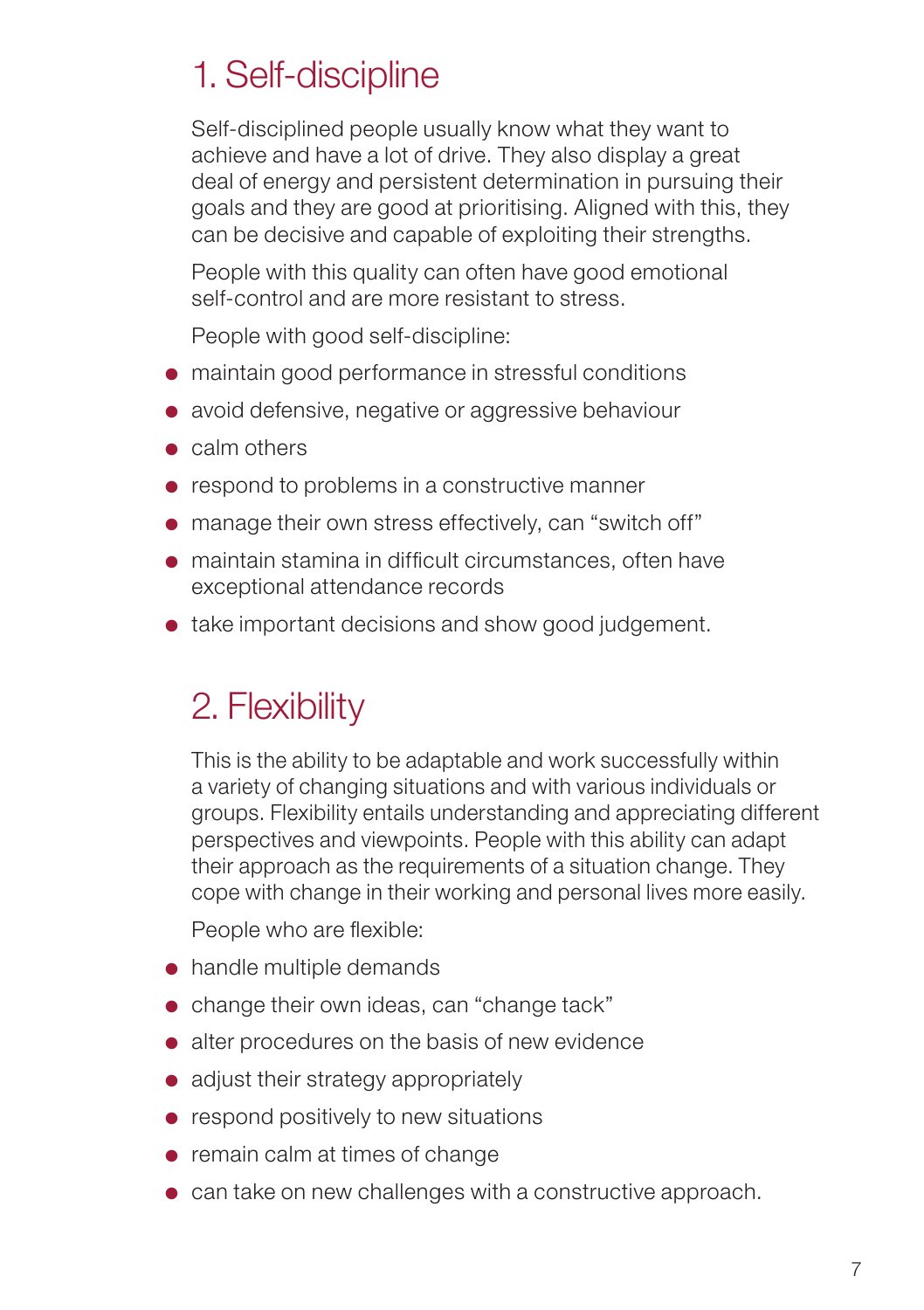In today's educational environment, successful organisations need to have flexible and responsive workforces that relish the opportunity to try out new things, with the right support. These people are more likely to deliver sustained high performance.

### 3. Integrity and openness

Resilience is helped by a leader behaving in an open and transparent way. Such leaders act in line with their espoused values and beliefs. They are often described as closely aligning what they are thinking and feeling with what they say and do. At the highest level they act in line with values and beliefs even when it is difficult to do so.

People who are open and act with integrity:

- are able to make decisions, even when unpopular
- create trust and respect from others
- take responsibility for their actions and performance
- accept personal mistakes and admit to them
- confront unethical actions in others
- show independence of thought and action
- maintain a strong focus on long-term strategic objectives.

Integrity and openness are important leadership qualities in supporting resilience in individuals, teams and organisations. People who act with integrity are able to "walk the walk." They act openly and honestly and by behaving in such a way they inspire others to be strong and resilient, even in difficult, emotionally charged situations. By trying to do the "right thing", they help themselves and colleagues to do their best, be at ease with their actions and possibly be less stressed and anxious as a result.

Openness and transparency and employing a growth mindset are critical for staff and students and to long-term and sustainable success.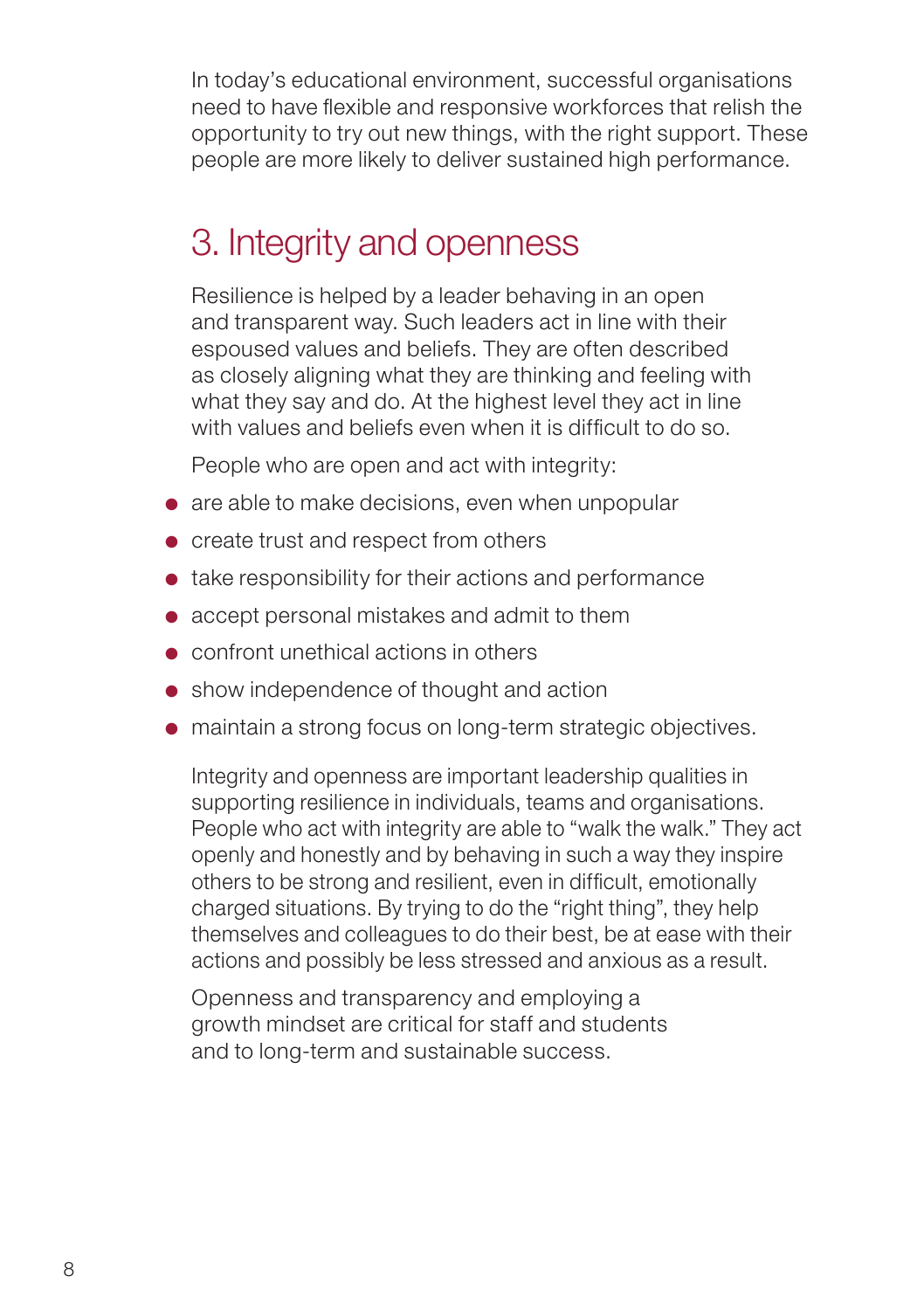## 4. Assertiveness

Our ultimate freedom is the right and power to decide how anybody or anything outside ourselves will affect us.

Stephen Covey, American educator

Assertiveness is the ability to stand up for oneself – being able to tell other people what you think or want. Being assertive gives you the opportunity to make a statement about why you deserve the right to be heard.

People who are assertive will:

- develop their relationships with colleagues and students
- have more control over their working life by improving time management
- deal with disruptive behaviour.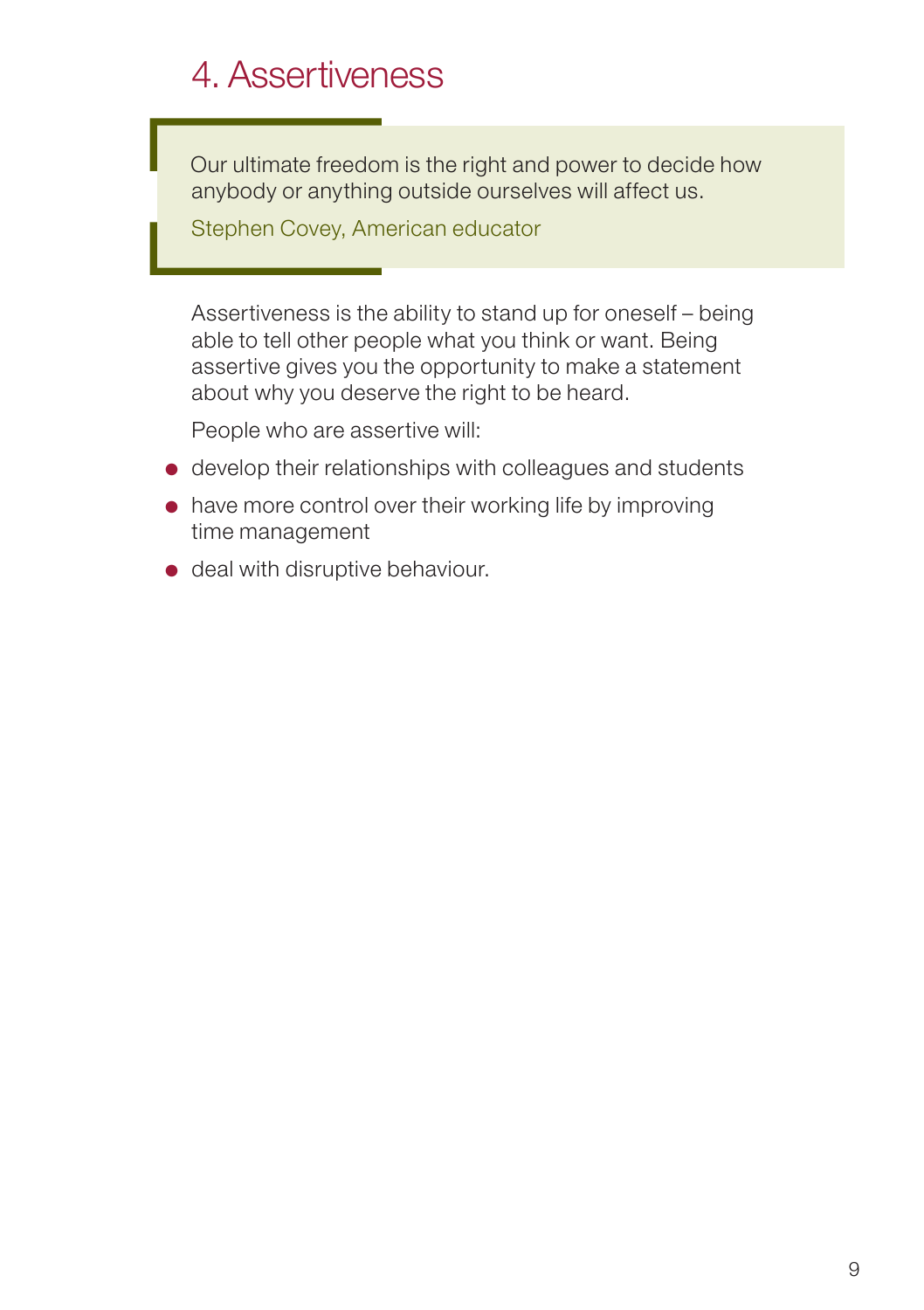When may you need to be assertive?

- one-to-one conversations
- $\bullet$  emails from and to
- $\bullet$  meetings including chairing
- dealing with student behaviour
- handling complaints
- when you need to say no.

Assertiveness is sometimes confused with other types of behaviour such as bossiness, aggression, abruptness or manipulation.



What is the difference between passive, aggressive and manipulative behaviour?

#### Passive:

- You do not stand up for your rights/yourself.
- You do not express your views in a positive way.
- You do not care enough about the issue to intervene.

#### Aggressive:

- You stand up for your rights in a way that violates or offends others.
- You express your views inappropriately.

#### Manipulative:

● You use guilt or bribery to ensure compliance.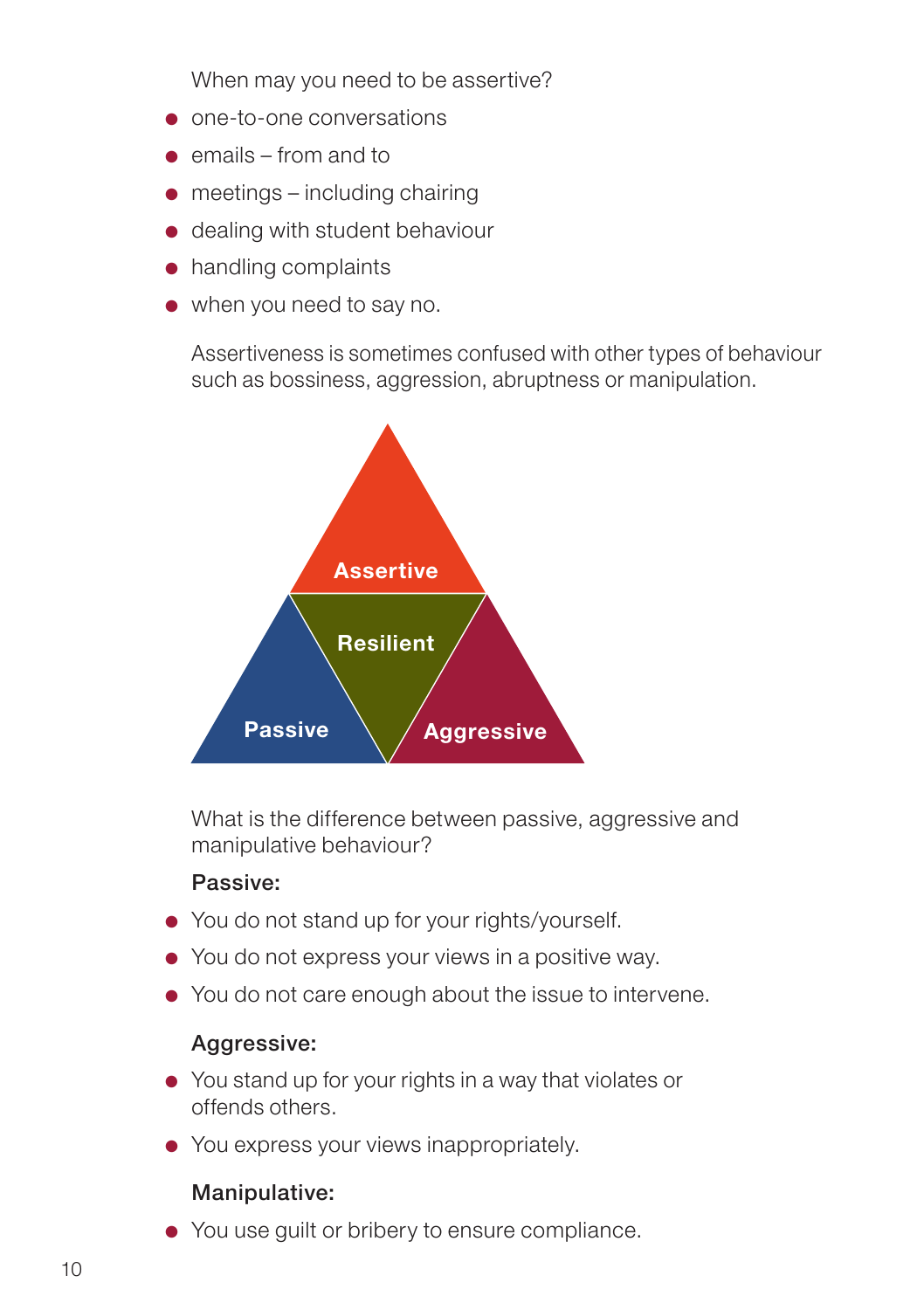Passive, aggressive and manipulative behaviour may sometimes produce short–term rather than sustainable gains. Being assertive will bring greater rewards. Before you start you need to know what to say.

#### Here are four steps:

- 1 Clearly state what you want to say don't waffle or be woolly or jokey.
- 2 Make the conversation two-way listen and ask for views.
- **3** Empathise with others before proposing solutions.
- 4 Be open and honest about effects and what you want to happen.

| Assertiveness-<br>verbal techniques                                                                                                                                                                                                                                                                                                                                                                                                     | Assertiveness-<br>non-verbal techniques                                                                                                                                                          |
|-----------------------------------------------------------------------------------------------------------------------------------------------------------------------------------------------------------------------------------------------------------------------------------------------------------------------------------------------------------------------------------------------------------------------------------------|--------------------------------------------------------------------------------------------------------------------------------------------------------------------------------------------------|
| Do:<br>prepare in advance<br>ensure you have the<br>person's full attention<br>be straightforward<br>repeat the message as necessary<br>begin statements with 'I' eg' I think'<br>if you are interrupted, say<br>'please let me finish'<br>let others express their opinions<br>listen to others' viewpoints<br>keep an open mind<br>try to find common ground, a<br>compromise or an alternative<br>accept that others can also say no | Do:<br>use positive body<br>language<br>lean forward and<br>make eye contact<br>keep your head,<br>shoulders, neck<br>and arms relaxed<br>use positive facial<br>expressions to<br>show interest |
| Don't:<br>be afraid to say no, but<br>explain your refusal<br>blame others<br>apologise for your views<br>interrupt others                                                                                                                                                                                                                                                                                                              | Don't:<br>fidget<br>look bored<br>lose your temper                                                                                                                                               |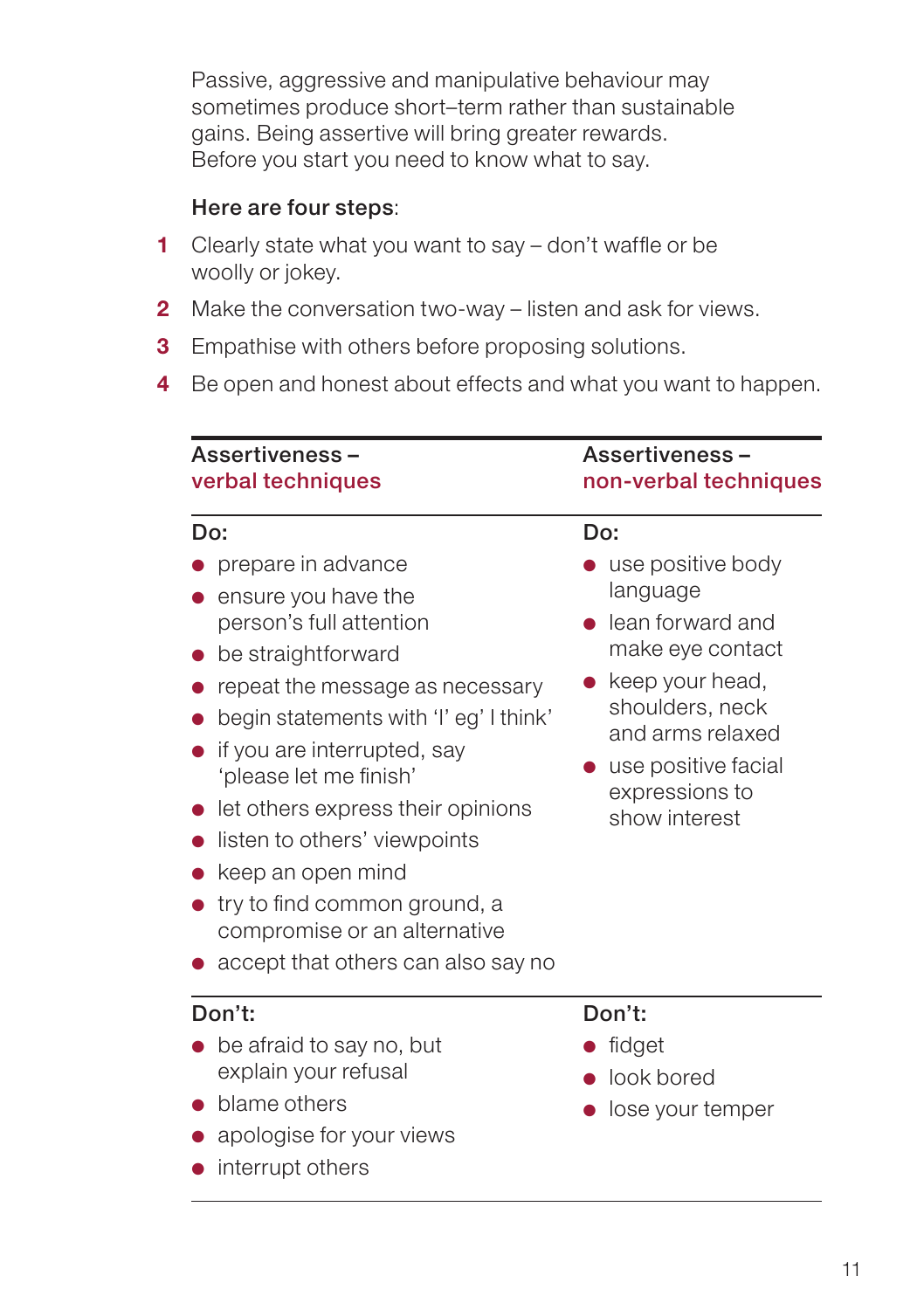#### Assertive feedback

- Positive feedback is more powerful than negative.
- Descriptive, evidence-based feedback is more helpful for improvement.
- Assertive feedback will empower people.
- Focus on behaviour not personalities.
- Do not make assumptions explore reasons in a two-way conversation.
- $\bullet$  Do it in person rather than by email. If you must email  $$ reflect first, then re-read the email before sending it.

#### How to handle criticism

- Listen carefully and ask for an example or clarification.
- $\bullet$  Avoid being aggressive denying, sulking or saying nothing accepting unfounded criticism.
- $\bullet$  Reflect on the criticism is it fair?
- React stand up for yourself, be respectful, reject it, or accept it and work on it.

#### How to develop your assertiveness

- Practise in low-risk situations.
- Treat others as you would expect to be treated yourself.
- Ask for feedback from a critical friend.
- Keep an open mind and consider others and factors that may be affecting them.
- Be sincere and respectful.
- Avoid absolutes steer clear of words like 'never' and 'always'.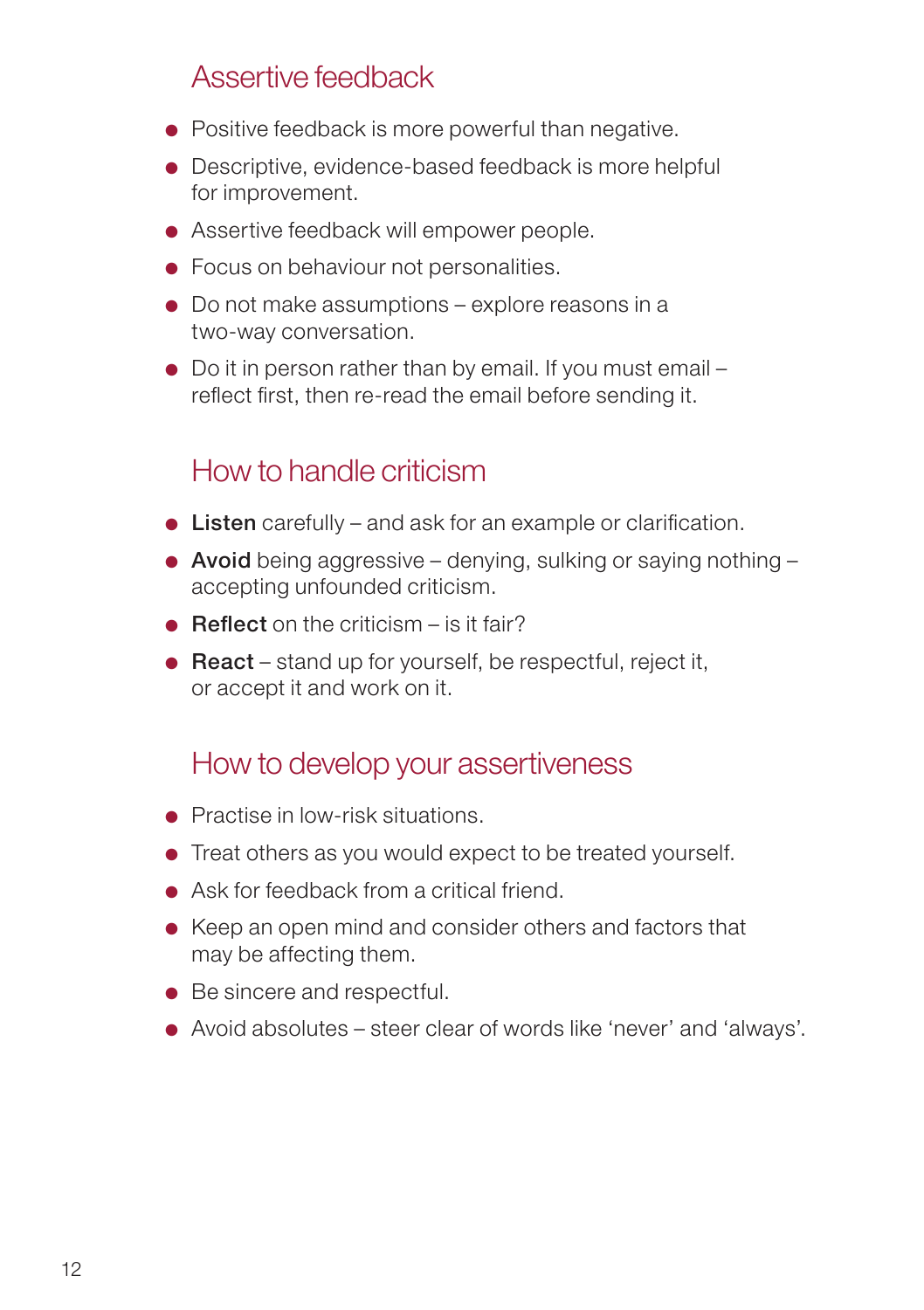Assertiveness is your ability to act in harmony with your self-esteem without hurting others.

Anon

#### 10 ways to be assertive

- 1 Be decisive.
- 2 Take responsibility for your actions.
- 3 Say no when you need to.
- 4 Be an attentive listener
- **5** Communicate clearly.
- **6** Say yes when you need to.
- 7 Ask for what you want.
- 8 Follow your intuition.
- **9** Feel free to take a chance.
- **10** Stand up for yourself.

#### Remaining positive

In a similar way to assertiveness, you can become far more productive and effective by thinking and being positive. Those who are resilient tend to think positively and are proactive rather than reactive when managing problematic situations.

Having a positive outlook means:

- challenging any negative thoughts as soon as they enter your head
- making sure that individuals who are negative and drain your energy are avoided – spend more time with individuals who are 'upbeat'
- dealing with facts not with 'what ifs' as imagining a situation can lead to negativity
- using positive language, look in the mirror and tell yourself "I will do", "I can do", "I am".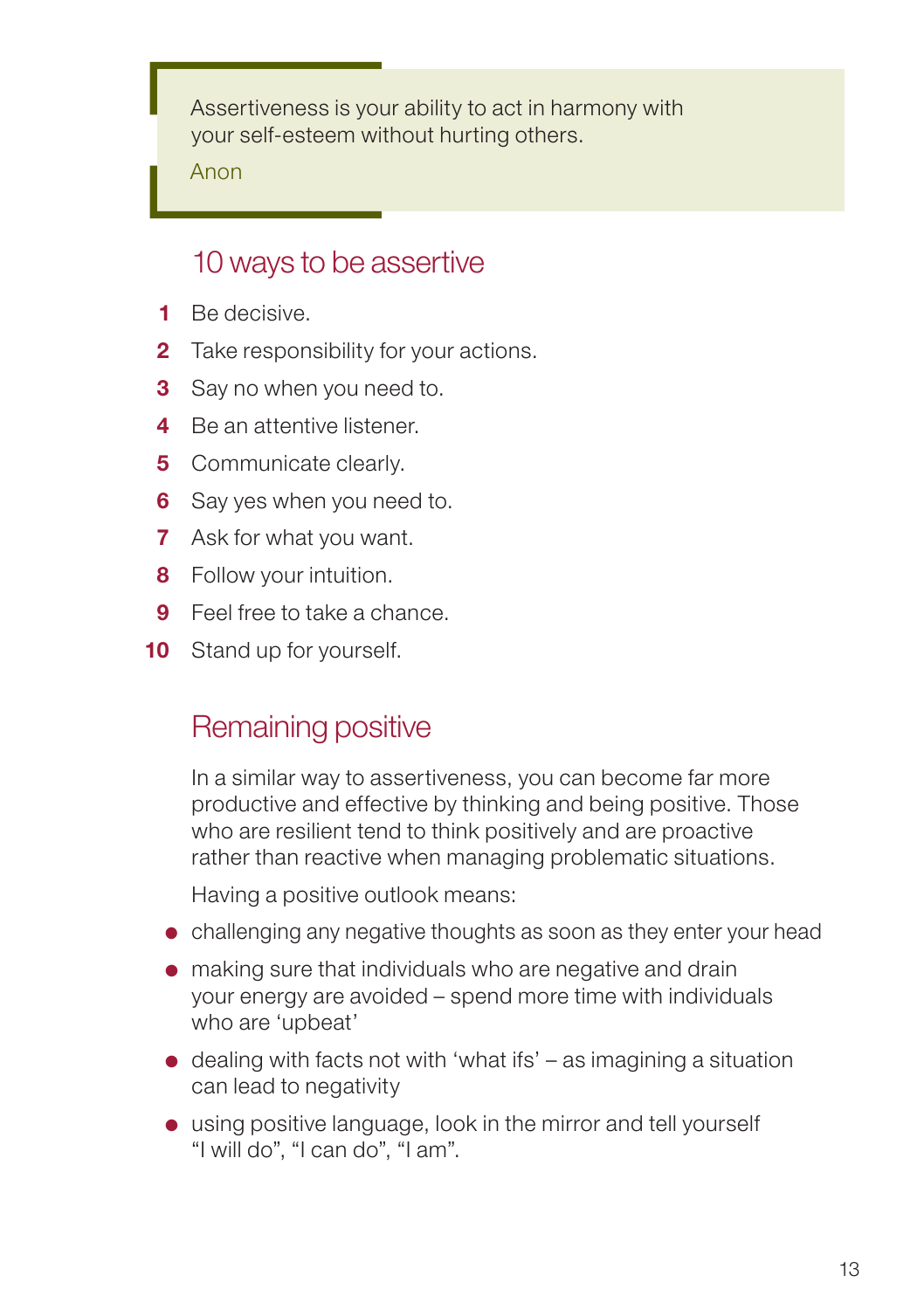## How resilient are you?

#### **Reflections**

- Can you recall incidents or experiences where you showed resilience?
- What personal behaviours did you show and why were they important?
- Conversely, can you think of situations or experiences where you did not show resilience?
- How did you behave?
- What did you learn?

#### How do you react to unexpected difficulties?

Healthy resilient people have stress-resistant personalities and learn from tough experiences. The most resistant people overcome adversity, can recover from tough experiences and become stronger and wiser. Resilient people expect to find a way to have things turn out well. They are self-reliant and have learning or coping reactions rather than feeling victimised or blaming others, both of which are common in today's pressurised world.

Having an accurate self-assessment of your own resilience is a great starting point.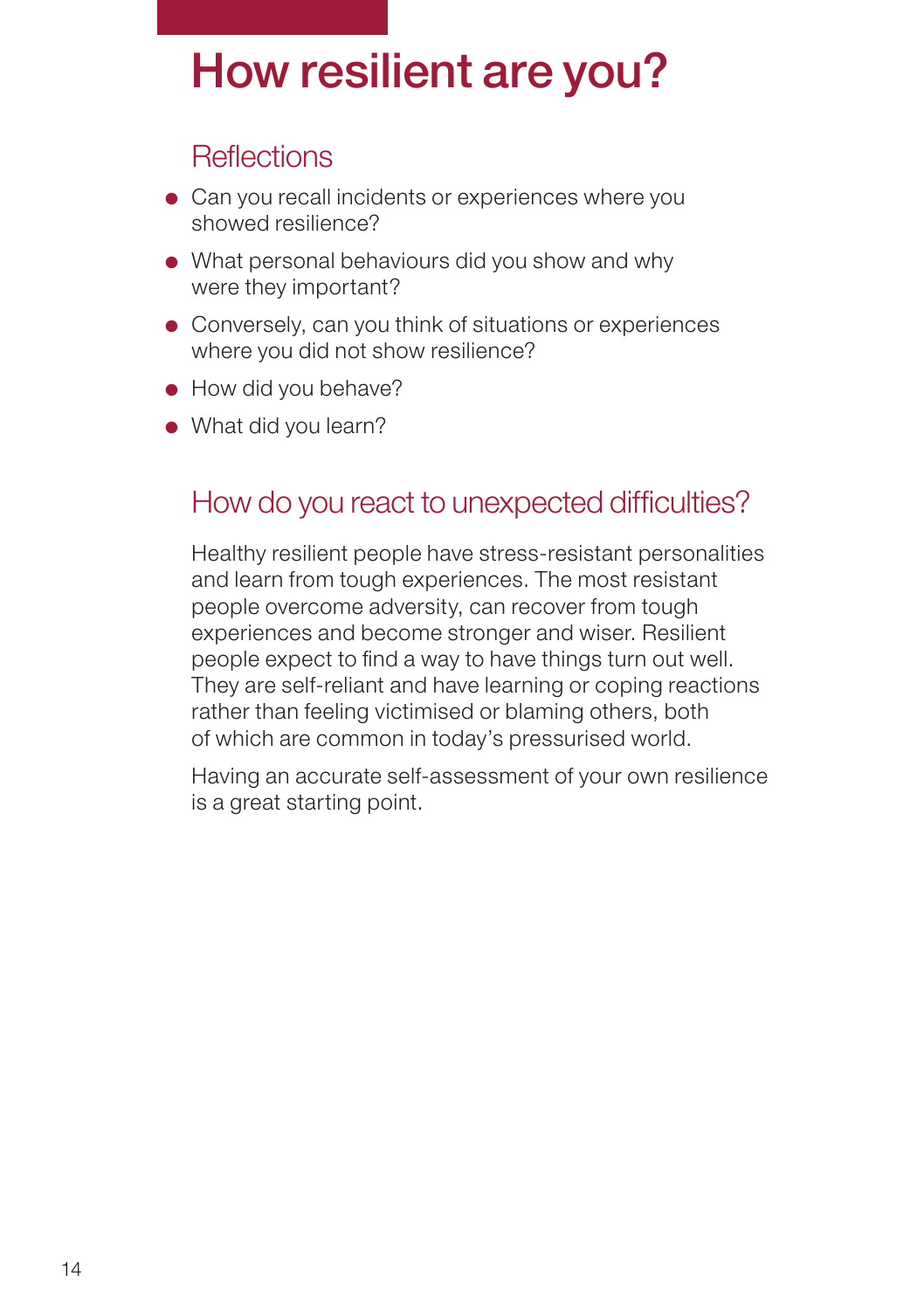#### Assessing your resilience

Rate yourself from 1 – 5 on the following:  $[1 = \text{very little}, 5 = \text{very strong}]$ 

| Ask yourself                                                                                                          | 1 | $\mathfrak{p}$ | 3 | 4 | 5 |
|-----------------------------------------------------------------------------------------------------------------------|---|----------------|---|---|---|
| In a crisis or chaotic situation,<br>do I calm myself and focus<br>on taking useful actions?                          |   |                |   |   |   |
| Am I usually optimistic? Do I see<br>difficulties as temporary and<br>expect to overcome them?                        |   |                |   |   |   |
| Can I can tolerate high levels<br>of ambiguity and uncertainty<br>about situations?                                   |   |                |   |   |   |
| Can I adapt quickly to<br>new developments?                                                                           |   |                |   |   |   |
| Am I playful. Do I find the<br>humour in tough situations,<br>and can I laugh at myself?                              |   |                |   |   |   |
| Am I able to recover emotionally<br>from losses and setbacks?                                                         |   |                |   |   |   |
| Do I feel self-confident, appreciate<br>myself and have a healthy<br>concept of who I am?                             |   |                |   |   |   |
| Am I curious? Do I ask questions?<br>Do I want to know how things work? Do<br>I like to try new ways of doing things? |   |                |   |   |   |
| Do I learn valuable lessons<br>from my experiences and from<br>the experiences of others?                             |   |                |   |   |   |
| continued on page 16                                                                                                  |   |                |   |   |   |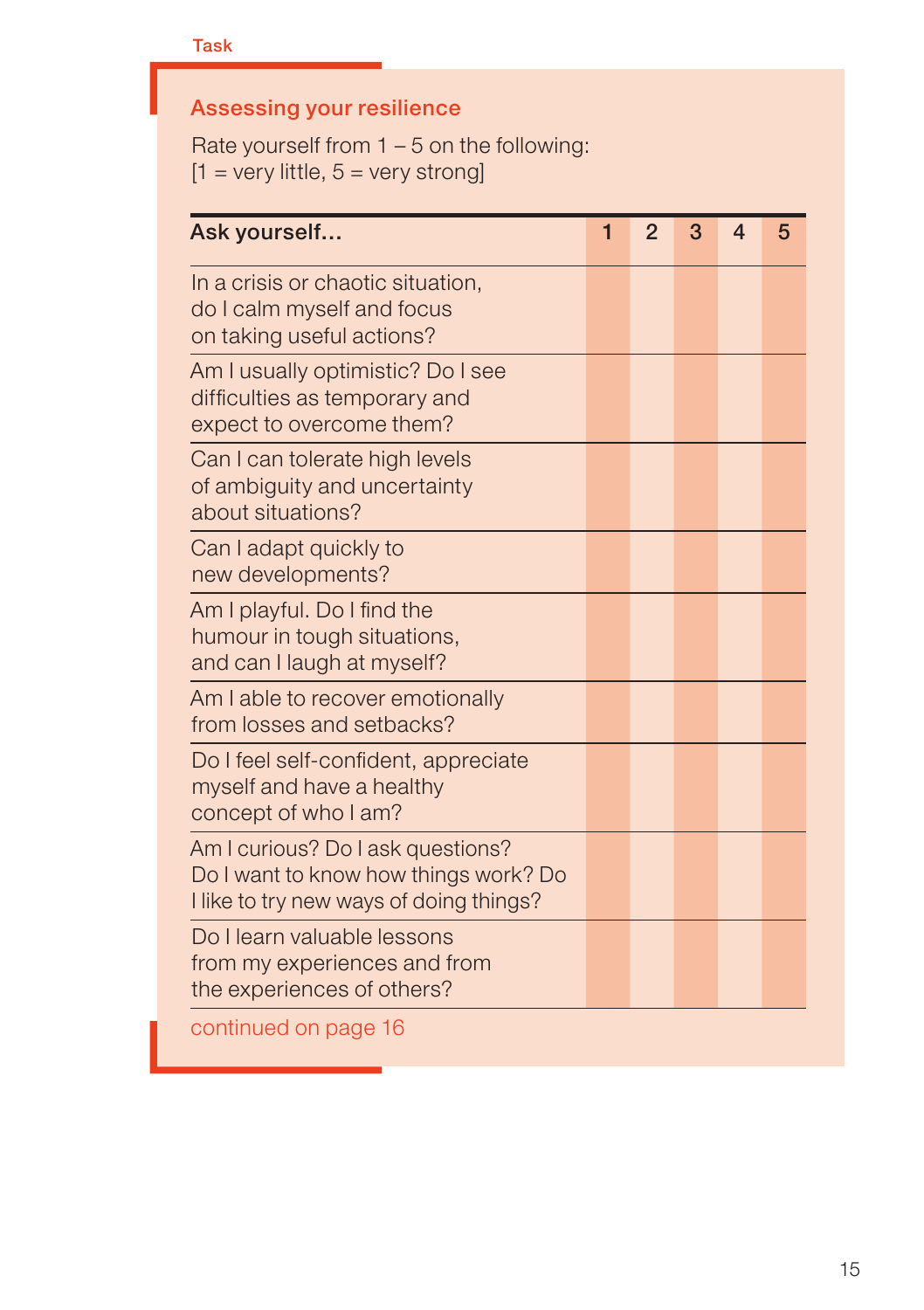#### Assessing your resilience — continued from page 15

| Ask yourself                                                                                                                                    | 1 | $\mathfrak{p}$ | 3 | $\overline{\mathbf{A}}$ | 5 |
|-------------------------------------------------------------------------------------------------------------------------------------------------|---|----------------|---|-------------------------|---|
| Am I good at solving problems?<br>Can I use analytical logic, be<br>creative or use common sense?                                               |   |                |   |                         |   |
| Am I good at making things work well?<br>Am I often asked to lead groups<br>and projects?                                                       |   |                |   |                         |   |
| Am I flexible?                                                                                                                                  |   |                |   |                         |   |
| Am I always myself, but different<br>in different situations?                                                                                   |   |                |   |                         |   |
| Do I prefer to work without a<br>written job description? Am I more<br>effective when I'm free to do what<br>I think is best in each situation? |   |                |   |                         |   |
| Do I read people well and<br>trust my intuition?                                                                                                |   |                |   |                         |   |
| Am I a good listener? Do I<br>have good empathy skills?                                                                                         |   |                |   |                         |   |
| Am I non-judgemental about<br>others and adapt to people's<br>personality styles?                                                               |   |                |   |                         |   |
| Do I hold up well during tough<br>times? Do I have an independent<br>spirit underneath my cooperative<br>way of working with others?            |   |                |   |                         |   |
| Have I been made stronger and<br>better by difficult experiences?                                                                               |   |                |   |                         |   |
| Have I converted misfortune<br>into good luck and found<br>benefits in bad experiences?                                                         |   |                |   |                         |   |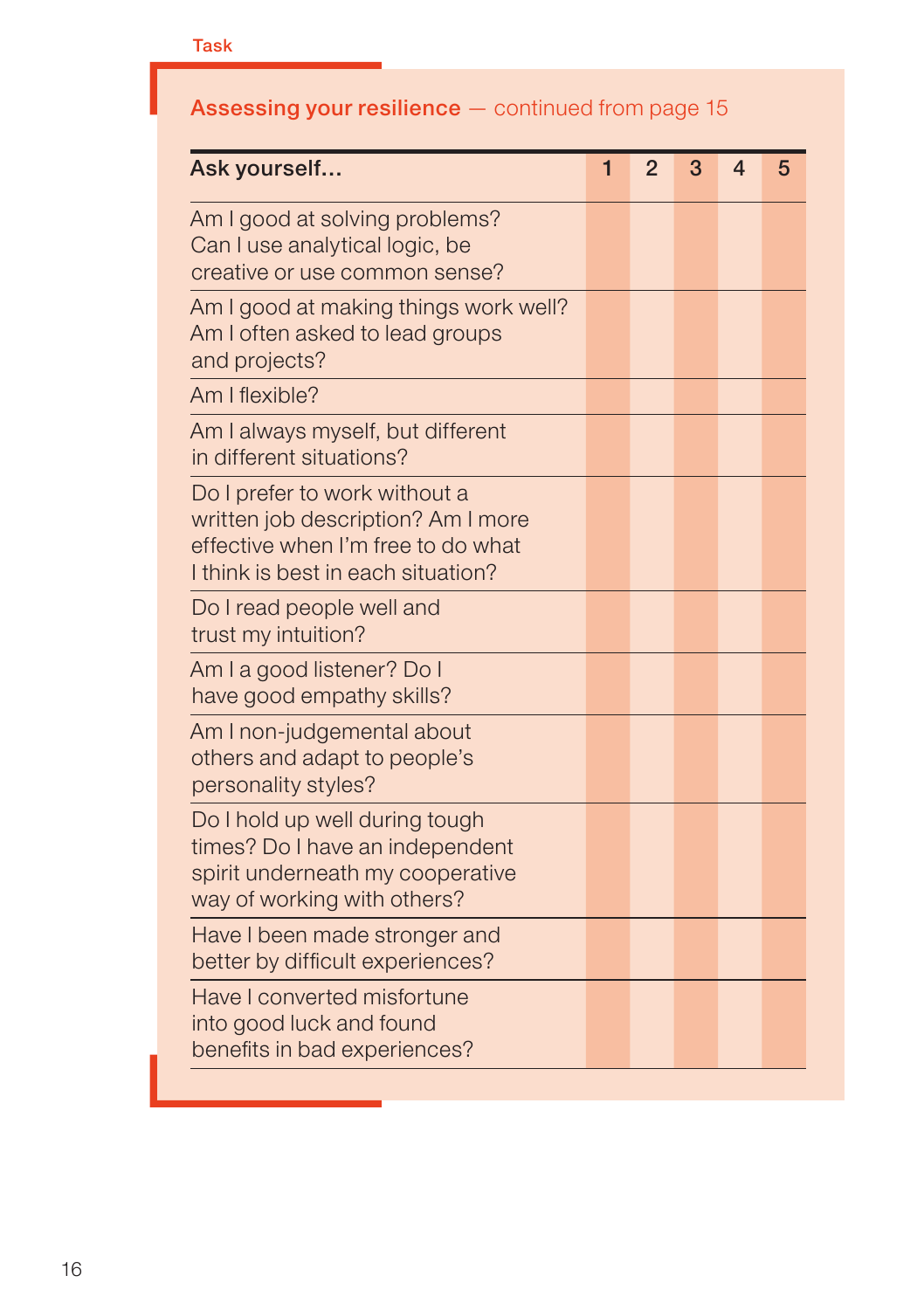Your resilience score is:

| 80 or higher | very resilient    |
|--------------|-------------------|
| $65 - 80$    | better than most  |
| $50 - 60$    | adequate          |
| $40 - 50$    | you're struggling |
| 40 or under  | seek help         |

#### Interpretation of results:

Highly resilient people show many similar qualities.

#### Playful, childlike curiosity

They ask lots of questions; want to know how things work. Play with new developments. Enjoy themselves as children do. Have a good time almost anywhere. Wonder about things, experiment, make mistakes, get hurt, laugh.

*"What is different now? What if I did this? Who can answer my questions? What is funny about this?"*

#### Constantly learn from experience

Rapidly assimilate new or unexpected experiences and facilitate being changed by them.

*"What is the lesson here? What early clues did I ignore? The next time it happens I will …"*

#### Adapt quickly

They are mentally and emotionally flexible, and comfortable with contradictory personality qualities. Can be both strong and gentle, sensitive and tough, logical and intuitive, calm and emotional, serious and playful, and so forth. They can think in negative ways to reach positive outcomes…

*"What could go wrong, so it can be avoided?"*

#### Have solid self-esteem and self-confidence

Self-esteem is how you think about yourself. It determines how much you learn after something goes wrong. It allows you to receive praise and compliments. It acts as a buffer against hurtful statements while being receptive to constructive criticism.

*"I like, appreciate and love myself…"*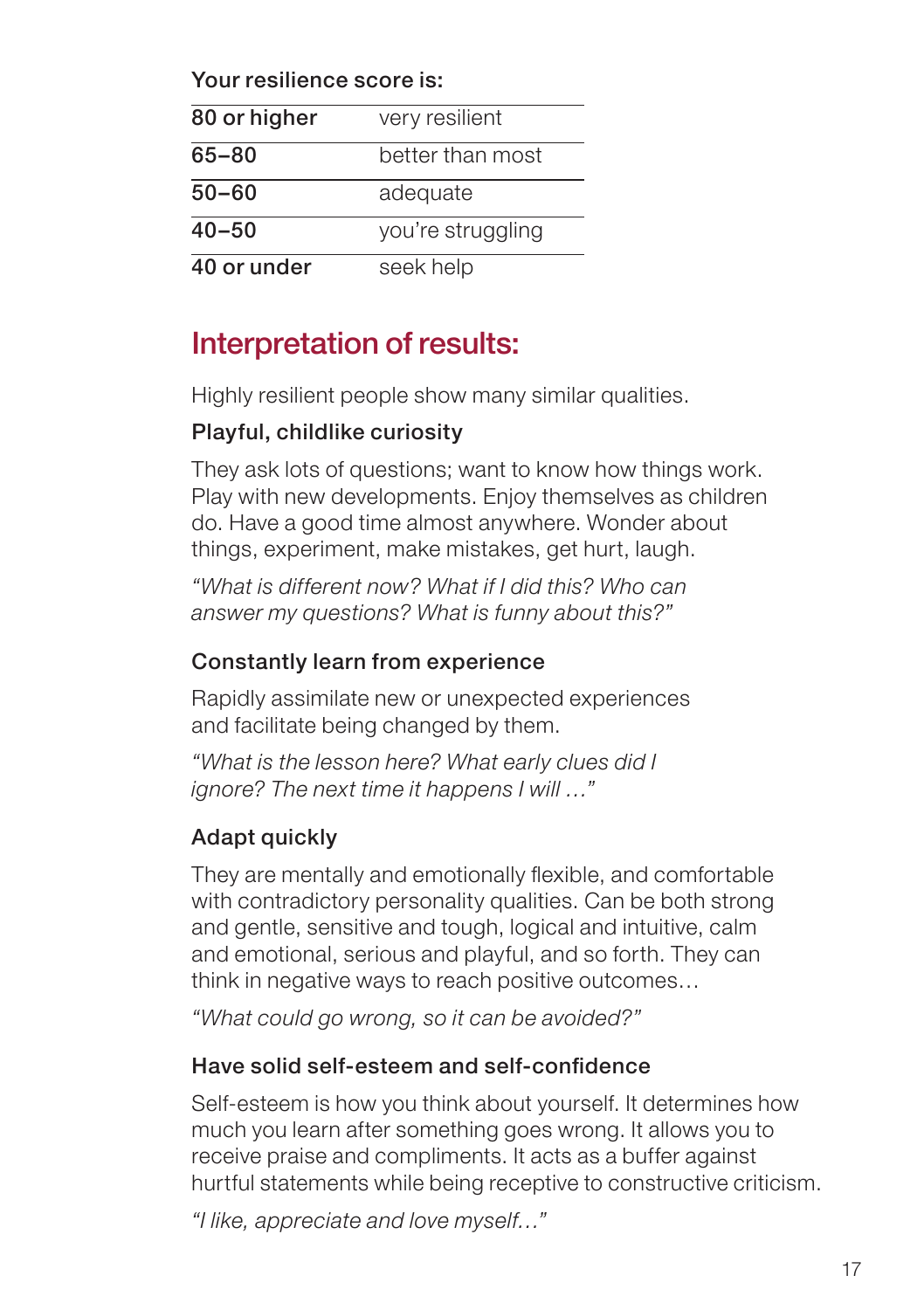#### Self-confidence is your reputation with yourself

It allows you to take risks without waiting for approval or reassurance from others. You expect to handle new situations well because of your past successes.

*"These are my reliable strengths…"*

#### Have good friendships, loving relationships

Research shows that people in toxic working conditions are less likely to get sick and are more stress resistant when they have a loving family and good friendships. Loners are more vulnerable to distressing conditions. Talking with friends and family diminishes the impact of difficulties and increases feelings of self-worth and self-confidence.

#### Express feelings honestly

Experience and express anger, love, dislike, appreciation – the entire range of human emotions honestly and openly. Can also choose to suppress their feelings when they believe it would be best to do so.

#### Expect things to work out well

Deep optimism guided by internal values and strengths. High tolerance for ambiguity and uncertainty. Can work without a job description, and is a good role model of professionalism. Brings stability to crises and chaos.

*"How can I interact with this so that things turn out well for all of us?"*

#### Read others with empathy

See things from the perspective of others, even antagonists.

*"What do others think and feel? What is it like to be them? How do they experience me? What is legitimate about what they feel, say and do?"*

#### Use intuition, creative hunches

Accept subliminal perception and intuition as valid, useful sources of information.

*"What is my body telling me? Did that daydream mean anything? Why don't I believe what I'm being told? What if I did this?"*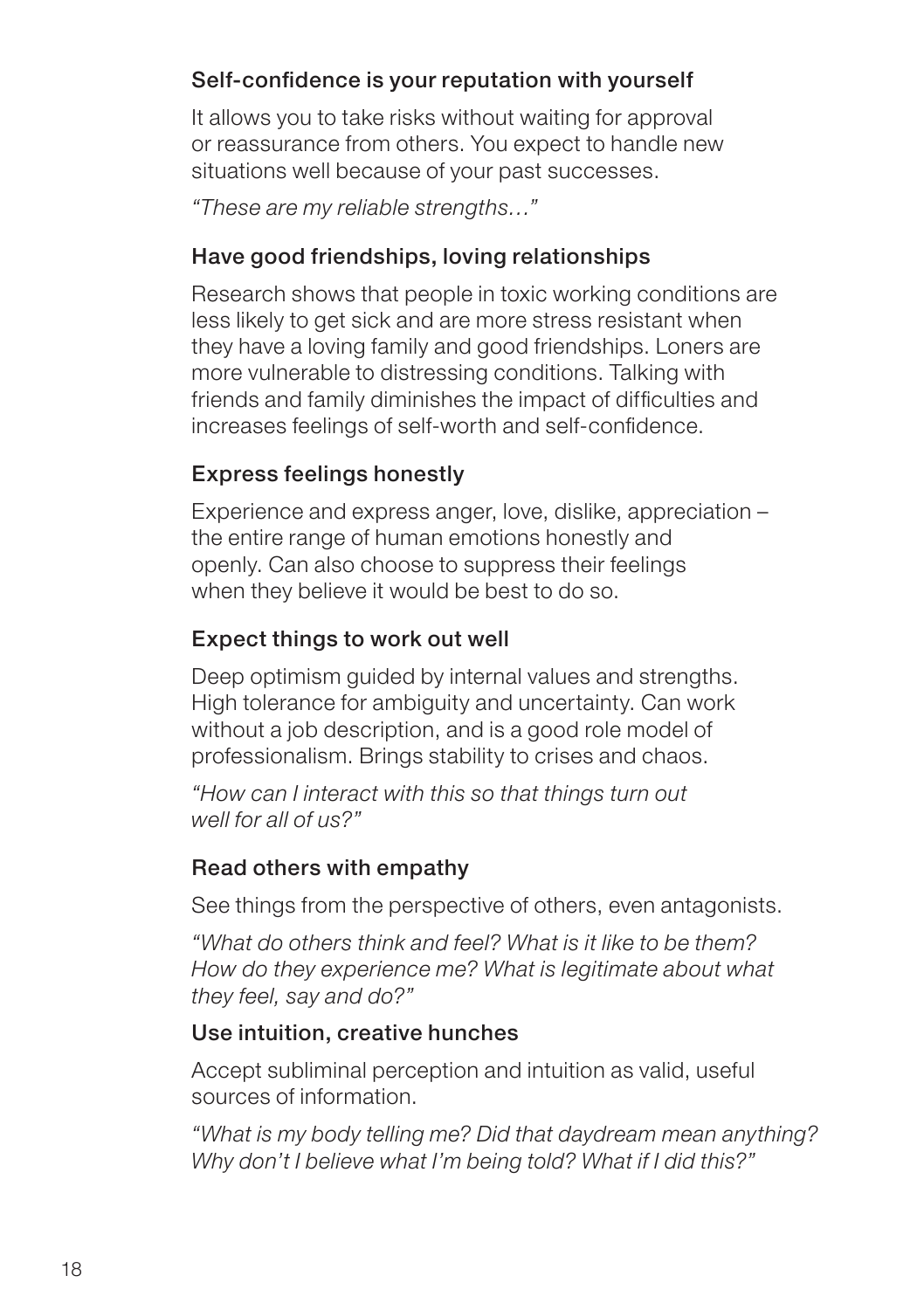#### Defend self well

Avoid and block attacks, fight back. See through and side-step cons, games, and manipulations attempted by others. Find allies.

#### Have a talent for serendipity

Learning lessons in the school of life is the antidote to feeling victimised. People who are resilient can convert a situation that is emotionally toxic for others into something emotionally nutritious for them, and thrive in situations distressing to others because they learn good lessons from bad experiences. They convert misfortune into good luck and gain strength from adversity.

A good indicator of exceptional mental health is when a person talking about a rough experience says: "I would never willingly go through anything like that again, but it was one of the best things that ever happened to me."

*"How can I turn this around? Why is it good that this has happened? What is the gift?"*

#### Get better and better

Become increasingly life competent, resilient, durable, playful and free. Enjoy life more and more.

Having assessed your own resilience, here are seven rules to help you gain some perspective and maintain it.

- 1 Make peace with your past so it won't screw up the present.
- **2** What others think of you is none of your business.
- **3** Time heals almost everything, give it time.
- 4 Don't compare your life to others and don't judge them. You have no idea what their journey is all about.
- 5 Stop thinking too much. It's all right not to know the answers. They will come to you when you least expect it.
- **6** No one is in charge of your happiness, except you.
- **7** Smile. You don't own all the problems in the world.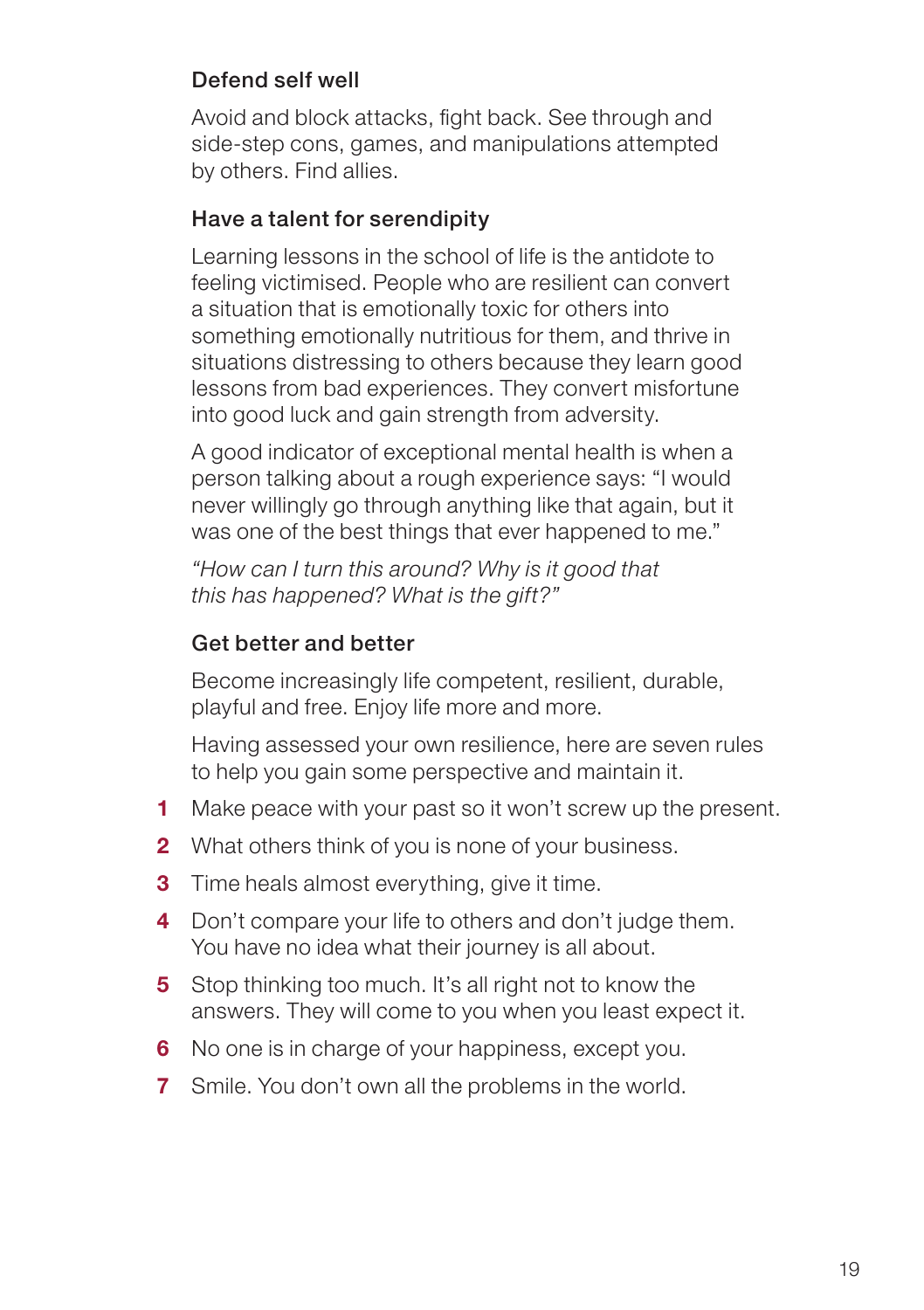Leaders can take steps to monitor and develop morale and resilience. Does your school or college provide supportive activities to enable best staff performance, for example, coaching supervision, and other forms of employee assistance and support? In one primary school in the south west, two thirds of staff have a coaching qualification, which enables them to work with pupils and colleagues. This school, despite its location in an area of significant deprivation, is able to give staff both collectively and individually the resilience to continue working in difficult circumstances. Simple activities, such as briefly reviewing the day before finishing, help to identify successes with students and maintain morale.

#### Leaders should review practices to enable best

performance. For example, a large secondary school found that cutting the hours required of staff in school increased efficiency. Another school banned managers from sending emails to staff on Sunday evenings. Shifting the lessonchange signal from a raucous bell to a civilised bleep (or even doing away with it altogether) can have a real impact on the school environment. Using texting or tweeting to communicate can ensure that all staff are kept informed and never feel out of the loop – poor communication is one of those things that affects staff morale in all organisations.

Schools can hold regular morale-raising activities and celebrations, such as school awards and celebratory gatherings. Are staff encouraged and enabled to organise diversionary activities for positive bonding: quiz nights, cake days, seasonal entertainment and so on?

Staff well-being and resilience are too important to be left to chance.

Headteacher, 11–18 high school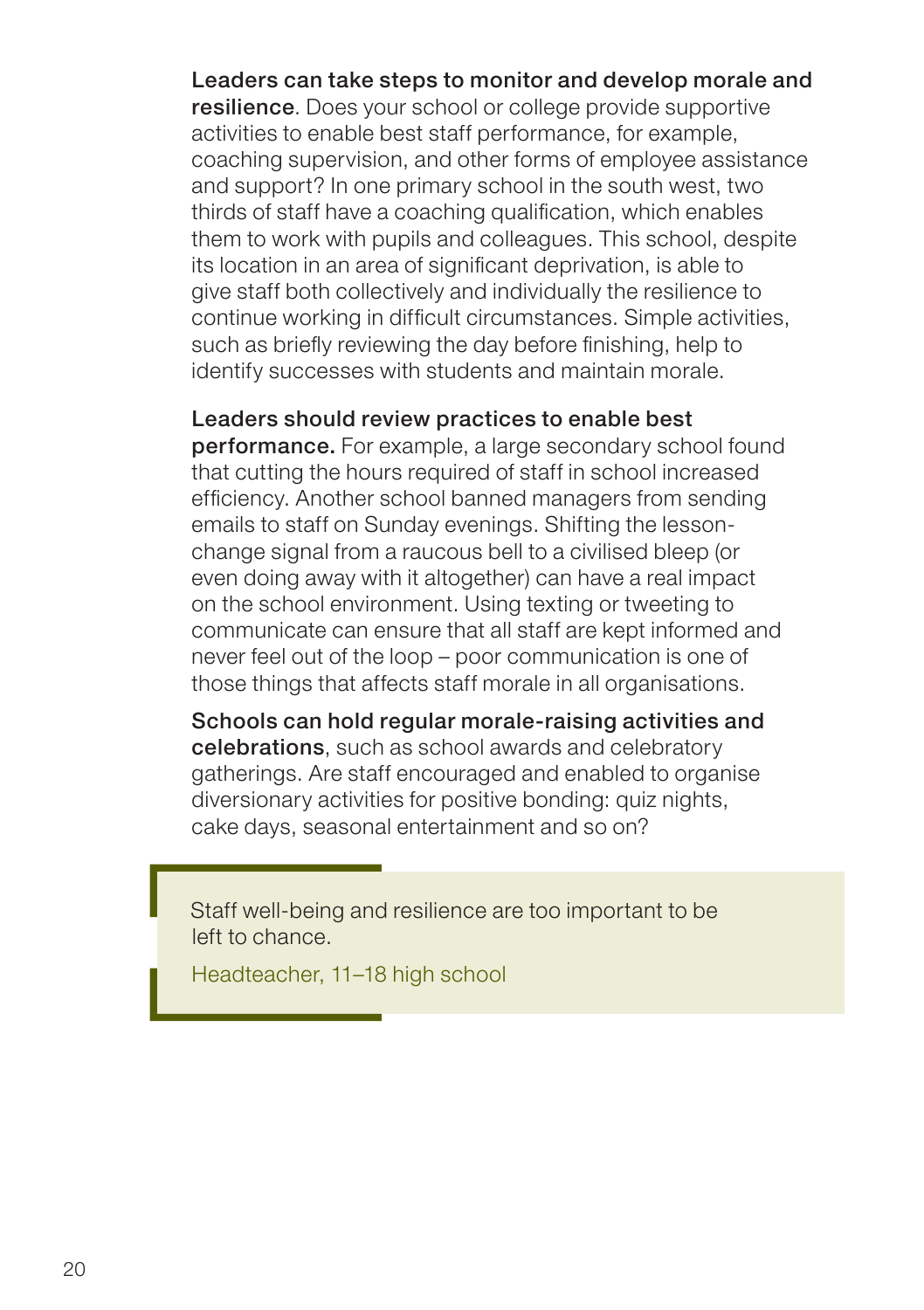- When you're looking at staff morale, well-being and resilience, make sure you look at the whole staff spectrum. How the office staff, premises staff, classroom assistants, lunchtime supervisors feel about their work can be as important as how teachers behave. Everyone in an organisation needs to feel valued if they are to perform at their best.
- Being nice to each other is an exhortation, not a strategy. A strategy is a carefully devised plan of action to achieve a goal. Many schools and colleges do have well-being strategies and action plans. Such a strategy might identify areas where staff think the organisation could do better, with steps to be taken to achieve improvements and to review progress.

You will face many defeats in your life, but never let yourself be defeated.

Maya Angelou, author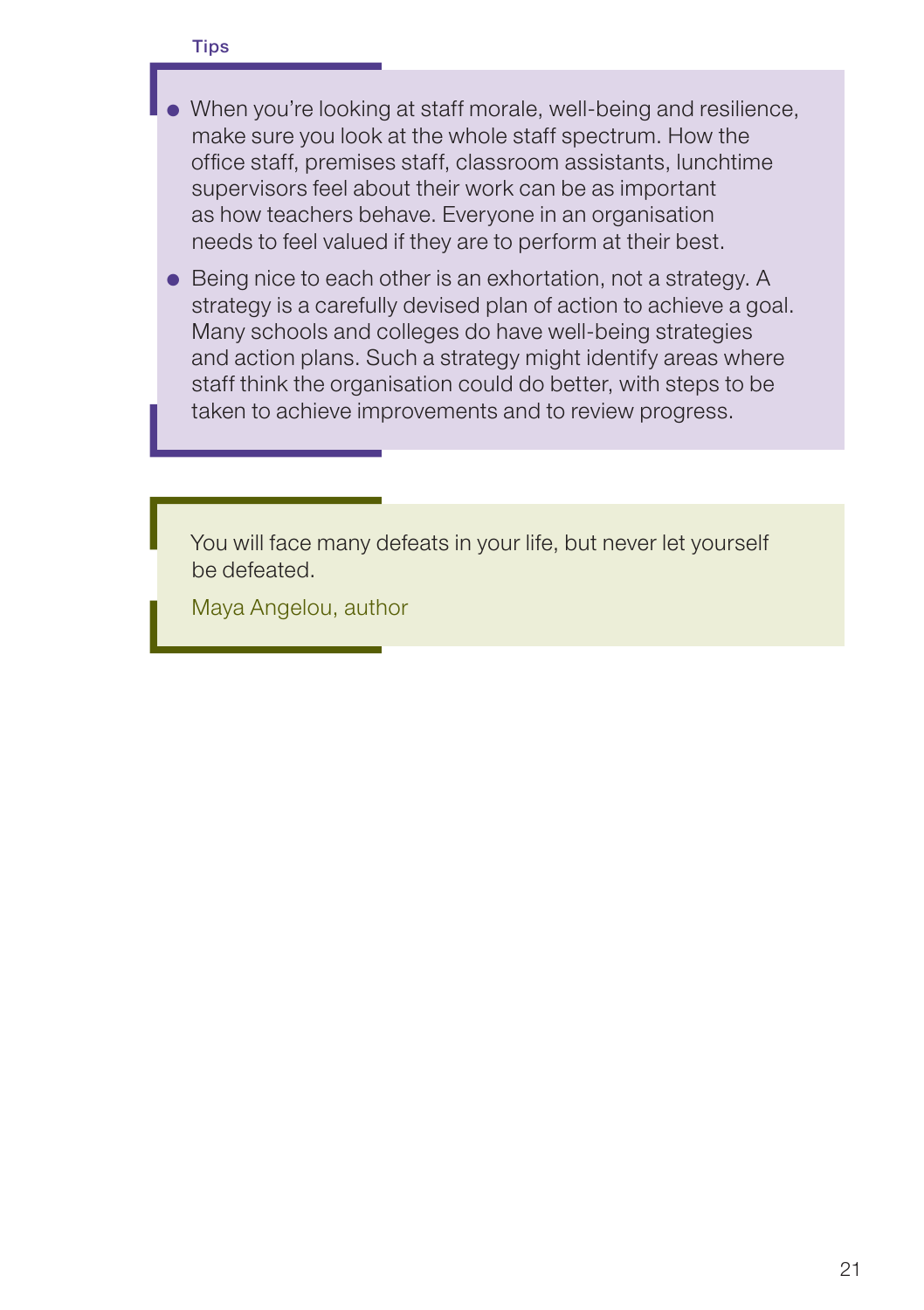## How can you become more resilient?

Resilience at work is the capacity to maintain high performance and well-being. It means appearing selfconfident and stress-free when coping with the demands of the job. Resilience enables individuals to sustain success, performance and well-being for staff and students in the face of tough challenges and adversity. It encompasses the ability to adapt to change and deal well with misfortune.

The greatest glory in living lies not in never falling, but in rising every time we fall.

Nelson Mandela

Resilience is a mixture of personal attributes and skills. The skills can be developed through training and experience and can be used to help change our preferred attitudes and ways of dealing with things.

#### Building personal resilience

Building resilience will contribute to keeping the workforce motivated, engaged, committed and maintaining performance through periods of uncertainty and change, inside and outside the organisation.

Resilience is about attitudes towards (individually interpreted) adverse events and poor behaviours. Attitudes arise from the degree to which the person maintains personal mental control in the face of events and behaviours. Positive attitudes are more likely to occur within positive cultural environments. The same event or behaviour occurring in a positive cultural environment will provoke a different response compared to a negative cultural environment. It depends on the interpretation of how the event or behaviour will affect the future success, and happiness (self-interest) of the individual, and whether the individual thinks it's 'worthwhile' being resilient.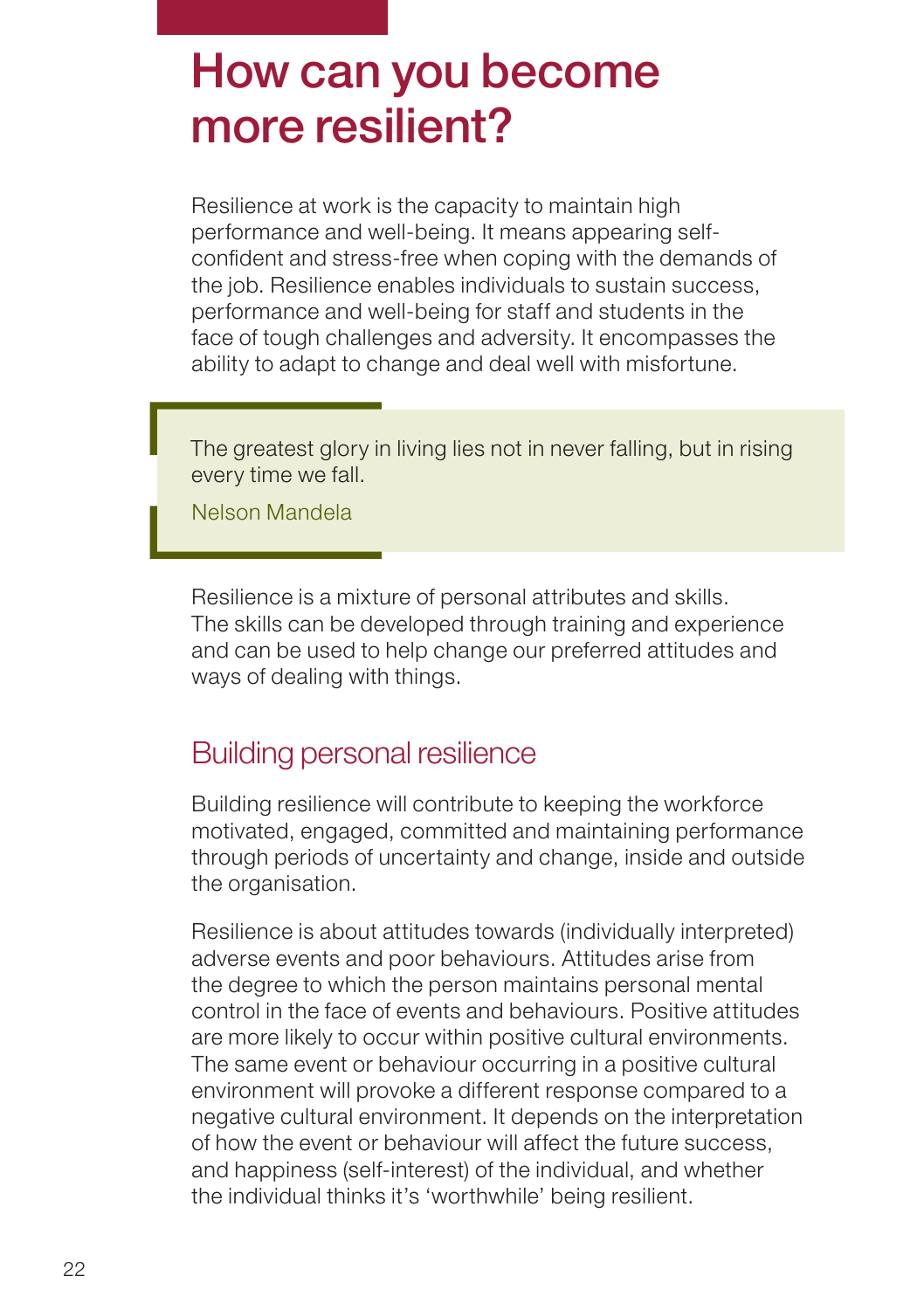Even the most resilient person will find their resilience has limitations according to the cultural environment in which they find themselves, and it can also depend on whether being resilient will produce benefits of value to the individual.

Resilience is a choice, heavily influenced by the interpretation made from within the culture in which the individual experiences the adverse event or behaviour. In effect, the person calling on their resilience is asking themselves is it worth rising up to the challenge this event or behaviour creates? Is it worth it for me to address this challenge so that I can continue to be engaged with my work and/or my organisation?

Good relationships with others, including colleagues, are important as everyone needs support from those they can trust. Getting this positive reinforcement from people we value can strengthen our resilience and build up self-esteem.

## Ways to increase self-esteem and resilience

- Think about the things you do well. What are you good at?
- What positive things do other people say about you?
- How do you react when people praise you? Can you accept compliments?
- Don't focus on negative aspects of yourself or compare yourself with others.
- Don't think 'this isn't fair' or 'why me?' Instead think about sharing problems and resolving them.
- Think of failure as an opportunity to learn.
- Stand up for yourself don't be a pushover.
- Tell yourself that you matter.

Building resilience is a continuous process. Everyone deals with resilience in a different way.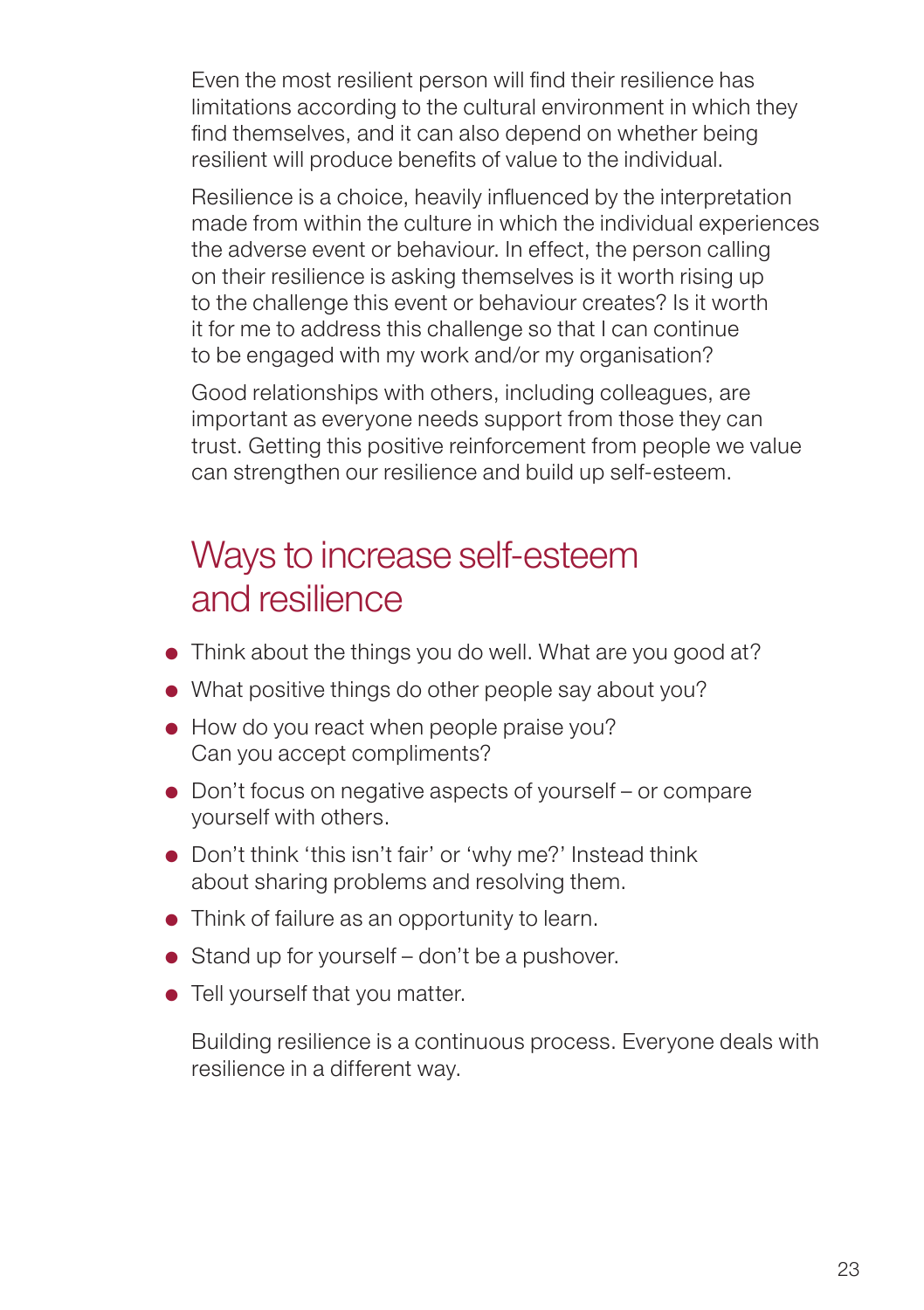#### Reflection

Everyone has managed under adversity. What strategies and support enabled you to be resilient and take control in specific situations?

What is your preferred way of dealing with difficult issues?

#### Task

#### Consider the following:

What kinds of events present the biggest challenges and how did you overcome these difficulties?

Is it helpful to think of examples of people at home, or at work who have faced similar challenges?

What strategies have you developed to remain positive during difficult times?

What have you learnt that you can you pass on to others to help them build their resilience?

Although much depends on individual reactions and responses there are common themes and behaviours that help develop resilience.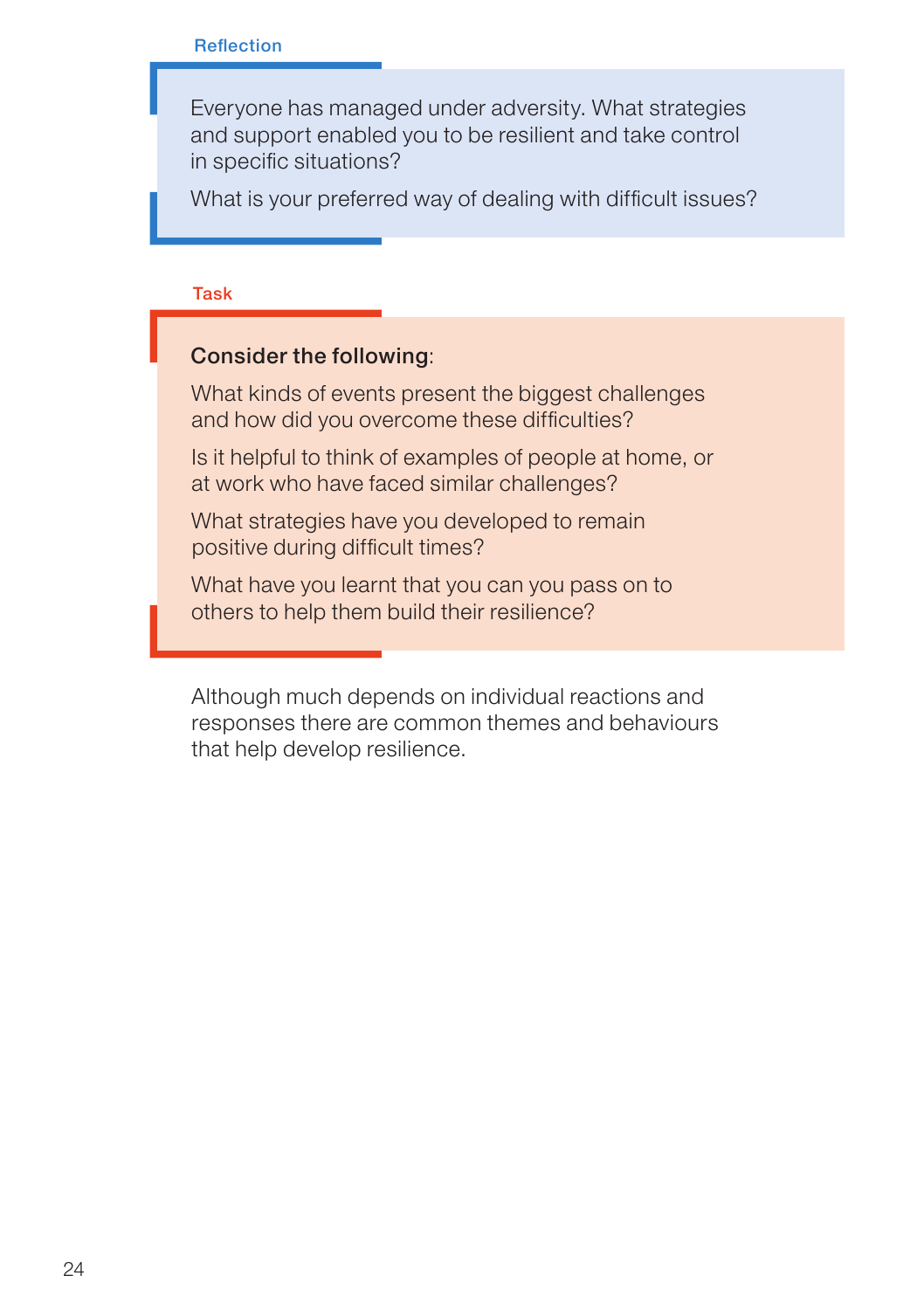#### The Resilience Cycle



By developing resilience, you can deal more effectively with changes that happen. Resilient people show patience and good judgement to allow for the resilience cycle to unfold. This gives time for emotional reactions and provides more opportunities to find positive solutions.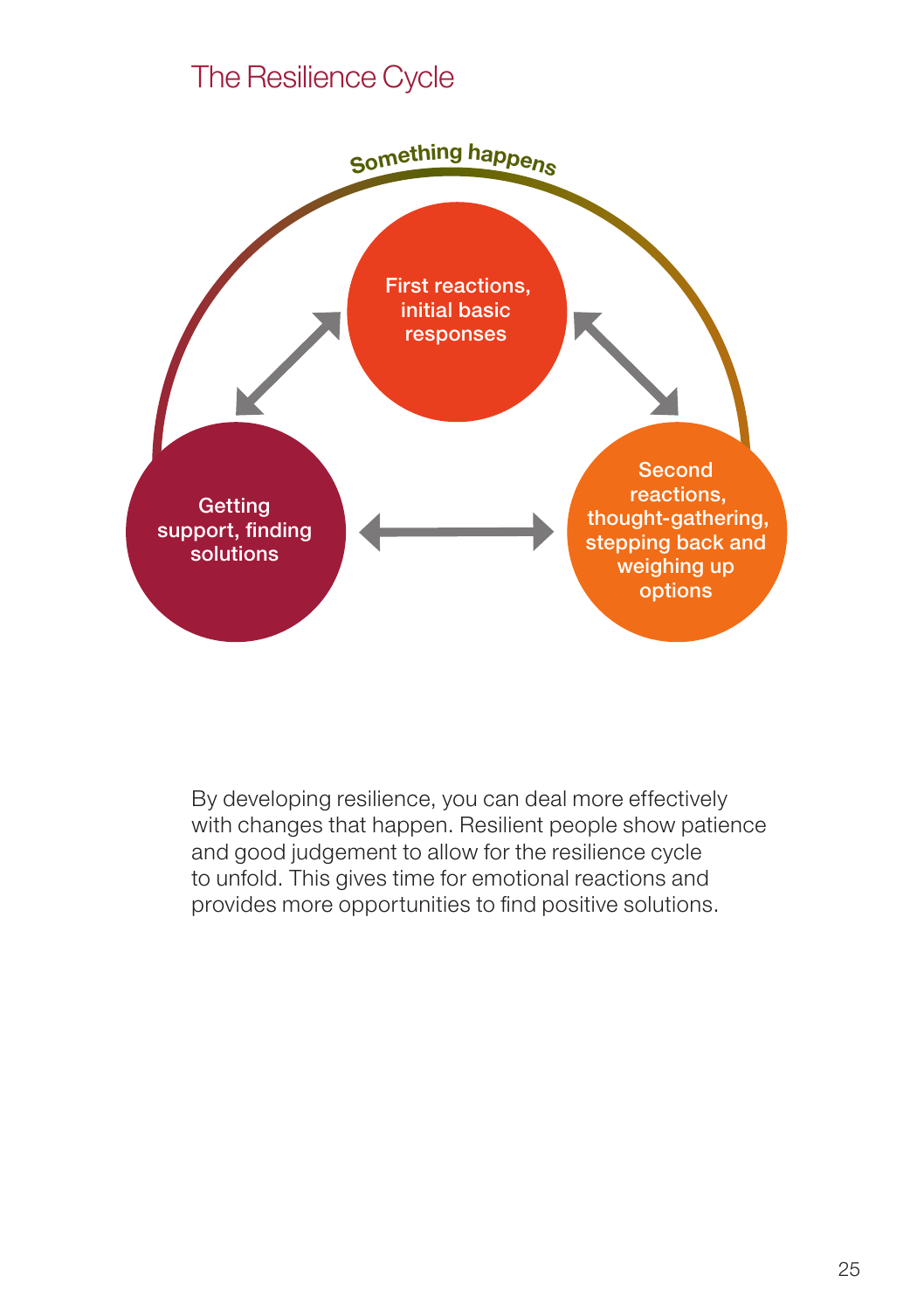#### Supporting and breaking factors

Resilience expert and author Dr Carole Pemberton says we should think of personal examples of where we have shown resilience.

| <b>Supportive factors</b>                               | What have you done or<br>experienced to build resilience? |
|---------------------------------------------------------|-----------------------------------------------------------|
| emotional control                                       |                                                           |
| making meaning,<br>"coming to terms with"               |                                                           |
| being proactive                                         |                                                           |
| realistic positivity, "we can<br>do something about it" |                                                           |
| flexibility                                             |                                                           |
| support                                                 |                                                           |
| solution-finding                                        |                                                           |
| self-belief                                             |                                                           |
| humour                                                  |                                                           |
| acceptance                                              |                                                           |
| seeing the bigger picture                               |                                                           |
| gaining perspective                                     |                                                           |
| knowing how to self-protect,<br>"looking after oneself" |                                                           |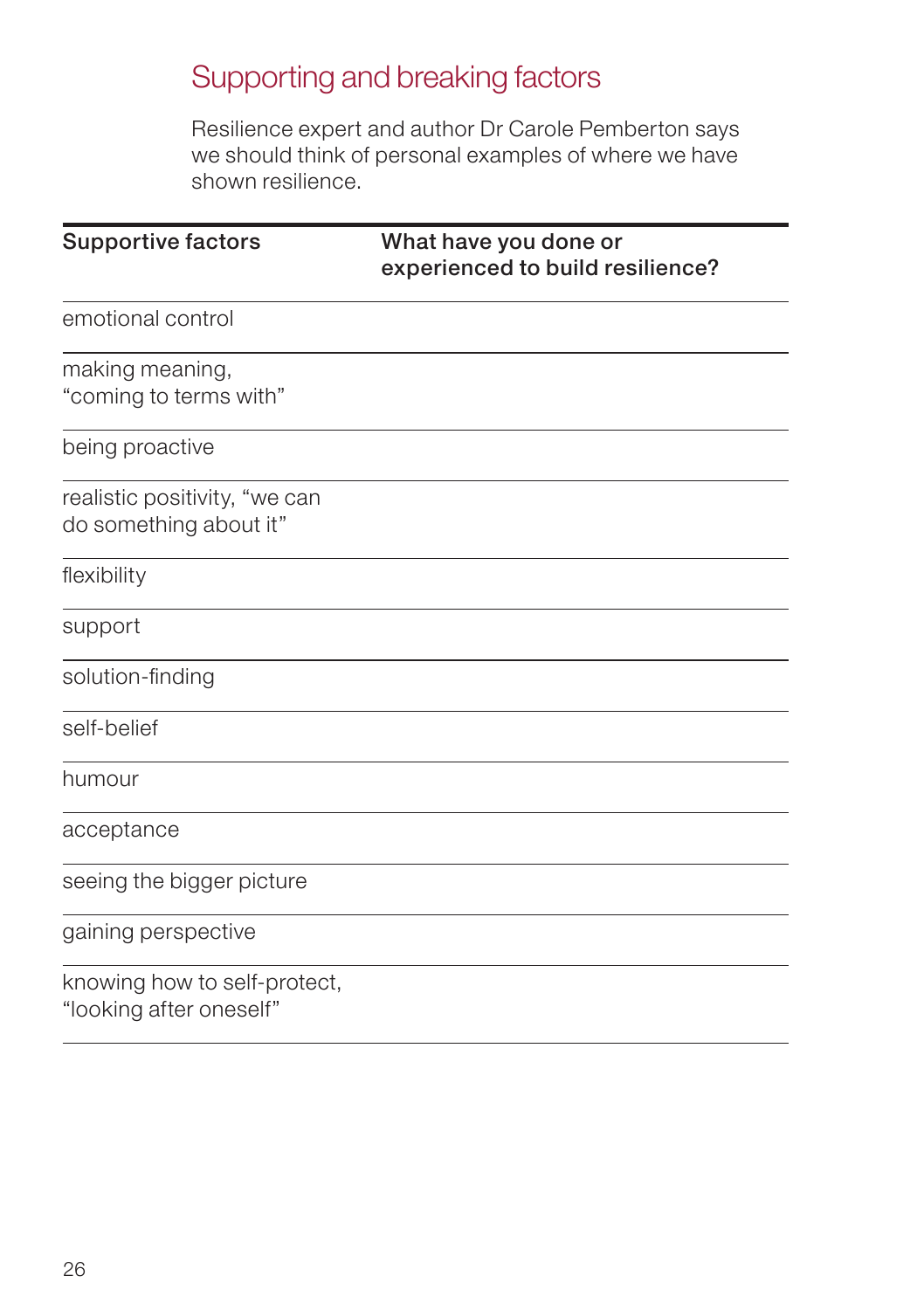#### Threats to resilience

How is your organisation dealing with these threats?

| primary threats                                                                                             | secondary threats                                                                                                                                                                                                  | tertiary threats                                                                                                                                                                                                                                                                        |
|-------------------------------------------------------------------------------------------------------------|--------------------------------------------------------------------------------------------------------------------------------------------------------------------------------------------------------------------|-----------------------------------------------------------------------------------------------------------------------------------------------------------------------------------------------------------------------------------------------------------------------------------------|
| leaders who are<br>overbearing<br>managers who are<br>unsupportive<br>people who<br>undermine<br>colleagues | $\bullet$ culture<br>organisations<br>change (eg huge<br>curriculum change)<br>mergers<br>serious financial<br>concerns<br>growth and<br>expansion<br>worry of redundancy<br>rules and<br>bureaucracy<br>structure | conflict<br>harassment<br>bullying<br>discrimination<br>autocratic leadership<br>intimidation<br>insecurity<br>lack of personal<br>control<br>• job insecurity<br>fear<br>poor performance<br>isolation<br>excessive demands<br>boredom<br>loss and bereavement<br>accidents<br>illness |

#### What breaks resilience

There is no guarantee that we can be resilient in every situation. Adversity, personal tragedy, stress and trauma can happen to us all and whether we thrive will depend on our ability to bounce back. Even if we are fairly resilient we will still experience a variety of challenges at work and in our home life such as making mistakes, accidents happening, or people letting us down, so it is important to understand and manage some of the factors that cause us to feel anxious in order to build resilience.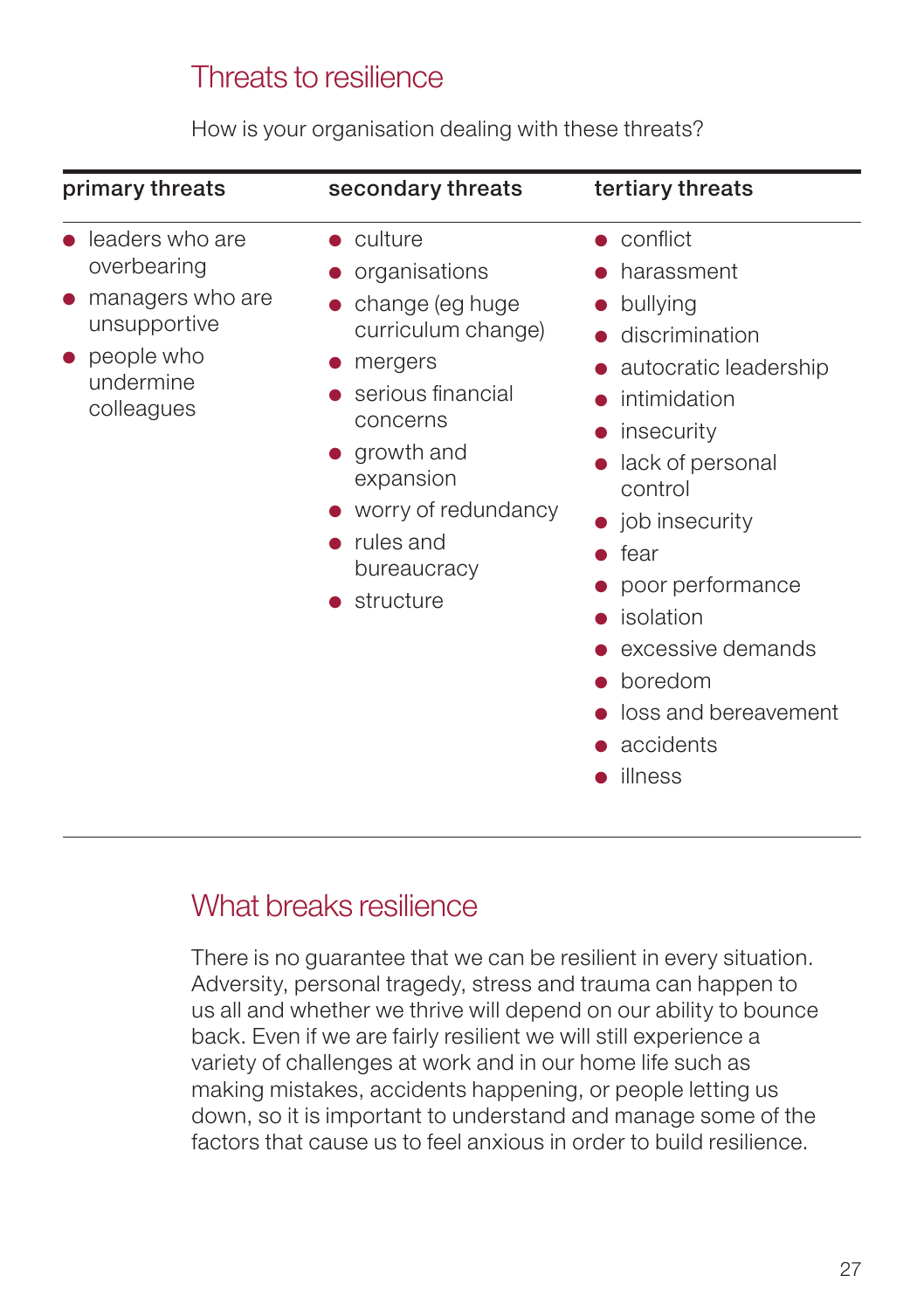#### Breaking factors

Factors that can undermine individual resilience are shown below.

Use them to reflect on your experiences and situations and think of your reactions and what would you do now.

| undermining<br>factors            | your personal experiences and<br>responses to difficult situations |
|-----------------------------------|--------------------------------------------------------------------|
| overload                          |                                                                    |
| your mistakes                     |                                                                    |
| others' mistakes                  |                                                                    |
| unanticipated bad news            |                                                                    |
| difficult managers,<br>colleagues |                                                                    |
| unresolved conflict               |                                                                    |
| sustained criticism               |                                                                    |
| emotional or<br>physical shocks   |                                                                    |
| things not going to plan          |                                                                    |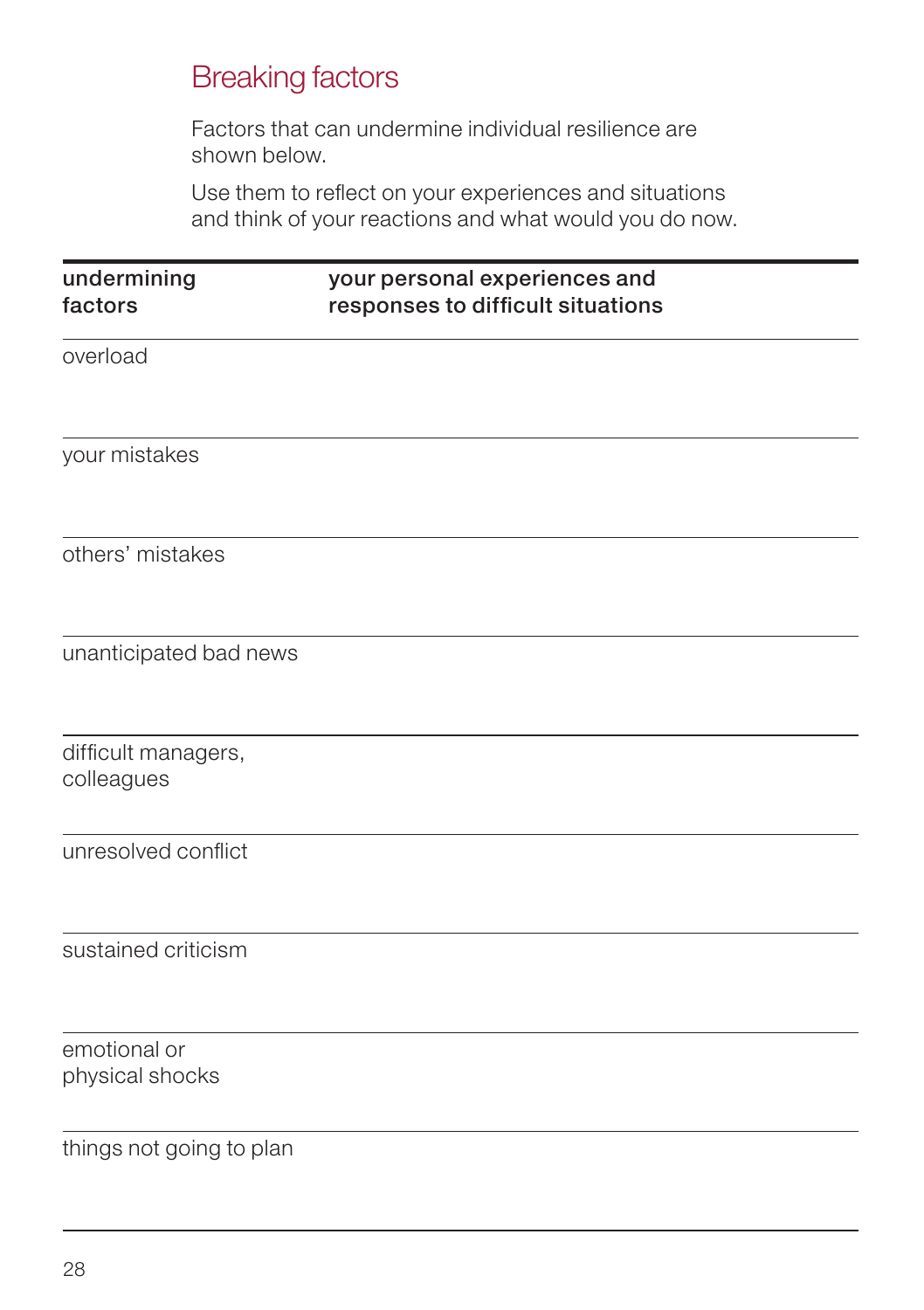#### Reflection

Using the checklists on pages 30 and 31:

- What do you need to do more of?
- What do you need to work on to improve your resilience?

The Robertson Cooper Model of resilience has four elements that are influenced by our personality and the skills we develop over time.

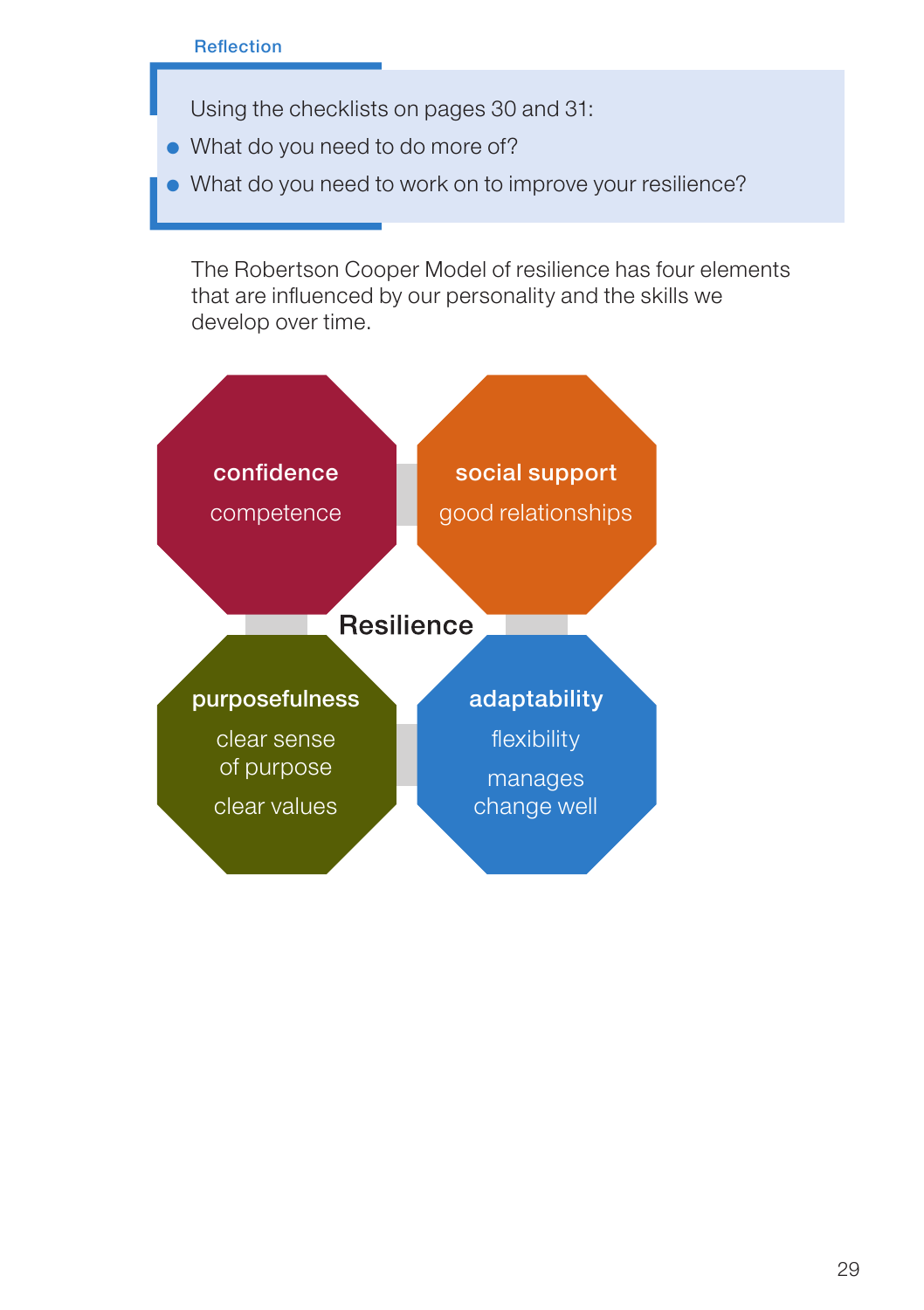|                        | <b>Confidence</b>                                                                                                                    |
|------------------------|--------------------------------------------------------------------------------------------------------------------------------------|
| Element                | What helps develop your resilience?                                                                                                  |
| <b>Worry</b>           | Dealing with negative self-talk in relation to<br>future events. Stay in the present – this is<br>where you can build your strength. |
| Anxiety                | Being confident with people, overcoming<br>shyness and embarrassment.                                                                |
| <b>Pressure</b>        | Having a positive response to pressure<br>- keeping it in perspective.                                                               |
| Enthusiasm             | Being optimistic and cultivating feelings of positivity.                                                                             |
| <b>Compliance</b>      | Dealing well with conflict.                                                                                                          |
| <b>Modesty</b>         | Celebrating and talking about your achievements.                                                                                     |
| <b>Resourcefulness</b> | Being capable of overcoming barriers and solving problems.                                                                           |

| $\overline{2}$       | <b>Purposefulness</b>                                                            |
|----------------------|----------------------------------------------------------------------------------|
| Element              | What helps develop your resilience?                                              |
| <b>Assertiveness</b> | Taking a lead in situations and not being put upon.                              |
| <b>Activity</b>      | When appropriate, showing energy and initiative.                                 |
|                      | <b>Adventurousness</b> Not being too risk averse, seeing exciting opportunities. |
| <b>Aesthetics</b>    | Appreciating nice things and events.                                             |
| <b>Social values</b> | Having a clear sense of what is right and wrong.                                 |
| Sense of duty        | Having strong ethical principles.                                                |
| <b>Ambition</b>      | Balancing a need to achieve with relaxation.                                     |
| Self-discipline      | Being determined and strong-willed.                                              |
| <b>Deliberation</b>  | Striking a good balance between caution and being decisive.                      |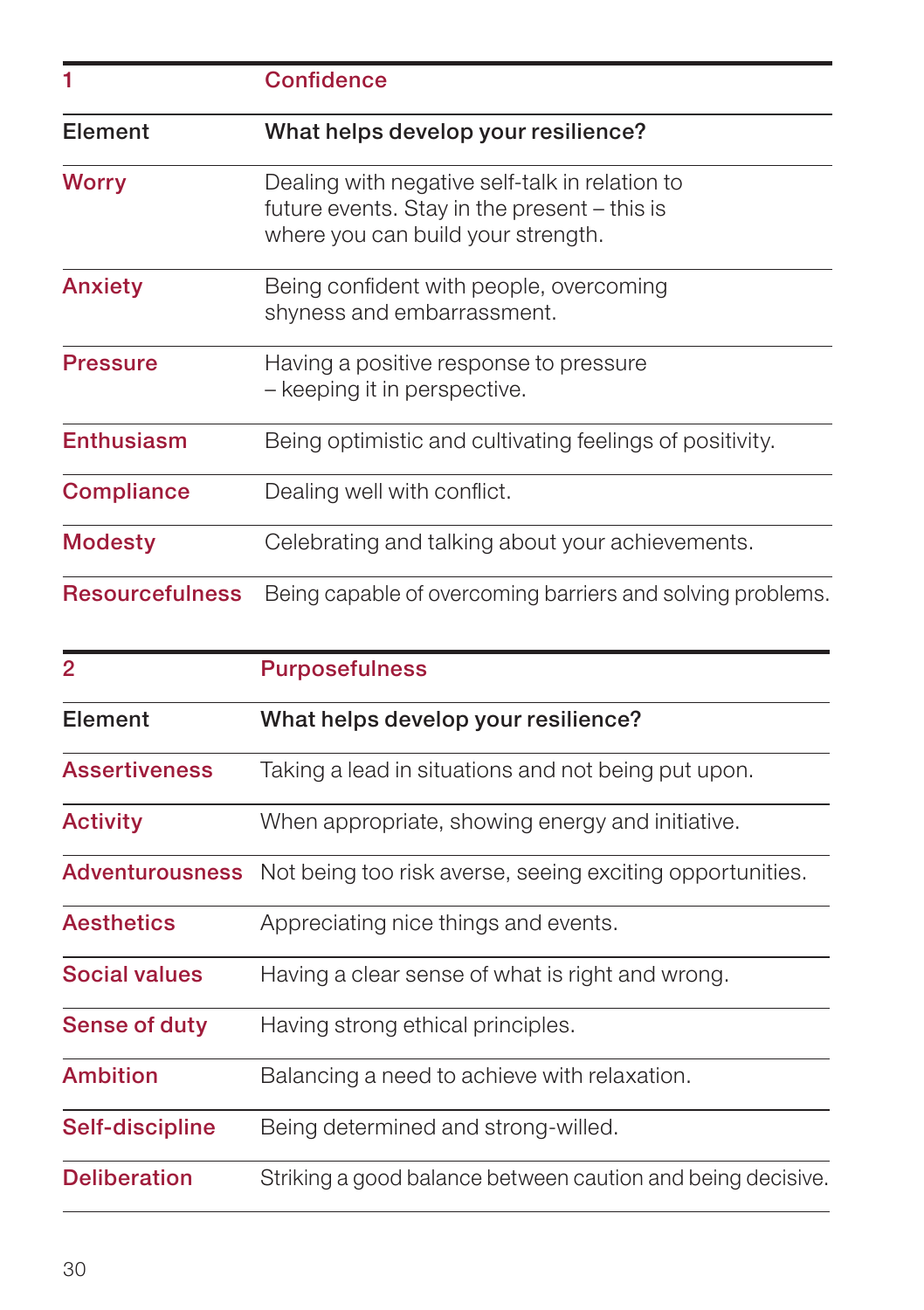| 3                                | Adaptability                                                                                                                   |
|----------------------------------|--------------------------------------------------------------------------------------------------------------------------------|
| Element                          | What helps develop your resilience?                                                                                            |
| <b>Frustration</b>               | Acting in calm manner, showing emotional control.                                                                              |
| <b>Impulsivity</b>               | Responding constructively and flexibly to situations.                                                                          |
| Imagination                      | Striking a good balance in dealing with short term<br>issues but anticipating future developments.                             |
| <b>Emotional</b><br>Awareness    | Alertness to others' emotions and your own.                                                                                    |
| Variety                          | Coping well in a range of situations.                                                                                          |
| Ideas                            | Being open to new ways of doing<br>things, having a will to adapt.                                                             |
| <b>Sympathy</b>                  | Where appropriate, being sympathetic and being<br>flexible where personal warmth is required.                                  |
| <b>Order</b>                     | Not being over-reliant on order and structure.                                                                                 |
| 4                                | <b>Social Support</b>                                                                                                          |
| Element                          | What helps develop your resilience?                                                                                            |
| <b>Warmth and</b><br>sociability | Being aware of the importance of support<br>networks and not being afraid of being<br>open and friendly with people you trust. |
| <b>Trust</b>                     | Trying not to be too sceptical, trusting your intuition<br>so you rely on those you trust when you need it.                    |
| Straightforward                  | Maintaining a good balance by communicating in<br>an honest and open way without being too sharp.                              |
| <b>Consideration</b>             | Being empathetic, willing to respond to requests<br>for help from others. This is often reciprocated.                          |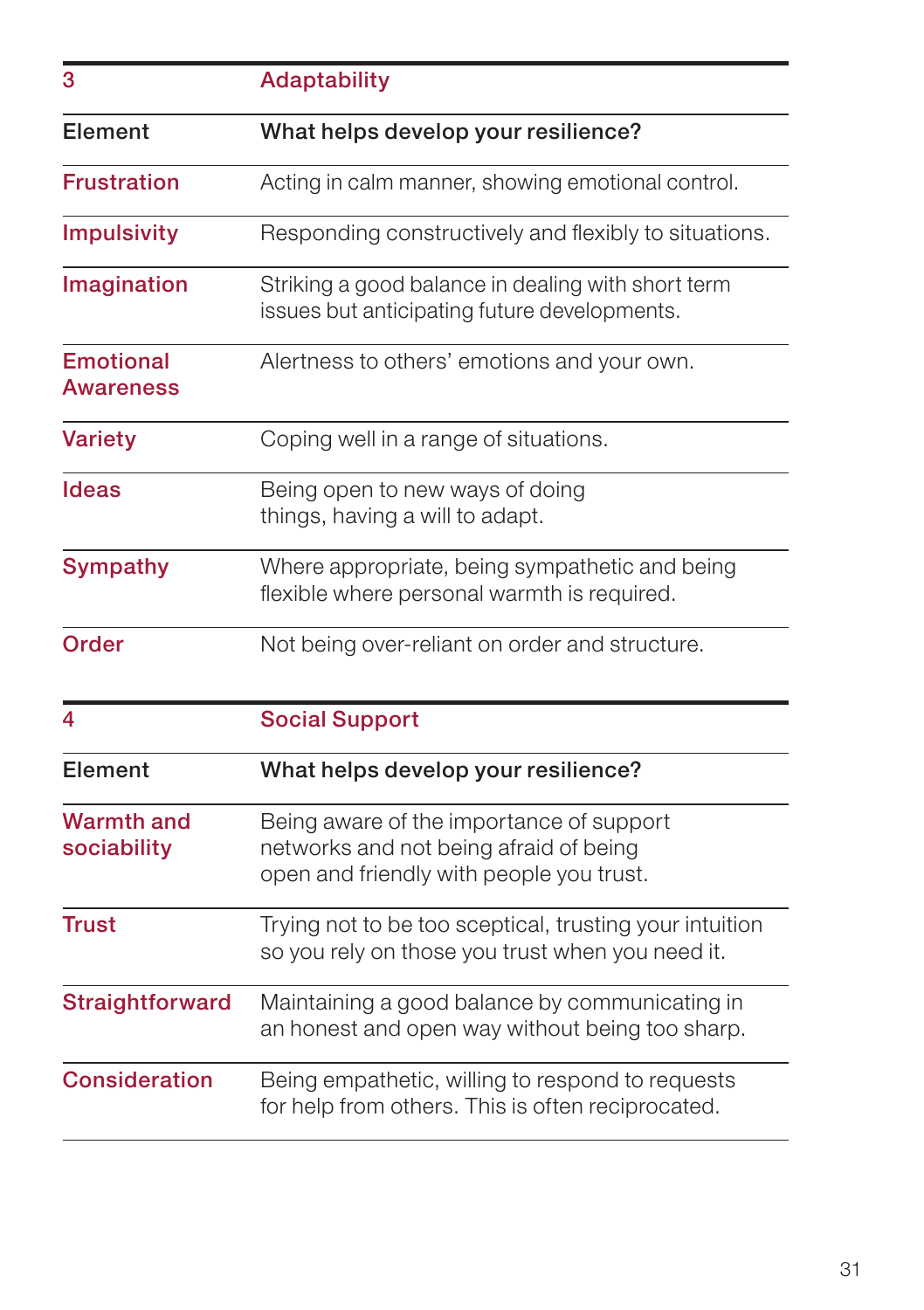#### Developing resilience at work

The workplace presents many situations that test our resilience.

The Asset Model highlights six aspects of work which are key in promoting resilience.

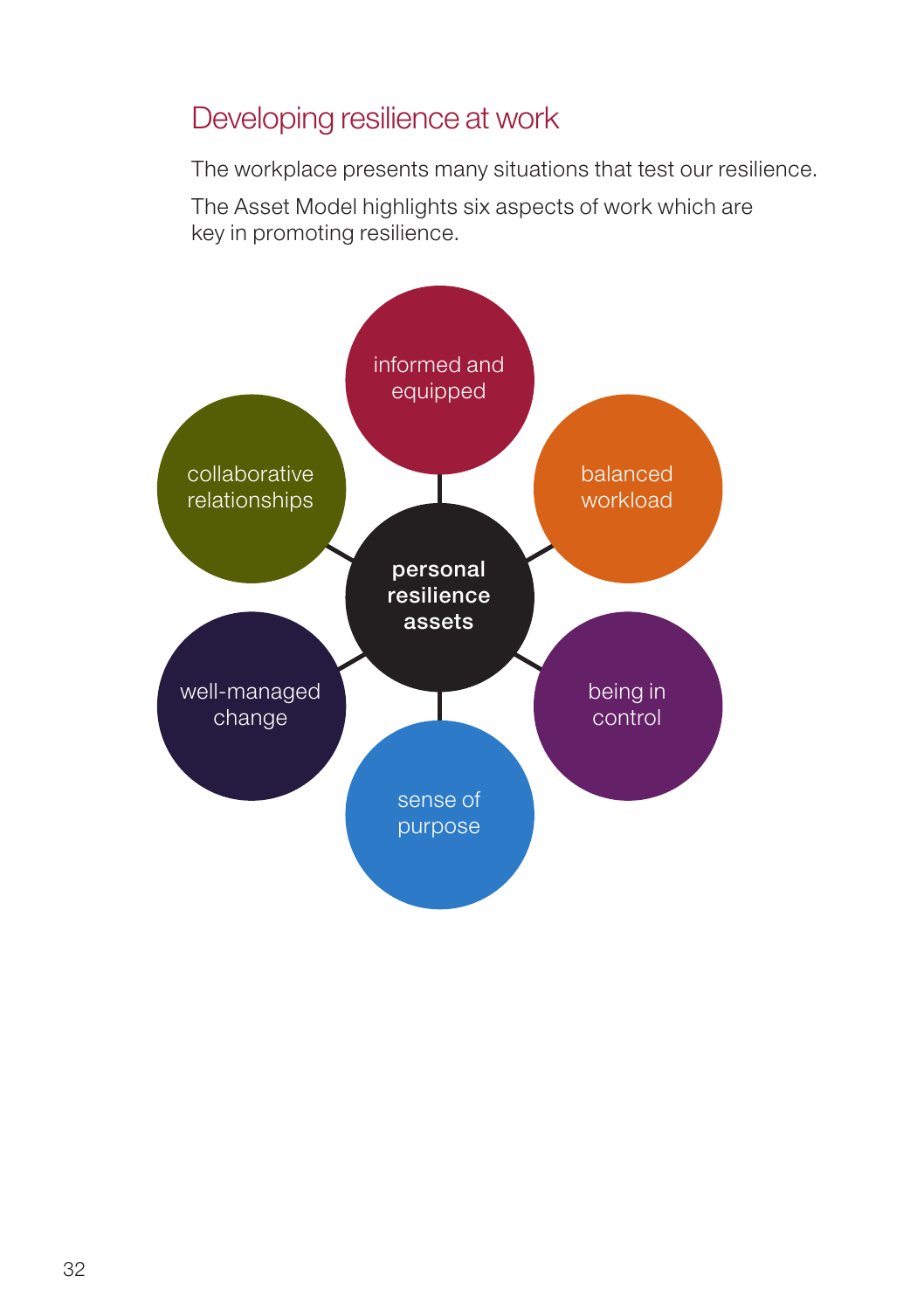# Six personal resilience assets

#### 1 Informed and equipped

Individuals feel they have the information and resources they need to do their best.

#### 2 Balanced workload Individuals feel their workload is stimulating and manageable.

#### 3 In control

Individuals feel they have control and influence over how their work is done.

#### 4 Sense of purpose

Individuals have a sense of purpose and feel their goals have meaning and are achievable.

#### 5 Well-managed change

Individuals experience change that is positive and well managed.

#### 6 Collaborative relationships

Individuals feel encouraged and supported by colleagues.

## Taking positives in difficult situations

- $\bullet$  The ability to think carefully and prioritise options when dealing with fewer resources.
- Being well organised and efficient.
- Be assertive and ask for more information and possibly more resources.
- Be prepared to be flexible and not over-reliant on formal planning and organisation.
- Be prepared to take a lead if you feel you are right and put energy into gaining support and be persuasive.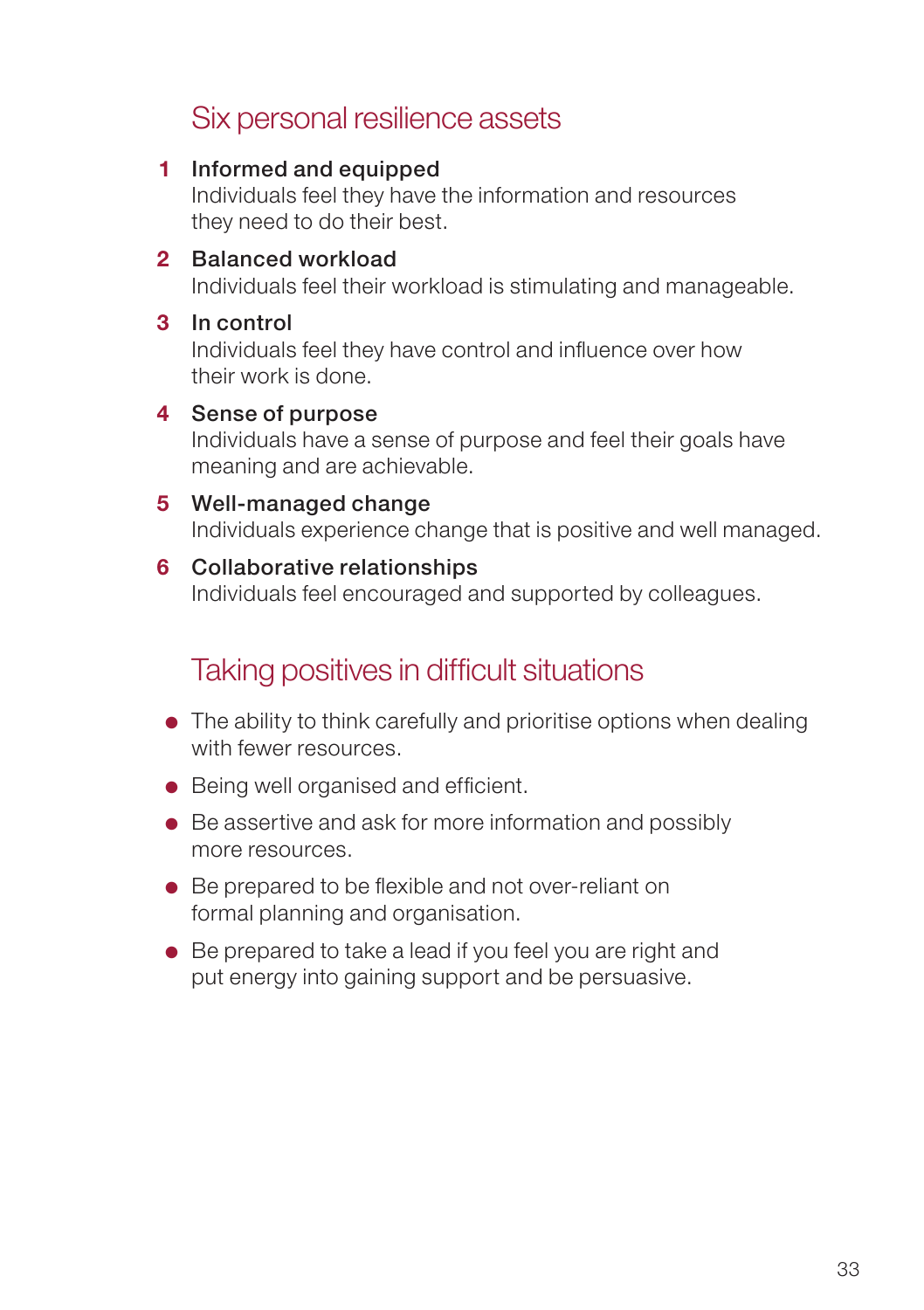# Where there is little freedom and autonomy

- Be aware of the need to cope with potentially stressful situations. Take advice and be proactive if you feel anxious and panicky.
- Try to remain optimistic, take a positive perspective. If possible, see the humour in it and identify aspects of the situation you can do something about.
- Work hard on your self-management and your emotional self-control.
- Don't be prepared just to sit back, speak up, come up with solutions to problems.
- Don't give in too easily to others' demands or priorities.

# Where there are significant pressures on workload

- Good self-awareness, be positive in your ability to cope and recognise when you are reaching your limits and take appropriate action.
- Take a rational view and look for ways of reviewing performance issues and practical ways of reducing workload.
- Work hard to develop your ability to organise well, plan ahead and prioritise wisely.
- Be prepared to share workload, working to your own and others' strengths. Empower others, but avoid dumping responsibilities on them.

# Where there is a lot of change and uncertainty

- Be aware of what you can and cannot control.
- Remain as positive as possible, look for win-win.
- Be prepared to step out of your comfort zone and avoid being overly cautious. Be open to trying new things and new ways of doing things.
- Some cynicism is healthy but an overly sceptical view, and a tendency to mistrust, can lead to dislike of all change and inertia.
- Be prepared to develop effective responses and create solutions to new challenges.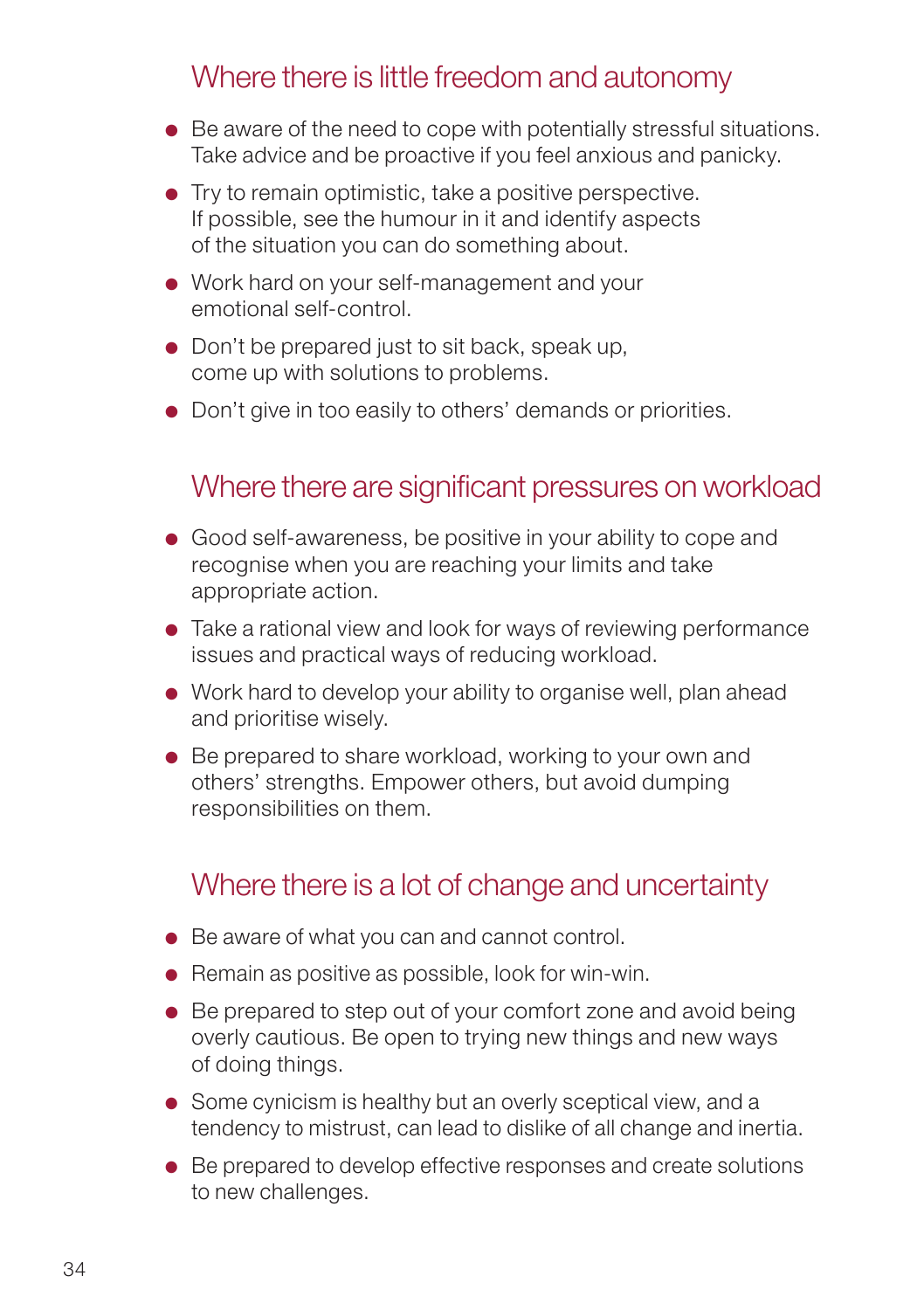# Where there is not a supportive or collaborative climate

- Be open and direct about your objectives and concerns in helping to defuse conflict and improve relationships.
- Be aware of the trap of taking an overly pessimistic view of difficulties in work relationships.
- As far as possible, try not to take things too personally and approach difficult situations by focusing upon the issues, not the personalities involved.

# Where there is a lack of a sense of purpose

- Create time for yourself, following your interests and things you enjoy to help you remain positive.
- Develop your personal responsibilities and focus on doing the right things as well as you can.
- Try to evaluate the aspects of your job that are most important and beneficial to others.
- Be prepared to take opportunities to challenge and ask pertinent questions, eg why are we doing this?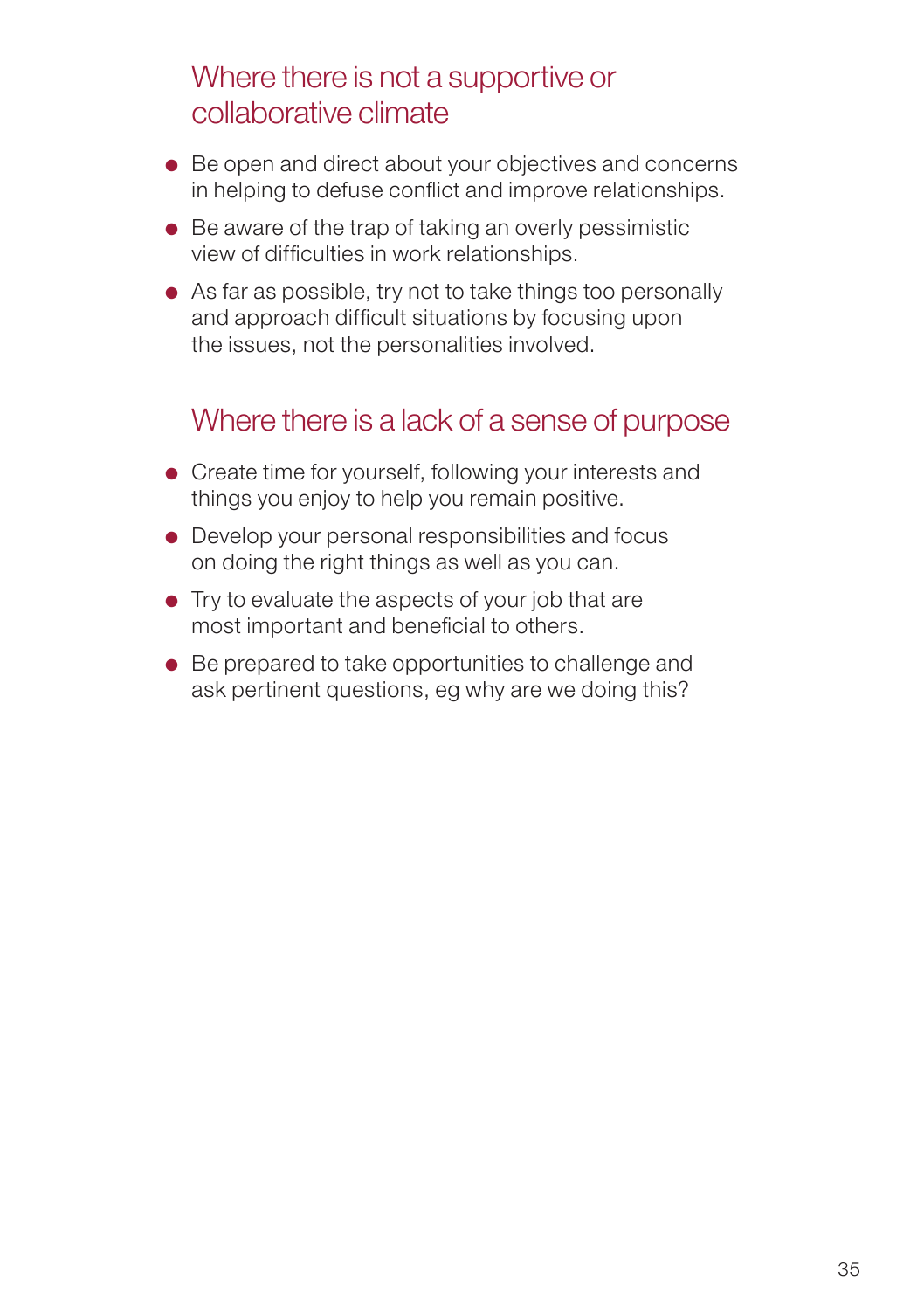#### Building a resilient team

#### Are you building a resilient team?

Score yourself on the following using a four-point scale. Four is high and one is low.

|                                                                          | 1 | $\overline{2}$ | 3 | 4 |
|--------------------------------------------------------------------------|---|----------------|---|---|
| I am prepared to show that I make<br>mistakes and learn from them        |   |                |   |   |
| I seek help and I am not too<br>proud to learn from others               |   |                |   |   |
| I think things through with other people                                 |   |                |   |   |
| Others can see that I have<br>an optimistic attitude                     |   |                |   |   |
| I know how to break things down<br>and generate solutions                |   |                |   |   |
| I am prepared to take time in order<br>to let the right solutions emerge |   |                |   |   |
| I give people opportunities to do<br>things they haven't done before     |   |                |   |   |
| I reward persistence and help others<br>to see what they have achieved   |   |                |   |   |
| We are up-front with each other<br>and limit negativity and backtalk     |   |                |   |   |
| We take opportunities to get to<br>know each other socially              |   |                |   |   |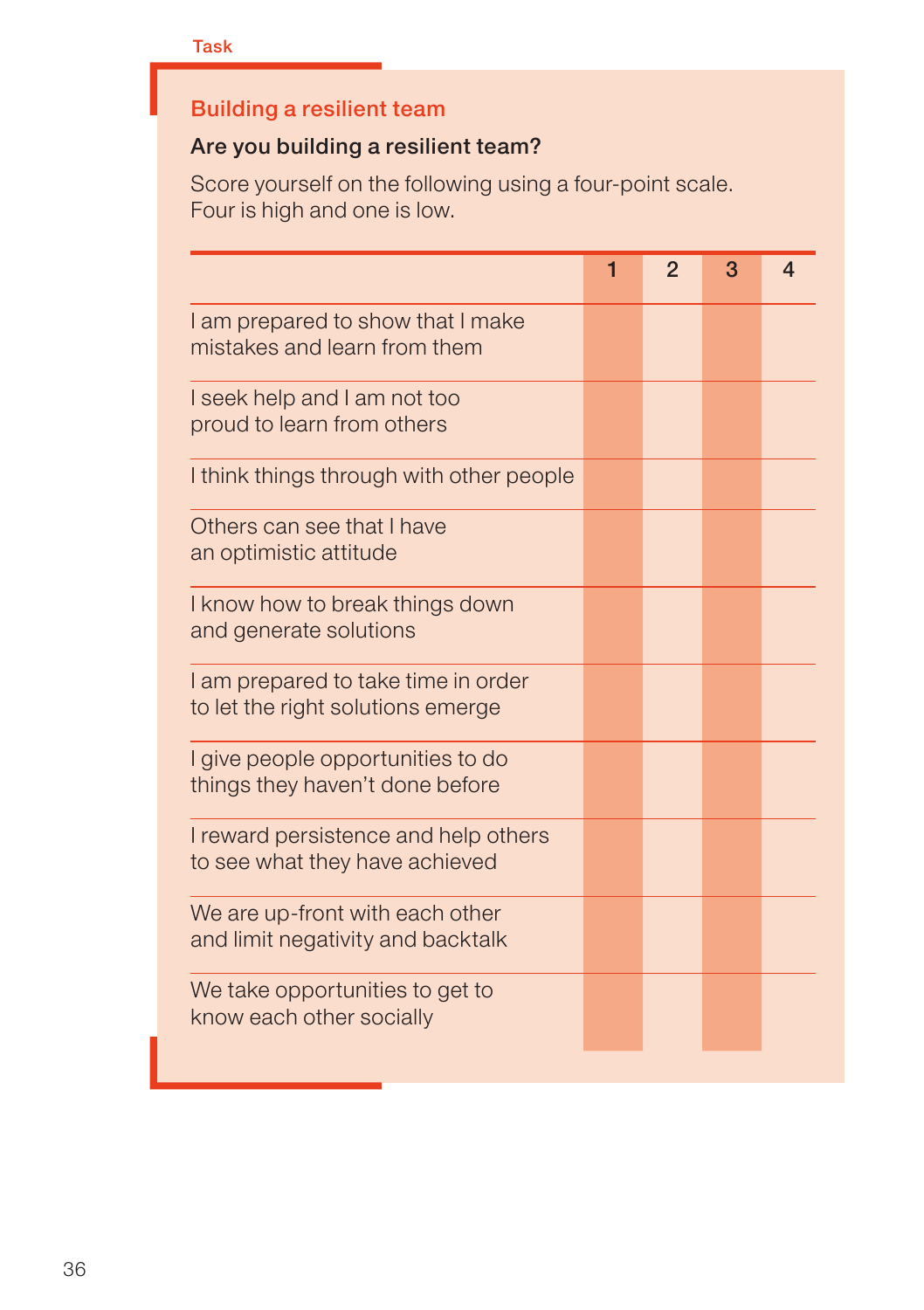#### Building a resilient team

#### How well do the systems and procedures support the work of your team?

Score yourself on the following using a four-point scale. Four is high and one is low.

|                                                                                                  | 1 | $\mathfrak{p}$ | 3 | Δ |
|--------------------------------------------------------------------------------------------------|---|----------------|---|---|
| To what extent are our team meetings<br>concerned with administration?                           |   |                |   |   |
| To what extent are our team<br>meetings concerned with<br>quality in the classroom?              |   |                |   |   |
| Do our monitoring procedures pick up<br>on the most appropriate information?                     |   |                |   |   |
| How effectively do we use<br>the data we collect?                                                |   |                |   |   |
| Do we use data to interrogate<br>how pupils learn as well as their<br>results and progress made? |   |                |   |   |
| Are the most appropriate people<br>acting as team leaders?                                       |   |                |   |   |
| Do we share roles and<br>responsibilities effectively?                                           |   |                |   |   |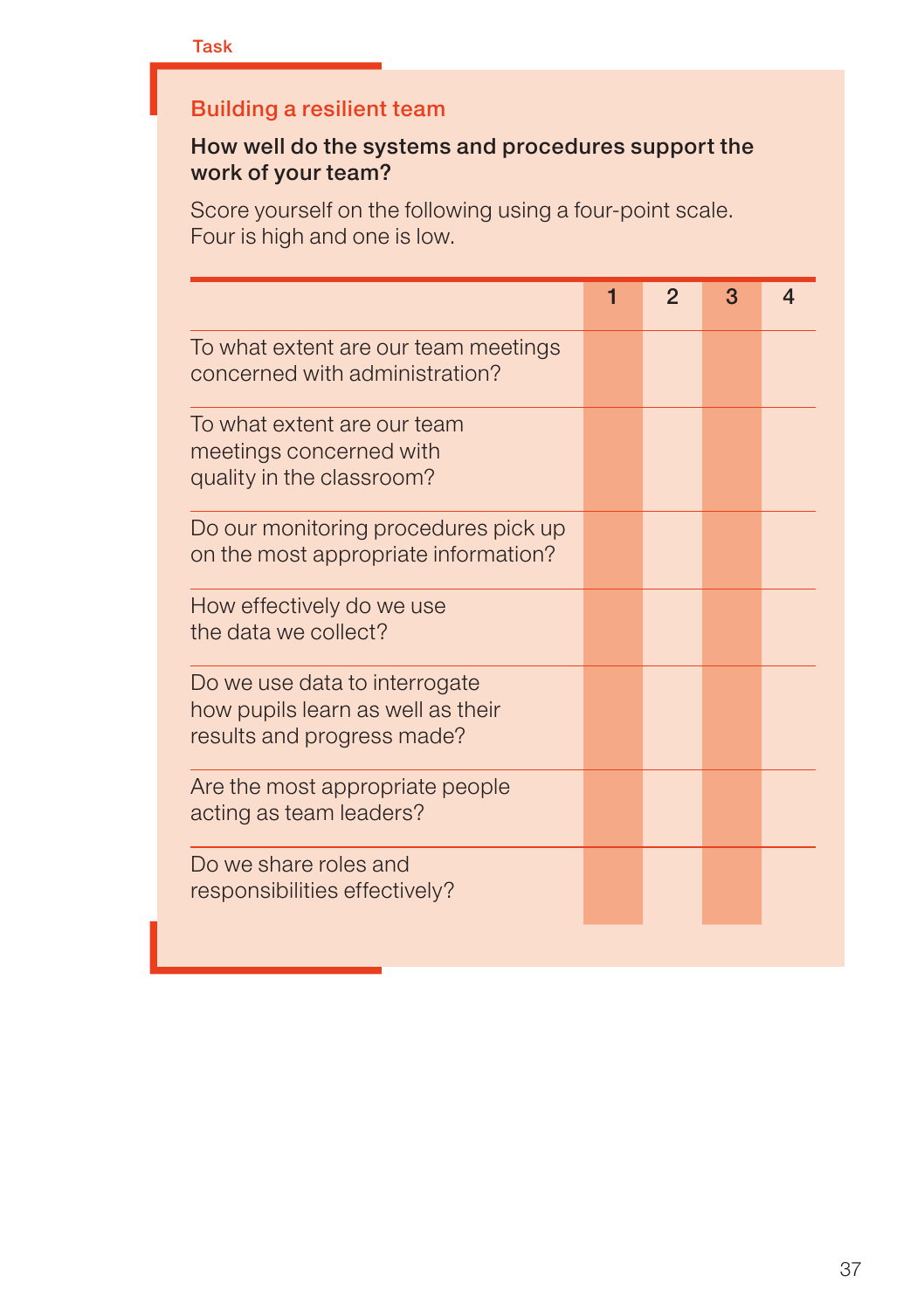#### What does this tell you about your leadership and your team's resilience?

Think of ONE thing you will prioritise as a result of this task.

#### Twelve ways to build a resilient team

- 1 Take calculated risks yourself and show that it is OK to make mistakes and learn from them.
- 2 Encourage people to get help from other successful teams or individuals.
- **3** Involve less experienced team members in decision-making.
- 4 Build and promote a 'can-do' mindset.
- **5** Provide opportunities for others stretch and challenge them (without impacting on their well-being).
- 6 Talk about "us" and "we" not "you" and "I".
- 7 Be clinical break down problems and examine solutions together.
- 8 Step back and think  $-$  don't rush into anything.
- **9** Keep options open to let solutions arise naturally.
- **10** Keep your vision and mission at the forefront of your decisions.
- **11** Avoid tickbox solutions they send the wrong message; instead ensure there is a meaningful comprehensive strategy encompassing leaders, managers, teachers, TAs, culture, the working environment and workload reviews.
- 12 Use action learning sets or staff meetings to embed the resilience learning.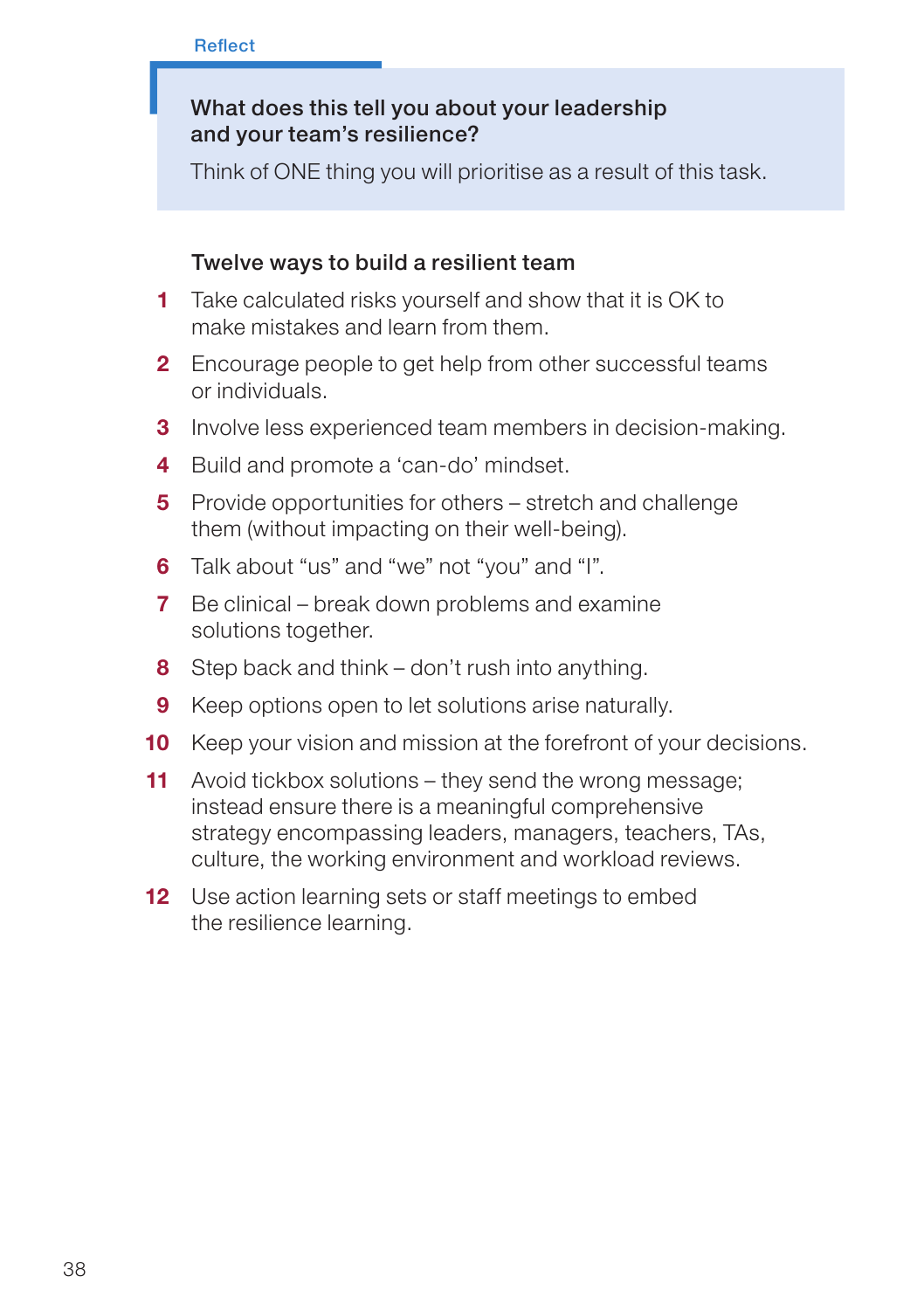# So how can we improve resilience at work for those in leadership roles?

- Focus on health and emotional well-being for students and staff as a top priority. This could include resilience training programmes.
- Give coaching and mentoring a high value and profile.
- Promote physical activity programmes eg, gym membership, use of pool, staff well-being days, day for shopping in December, staff walks with alternative levels of difficulty, yoga after work, pilates after work.
- $\bullet$  Exercise mindfulness considering factors that cause stress and anxiety. Up to a point stress can be energising but it can also be debilitating. In difficult situations take a moment to focus on breathing. Breathe in deeply to the count of four and hold for two counts. Then exhale to the count of four. Try this whenever you feel anxious.
	- Or stretch stand up, stretch and smile. Imagine the stress leaving your back, legs and shoulders and then streaming out of your fingertips and toes.
	- **O** Exercise go for a walk instead of having a tea or coffee break. This is physically beneficial and will help you to refocus.

Cultivate a compassionate work culture where people caring for each other is the norm. Compassion and success are not mutually exclusive.

Eradicate fear and blame from the culture of the school or college. As leaders and managers you should understand your role in building resilience in staff to motivate and boost well-being.

You need to demonstrate sufficient emotional intelligence to be able to respond positively and actively to staff feedback and observations, especially those who might otherwise trigger an automatic defensive reaction.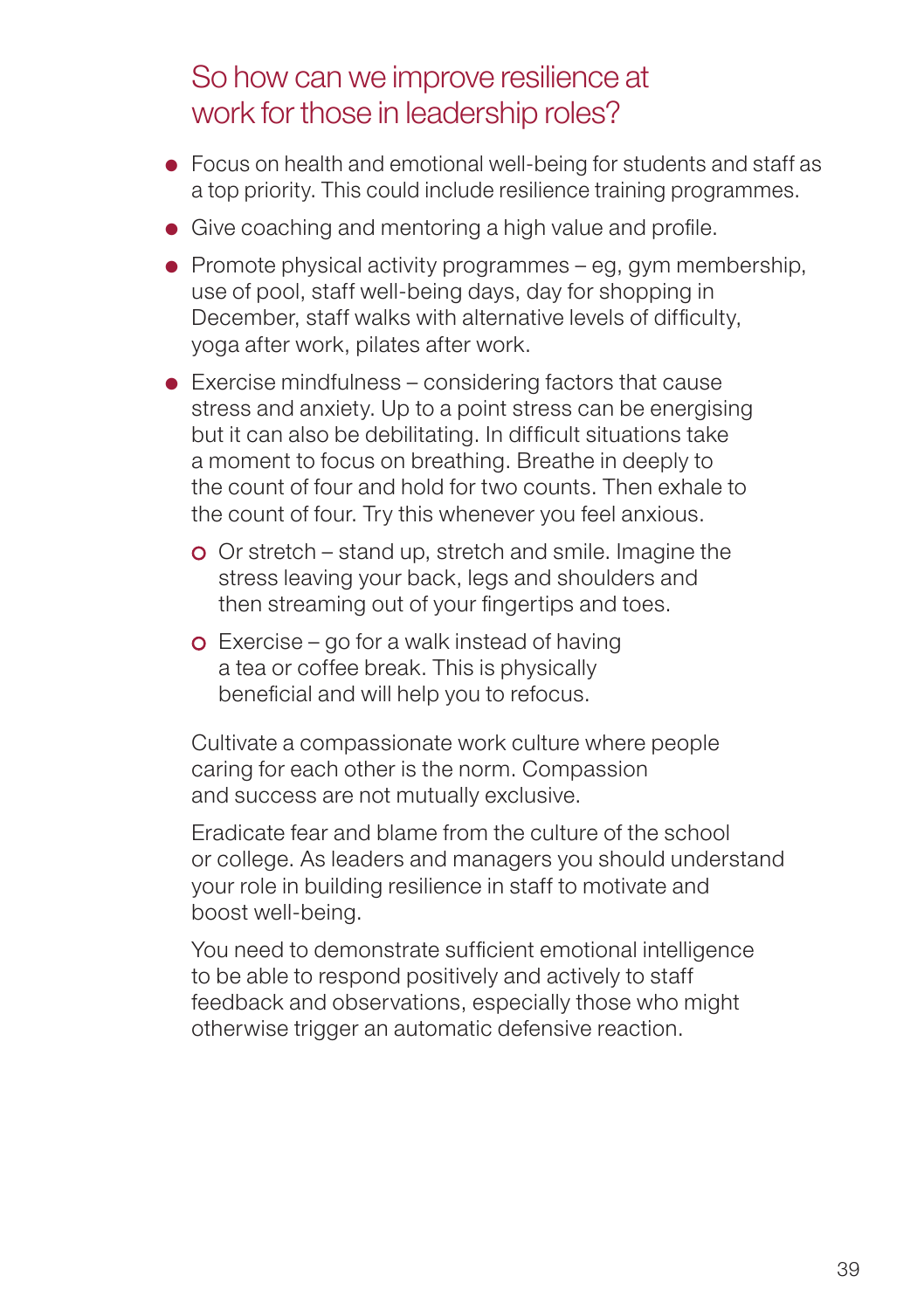Resilience is a key aspect of psychological well-being and healthy, sustainable performance. The workforce, as a whole, can develop into an organisationally resilient workforce, with the additional benefits of better staff retention, low sickness absence, low presenteeism and low staff turnover rates. The benefit dividend includes the prospect of achieving peak performance if other elements are also in place, such as the commitment, trust, social engagement, kinship, motivation, and concentration. This principle, of real distributed leadership and support, is a significant shift for many schools and colleges but in the current climate it is becoming ever more necessary that we work in this way. This is a move away from the cult of hero leaders to the more inclusive, adaptive leadership.

For individuals, personal resilience can certainly be strengthened by our life experiences to date. Experiencing a broad range of events and behaviours and how we managed them in the past can help us understand how to cope more effectively in the future. Our technical and social skills can also help us deal more confidently with the challenges that arise and the unpredictable behaviours in others.

#### Some examples:

● Using technology to overcome setbacks – such as disagreements over the accuracy of results, attendance, retention, and other data that can impact on pay and performance. Judgements and strategic decisions can be biased and political if the data is not correct. Leaders and governors can be given sets of personal, inaccurate information to cloud tricky situations. Therefore, the culture in any organisation should first ensure the accuracy of its data, and then promote the line that everyone uses the centrally produced information. This allows staff to prepare action plans and strategies for areas of improvement, and to celebrate success. Resilience comes from accepting facts and moving forward together, rather than being in denial and stagnating.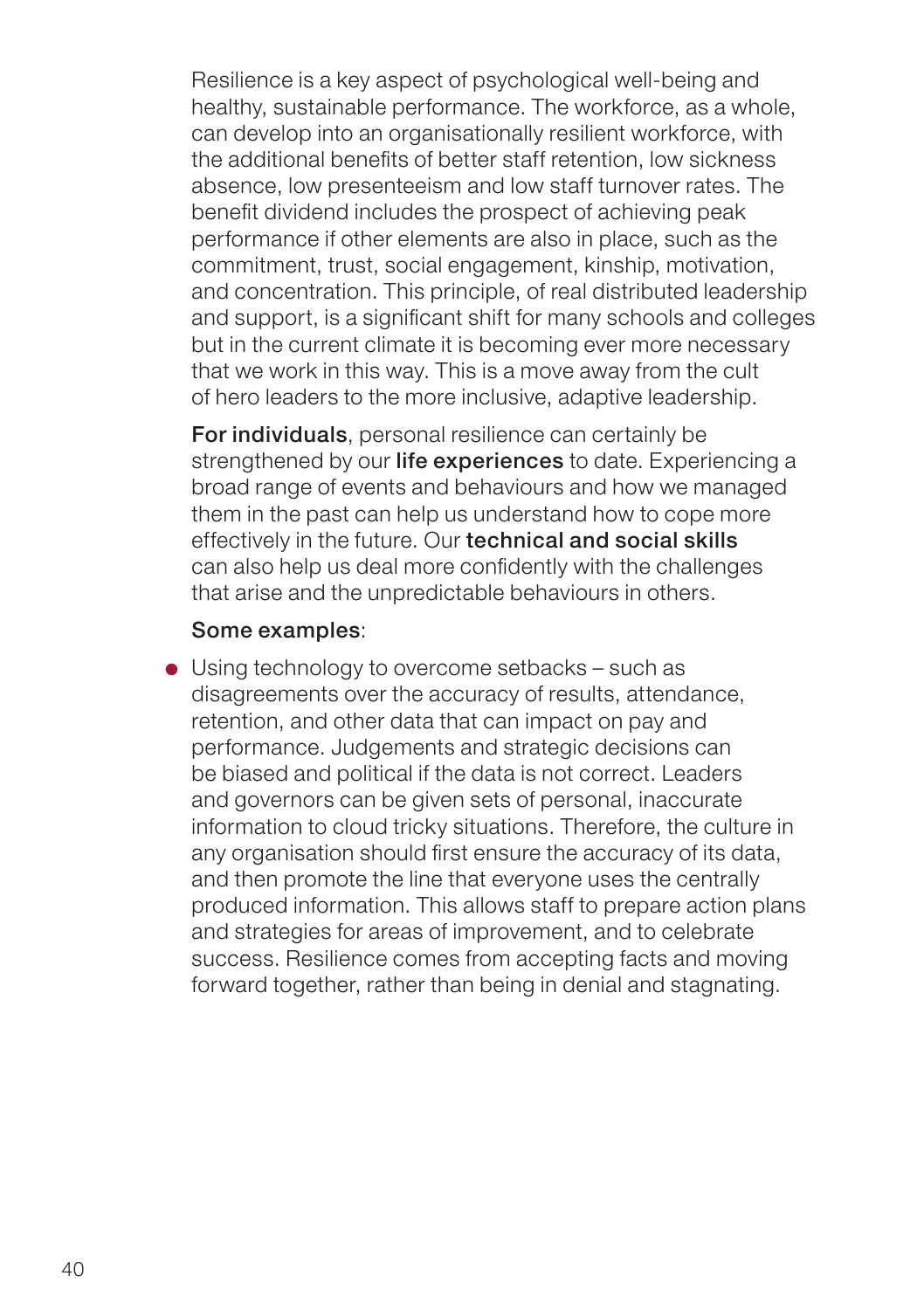● Coping well with aggressive colleagues. Anyone can have a bad day and it may just be a case of asking them how they are. This can be positive so long as they realise that you are being supportive. However, some colleagues are not selfaware and may not see the effect they are having on others at work. You may need to speak to them, and tell them about their manner or behaviour, which may lead to various reactions. This could be the moment when resilience is called for on your part if they try to argue back in a belligerent manner. Rather than backing down you may be advised to stop the conversation, and say that you will return when they have calmed down. Sometimes remaining calm, using logic and rational argument will be enough to resolve a situation.

Also, people who are sufficiently aware and have vision are more likely to be able to form an attitude towards anticipated events and behaviours and to have already worked out their Plan B.

If Plan A didn't work, the alphabet has 25 more letters! Stay cool.

Anon

### Tips to develop personal resilience

#### ● Know yourself

People who have accurate self-assessment can understand others and see in others what they see in themselves. The insight into oneself contributes to self-belief and self-esteem.

#### ● Avoiding thought traps

Can you honestly say that you never jump to conclusions, suffer from tunnel vision, make a mountain out of a molehill, take things too personally, or attempt to second guess? Learn and practise how to stop these habitual thought traps.

#### ● Be personally disciplined and strong-willed

Be deliberate about work activities such as emailing, number of meetings etc. Create dedicated times in a day to do specific activities – much in the same way as you would do physical exercise.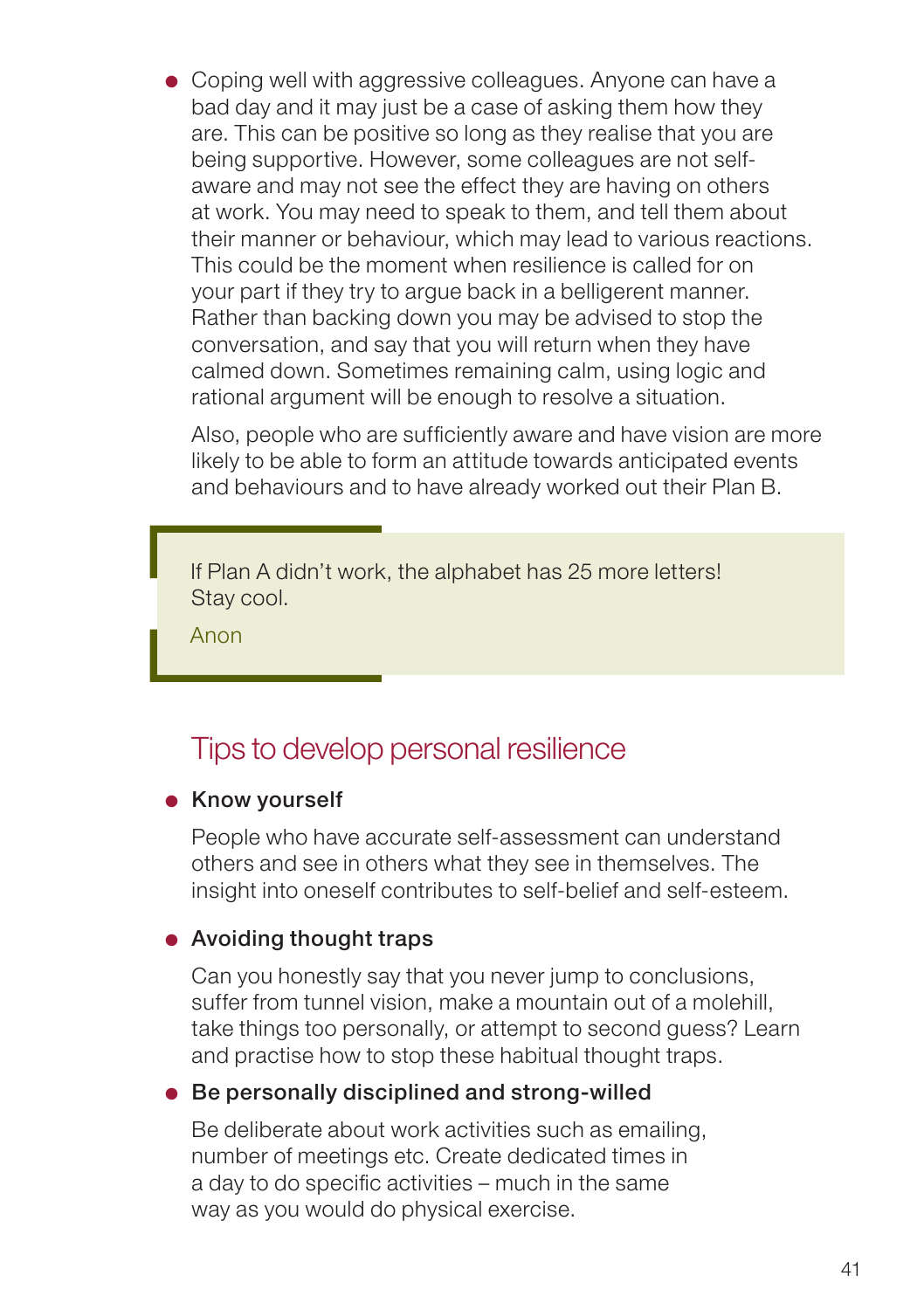#### ● Switch off

Take detachment breaks. Mental focus, clarity and energy are optimally cycled between 90 and 120 minutes. Between these cycles step away from work to refresh energy and attention. Good breaks are healthy.

#### ● Develop mental agility

Work hard to develop your mental ability to pause, stand back, consider things more objectively, create options and choose wisely.

#### ● Take a positive attitude

Adopt a constructive attitude when talking about work-related stress. Focus on the staff / student experience, high standards and expectations, and hard work to develop a genuine team spirit. Talk about 'we' and 'us' and generate an atmosphere of mutual support, sharing and cooperation.

#### ● Put things in perspective

Work hard to develop your sense of perspective. Try not to blow problems out of proportion. Try to find a humorous side, stay calm, take a deep breath, think before you speak or react. Focus your thoughts on reducing stress and use appropriate language.

#### ● Learn from past failures

Prepare a post-mortem on a failed project, identifying the risks, costs and possible ways to make a success of the next similar project. Keep a journal of lessons learned. Be realistic and frank about errors made to pave the way for improvement and well-grounded self-confidence.

#### ● Think and reflect on resilience

Take some time to sit and reflect on just how important resilience is for the lives of students and colleagues. This time for thinking and research can help develop a sense of purpose in striving to transform the lives of our young people. It will also help with self-confidence and being optimistic about how our profession can change lives for the better.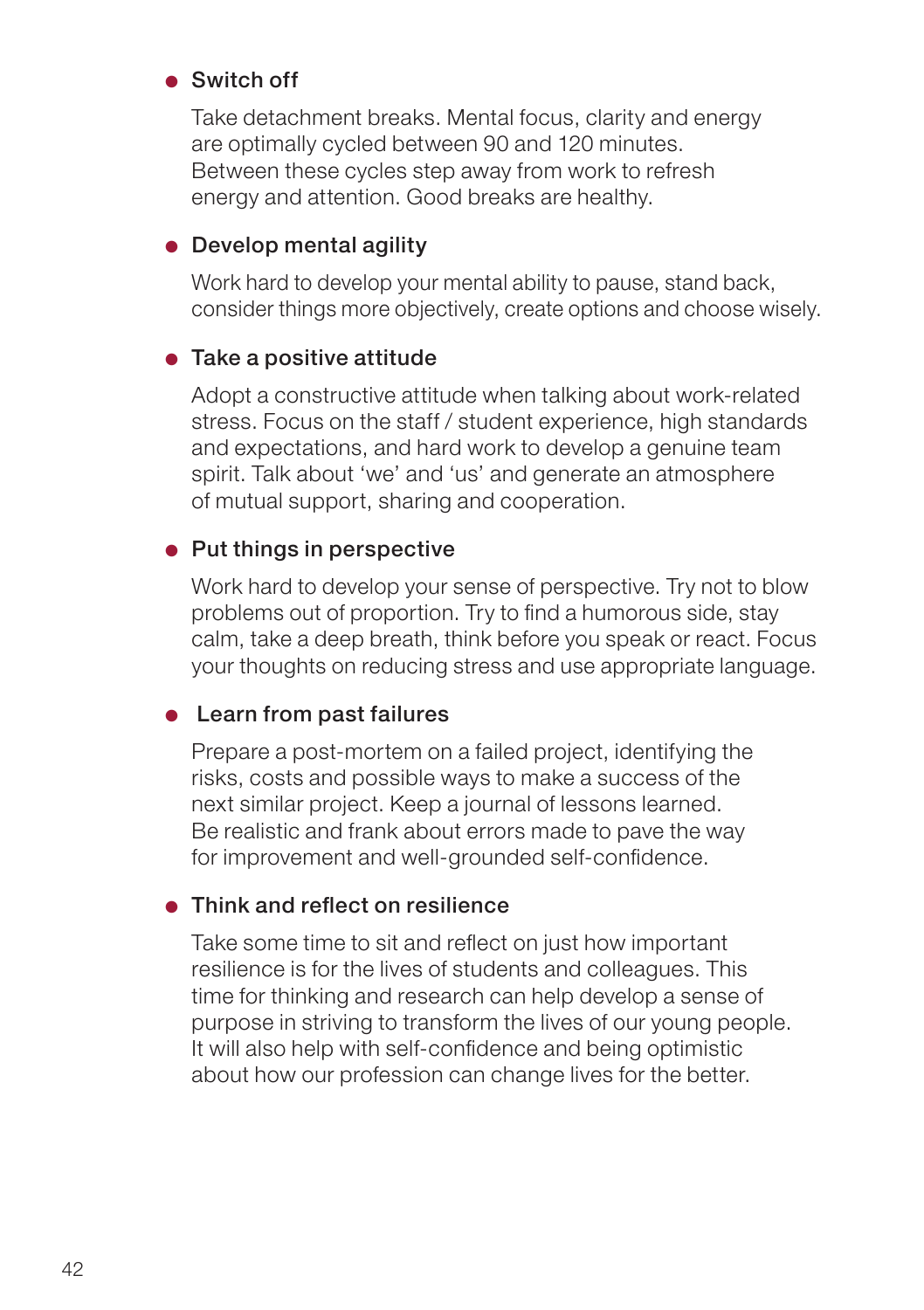# **Resilience in** practice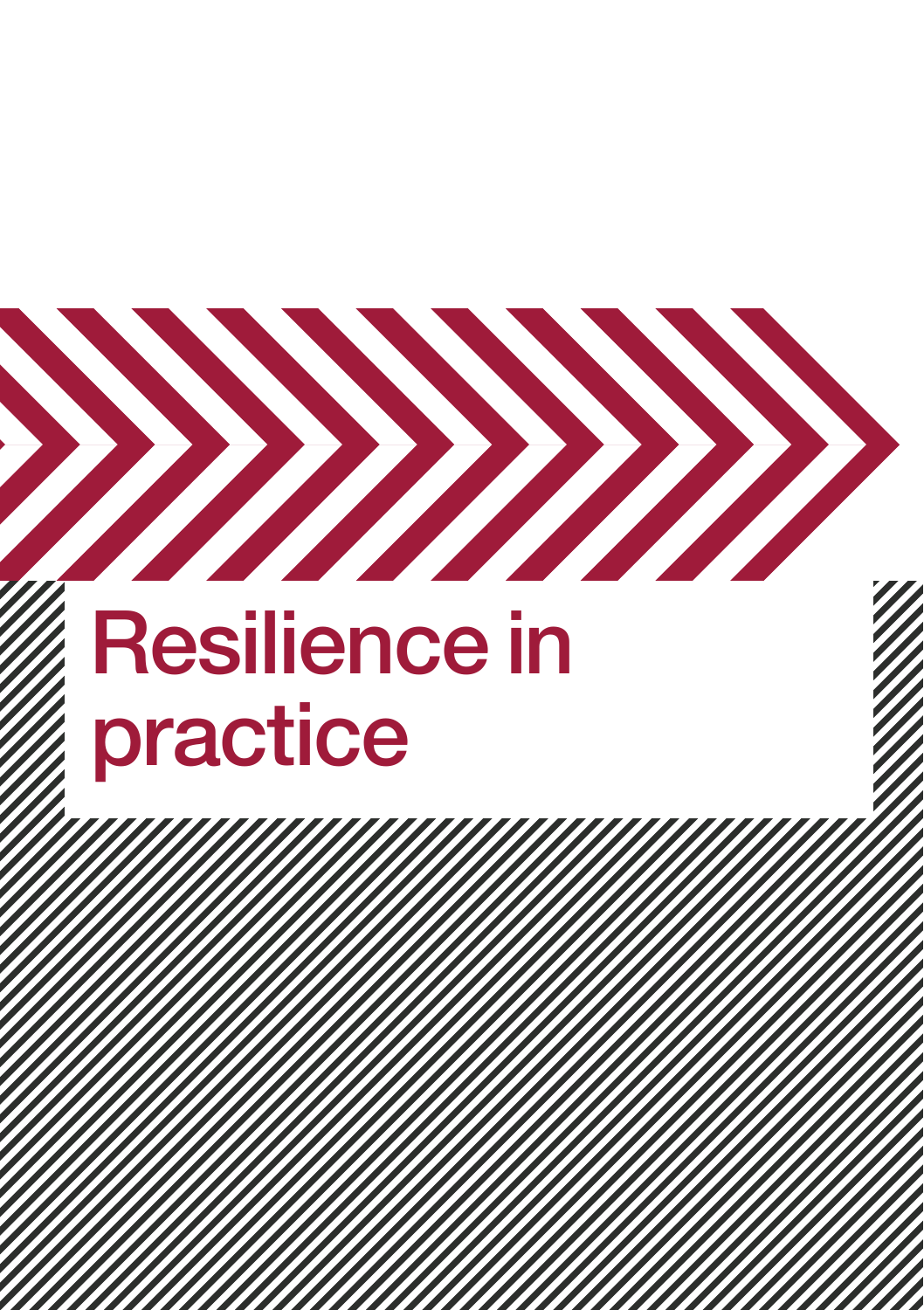Successful organisations implement practices to build resilience and promote health and emotional well-being in students and staff.

Research clearly demonstrates the link between the welfare of teachers and students and the effects on academic performance. Much of the advice on building resilience applies to children and adults.

There is a strong body of evidence that confirms the value of positive teacher-student relationships for learning and behaviour. The quality of relationships in a school or college also impacts on the teacher's well-being and their ability to cope well with the many and varied stresses that are hallmarks of the profession. Teacher attrition is a major concern. How teachers feel makes a difference to their ability to respond effectively to the challenges they face. A teacher's resilience can be enhanced by specific actions that promote positive feelings of belonging, respect, value and trust.

These were highlighted by Gibbs [2011] as a hallmark of resilience in teachers and he also suggests this is subject to social and cultural influences. In other words, what is actually happening within a school to impact on self-belief, attribution and motivation. He cited work by Goddard, Hoy and Woolfolk [2004] on the influence of senior management actively endorsing and supporting inclusive practices on the perception of both personal and collective efficacy of teachers. The outcomes include both positive effects for children's knowledge and attainment and also teachers' professional commitment, knowledge and satisfaction.

Former teacher Jackie Beere now trains teachers in resilience and has built on psychologist Carol Dweck's growth mindset work. Growth mindset is about helping children from an early age to be aware of their thinking and its effect on their behaviour. It would help prevent many problems further down the line, says Beere in her 2016 book *GROW – Change Your Mindset, Change Your Life – A Practical Guide To Thinking On Purpose*, "This idea of mindset and thinking is absolutely crucial to well-being, resilience and self-esteem. What really makes the difference is the way you think. Whatever is going on – social media, peer pressure, school and family pressures – it's what's going on in your head that creates your own perception of how happy you are."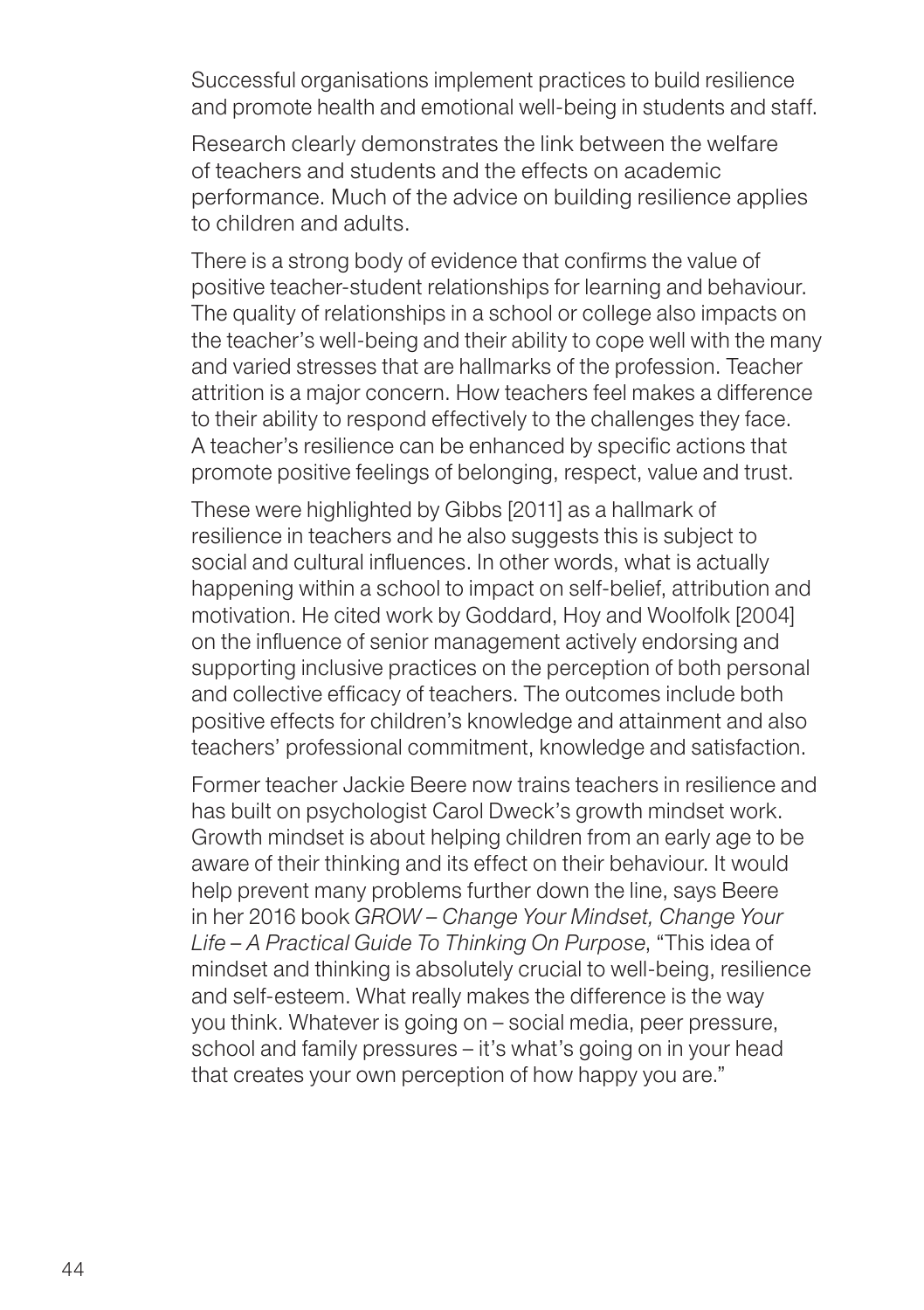Beere offers tips for learning to think on purpose rather than going with the flow of your thoughts:

- Stand back from your thinking. You might have a thought that is habitual but you have never examined before. Ask yourself if you want to think like that.
- Challenge and change your thinking. That inner critical voice can be a bully and you don't have to listen to it. You can change the tone or the words it is using. You can reframe it. It might feel uncomfortable at first because you're in the habit of thinking in that negative way.
- Turn mistakes into learning opportunities. Say to yourself; I got it wrong but how can I learn from that? Redefine 'struggling  $=$  I'm stupid' to 'struggling  $=$  I'm growing my brain'. You're on a journey, you're going to make mistakes and that's all part of the learning journey.
- Reframe situations. Don't see a nasty comment as you being rubbish, see it as reflecting badly on the person who says it. Change yourself from a victim to someone who can take action.
- Share your feelings with family and friends you can trust. Tell children they should be around people who make them feel good. Boys are often unhappy but never talk about it and they grow up like that, and now suicide is the most common cause of death for men under 50. "*It takes practice and hard work*," Beere says, "*but if you start when they're young enough it will help children develop resilience*."
- Resilience is important for everyone, but particularly young children who face challenges and setbacks and need to be able to deal with them. Beere believes the way teachers deliver feedback can play an important part, citing Sutton Trust research that shows excessive praise, intended to encourage, can have the opposite effect. She advocates praising effort rather than results or talent. "*Say, 'I'm very impressed with how hard you're working' rather than '10 out of 10, well done*,' she says. Focus on effort and strategy rather than saying how clever they are. Praising talent can feed self-doubt.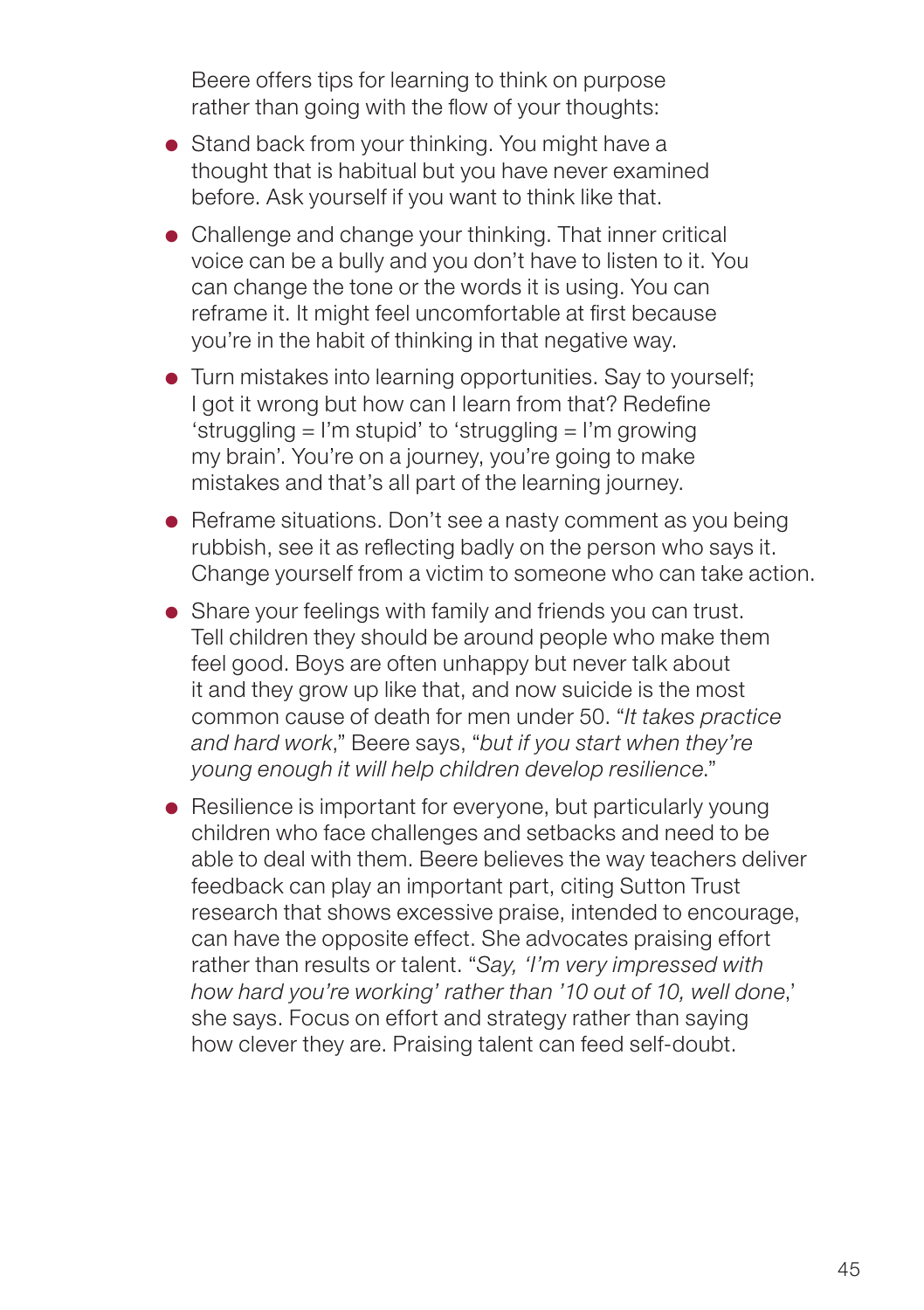# The Mindsets

|                   | <b>Fixed mindset</b>      | <b>Growth mindset</b>         |
|-------------------|---------------------------|-------------------------------|
|                   | Intelligence is<br>static | Intelligence is<br>developing |
| challenge         | avoid                     | embrace                       |
| obstacles         | give up                   | persevere                     |
| effort            | no point                  | work hard                     |
| criticism         | deflect                   | learn                         |
| success of others | feel threatened           | celebrate                     |

# What can you do?

- Work on changing your mindset as well as that of the students.
- Adapt the language that you use / you encourage the students to use regarding their learning.
- Take time to talk about learning and reflect upon it.
- $\bullet$  Educate students about how the brain works.
- Experience and embrace failure.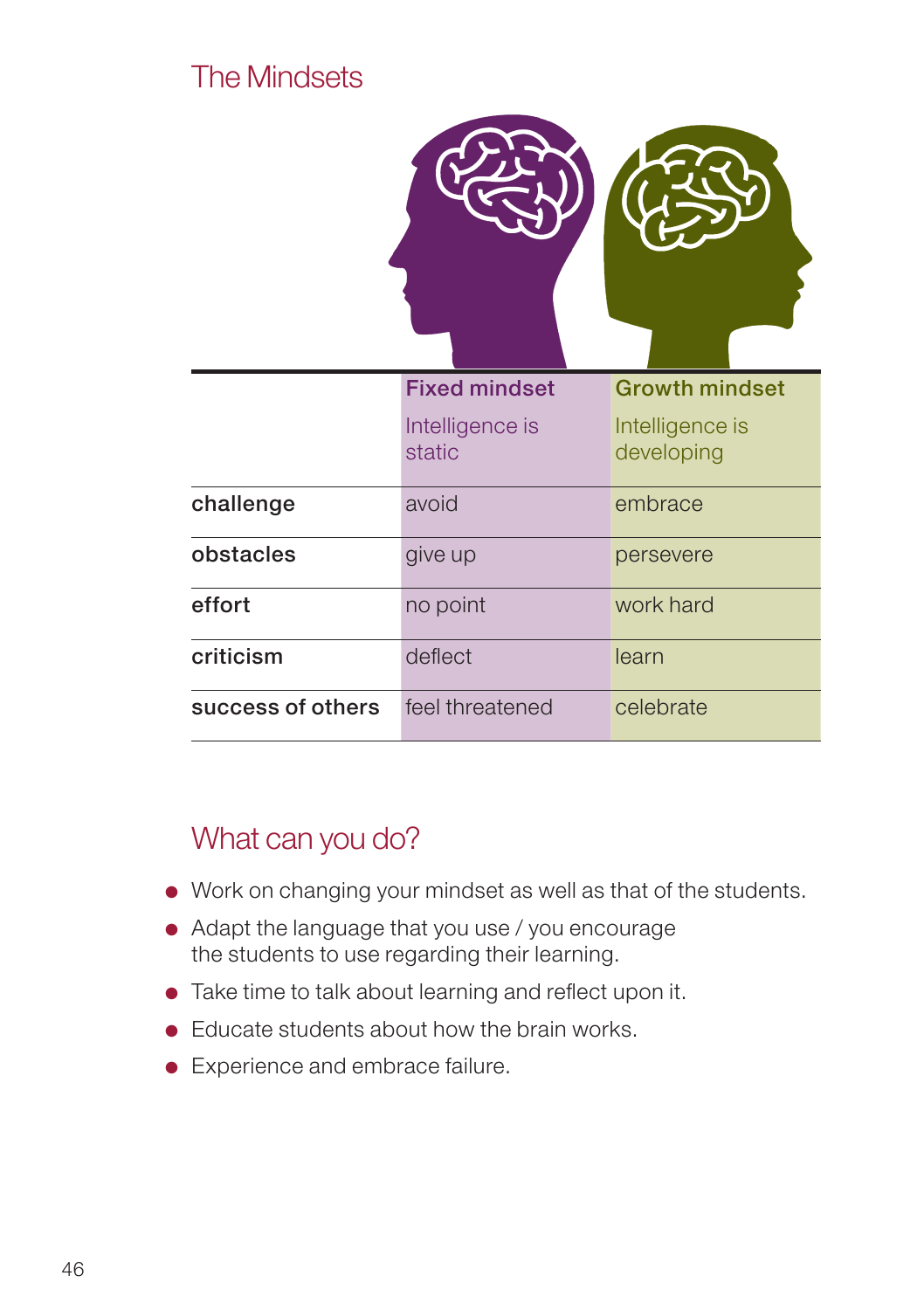# Building students' resilience

#### Case study

#### Whole-school approach to building emotional resilience

#### Building emotional resilience in Denny schools – Falkirk in Scotland

This pilot project was funded by the Scottish Government and led by charity YoungMinds. It involved primary and secondary schools, with a focus on building emotional resilience during the primary to secondary transition. It had four core elements: coping with personal challenges and self-esteem, promoting self-confidence and enhancing the understanding of resilience and emotional well-being in teaching, raising the awareness of parents and carers, and recognising the crucial roles of senior leadership teams in changing cultures.

The evaluation found:

- an increase in pupil self-esteem before transition
- greater staff confidence in dealing with resilience and emotional well-being
- a sharper focus on resilience in schools.
	- See the full evaluation report: www.scotland.gov.uk

American researcher and psychologist Angela Duckworth devised a 12-question Grit inventory to assess an individual's resilience. The survey asks users to score their ability to do a number of things that include overcoming setbacks.

Duckworth defined Grit as "perseverance and passion for long term goals", and she believes Grit is the greatest predictor of academic success, more important than IQ, more influential than socio-economic background, more powerful than what you look like or who you know. She was also influenced by Dweck's work on growth mindset [2006], particularly when considering how our education system reinforces failure and its negative connotations.

As part of a leadership development programme, a practitioner undertook a piece of action research into developing resilience in their students using the Grit model.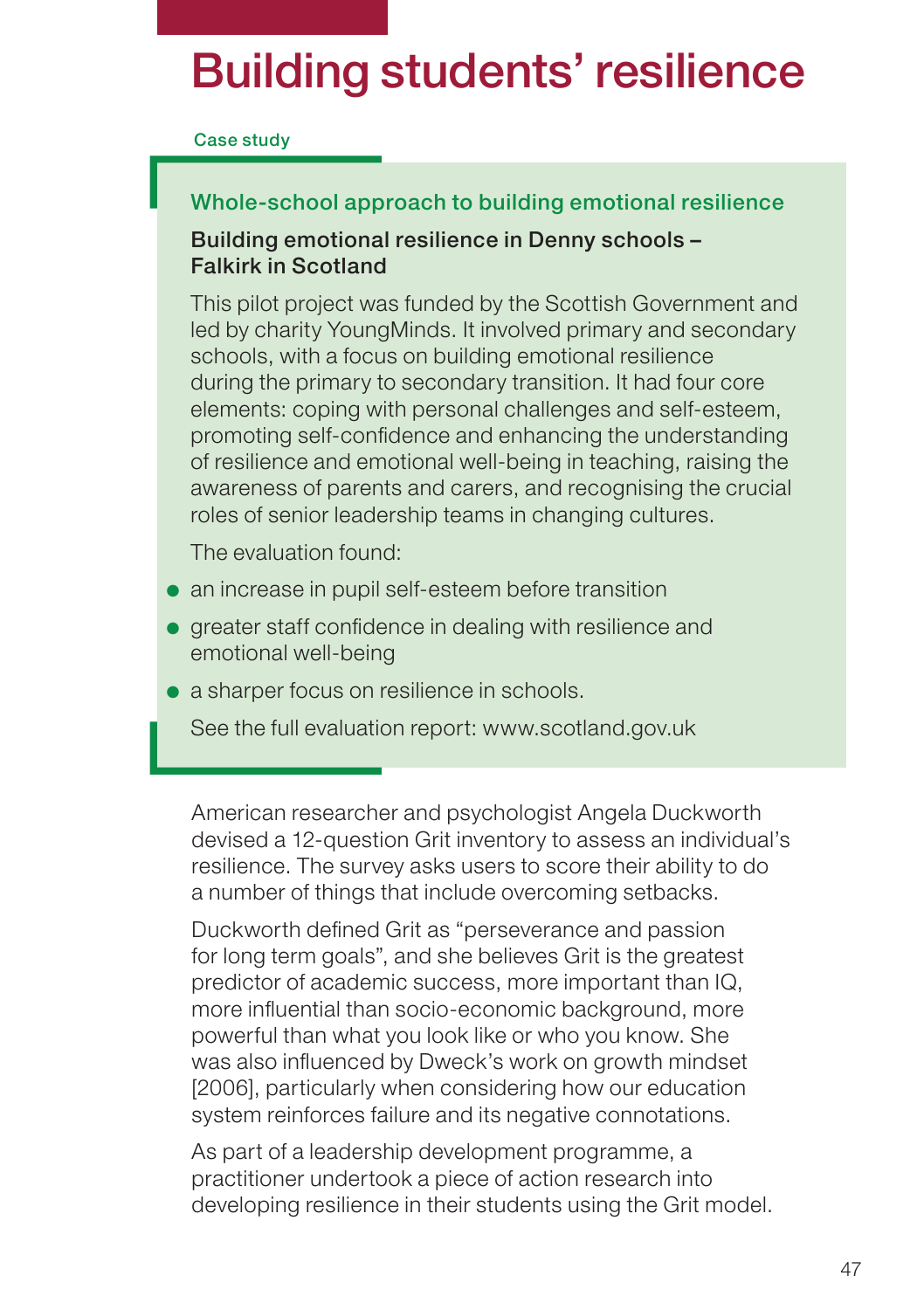#### Case study

#### Resilience in students – Grit by Clare Proctor, a former English teacher and assistant leader of student support at Appleby Grammar School in Cumbria

Clare's research involved 30 Year 11 students and 12 students in Years 1 to 10.

The main aim of this action research was to find a method to motivate students to become independent and resilient learners. Clare asked her students to complete Duckworth's Grit inventory and then compared their score with the progress they had made to GCSE. She focused on developing skills such as teamwork, lateral thinking and adaptability. The project involved the students becoming lead learners, leading parts of the curriculum, training staff in new technologies and developing cross-curriculum work. It was a huge success. The students were passionate about learning. They were confident speakers, independent learners and made impressive academic progress. Above all, they were resilient. They saw they could make a difference and they did. They had the potential to be inspirational leaders!

The rigorous testing and labelling of students is now a feature of their educational experience from KS1. How can we develop in students a desire to tackle the greatest challenges, even when there is no guarantee that they will receive any sort of praise, benefit or personal gain from it? How can we convince them that any progress they make is good progress, that it is the very process of pushing themselves and trying hard in the face of adversity that is so commendable, when their own education system brands them a 'failure'?

Clare Proctor (2015)

Using her Year 11 English class personal grit scores Proctor assessed the correlation between Grit and academic progress, as measured by levels of progress made between the end of KS2 and KS4.

Main findings and recommendations.

- There is a correlation between grit and academic progress and some correlation with behaviour and 'rewards' points.
- Grit can be developed by specific coaching and mentoring.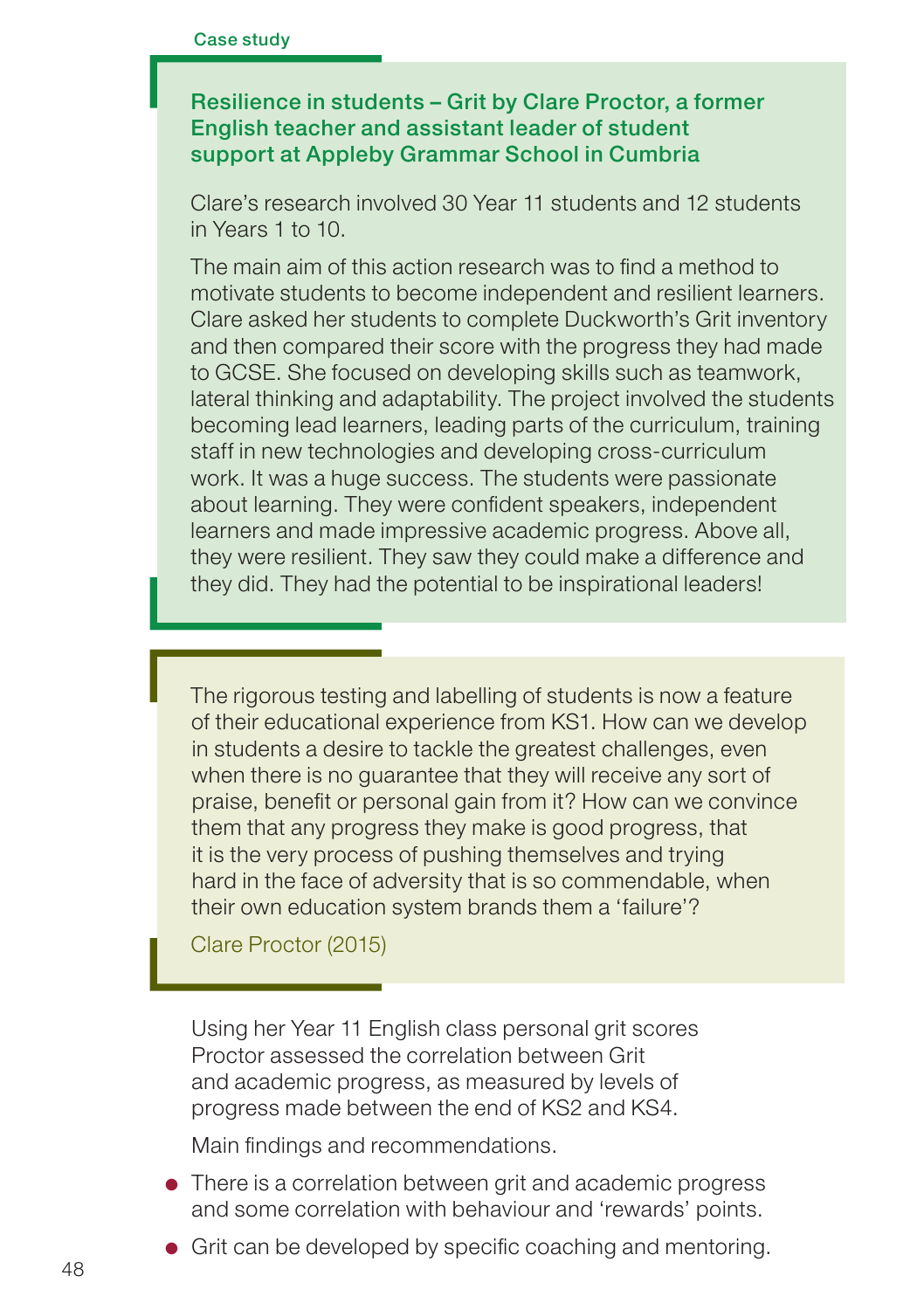#### Case study

#### Can children learn to be resilient? By Nicola Morris

Nicola Morris's study involved children in Years 4 and 5, using the Resilience Doughnut approach, which was developed in Australia by Lyn Worsley, a clinical psychologist who has a background in nursing and teaching. Worsley's model links the internal factors affecting resilience (the 'I have', 'I am' and 'I can' statements) to seven external factors. The key is to focus on the child's strongest factors, not their weakest, and to use them to support the child in building resilience.

#### I have I am I can The Parent Factor The **Education** Factor The Peer Factor The Family and Identity Factor The **Community** Factor The Skill Factor The **Money** Factor

## The Resilience Doughnut Model

Her research focused on the child in their setting, as resilience is about what happens around them, with people, including families and school communities, playing an important role in promoting their resilience. Interestingly, as our school has children from many different cultures, she states that there is a relationship between culture and resilience factors.

A particularly challenging Year 5 cohort made Morris question traditional methods of teaching and the curriculum in use.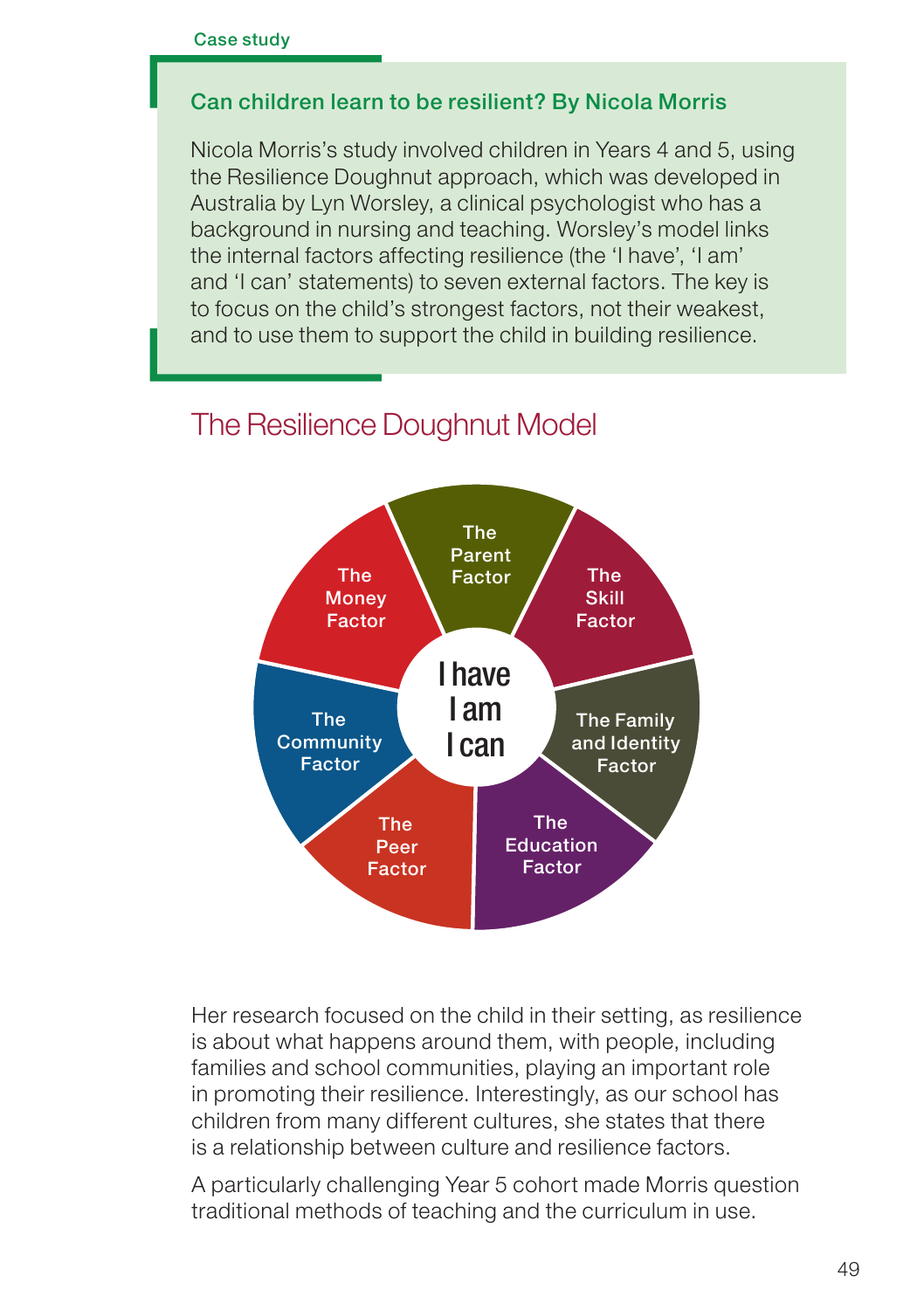They brought with them a range of issues that we were used to dealing with – SEND (including learning difficulties, ADHD, social and emotional), child protection, behaviour, English as an additional language, bereavement – but also had an underlying negativity towards each other, themselves, and everything around them. There was a significant minority who were very difficult to engage as they didn't actually seem to be interested in anything.

Nicola Morris (2017)

Morris decided to focus on resilience with the rationale that everyone will face situations of adversity and need the tools to deal with them. It is a quality all children have the potential to possess.

The main findings:

- A growth mindset is important, not only for the children but all the adults involved in supporting them. Use the growth mindset alongside resilience development.
- You need to be positive and honest, able to give a child constructive criticism from which they are willing to learn.
- Using 'resilience' language/vocabulary can be effective.
- Older pupils supporting younger pupils can be a win-win.
- $\bullet$  It is not helpful to shelter children from all adversity, in the way overprotective parents do.
- Telling well-known stories about resilience is beneficial. Using real life experiences helps young people gain a better understanding of what resilience is.
- The Resilience Doughnut can be embedded into behaviour management strategies.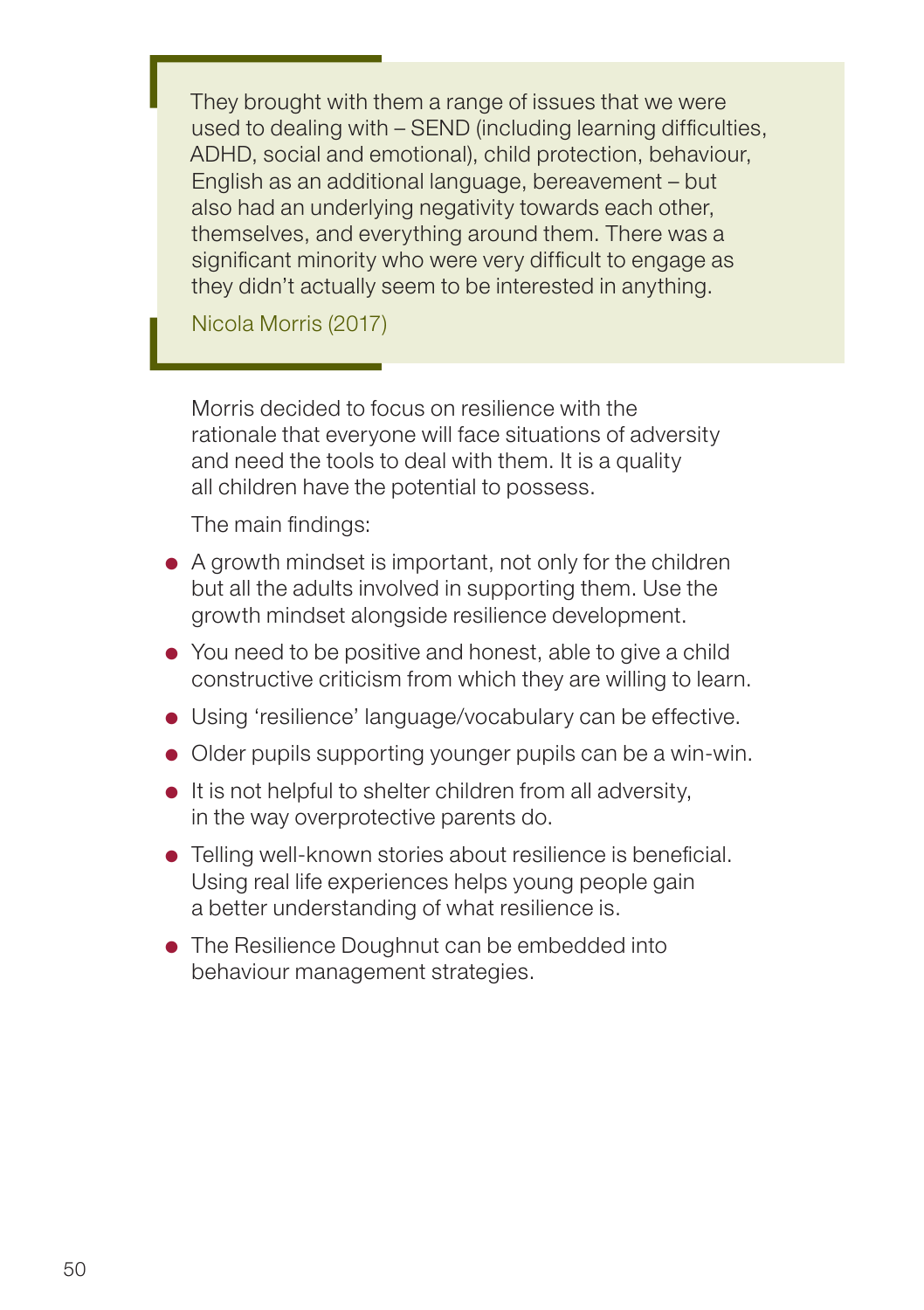

Brunswick Infant School in Cumbria has developed its Resilience Rucksack to encourage children to value and understand the importance of resilience and other related qualities. Pupils draw rucksacks and make their own examples of items to put in their rucksack.

The rucksack is very visible and is attractively displayed round the school. It is referred to on a regular basis by staff and helps children at an early stage to be encouraged to develop the lifelong skills.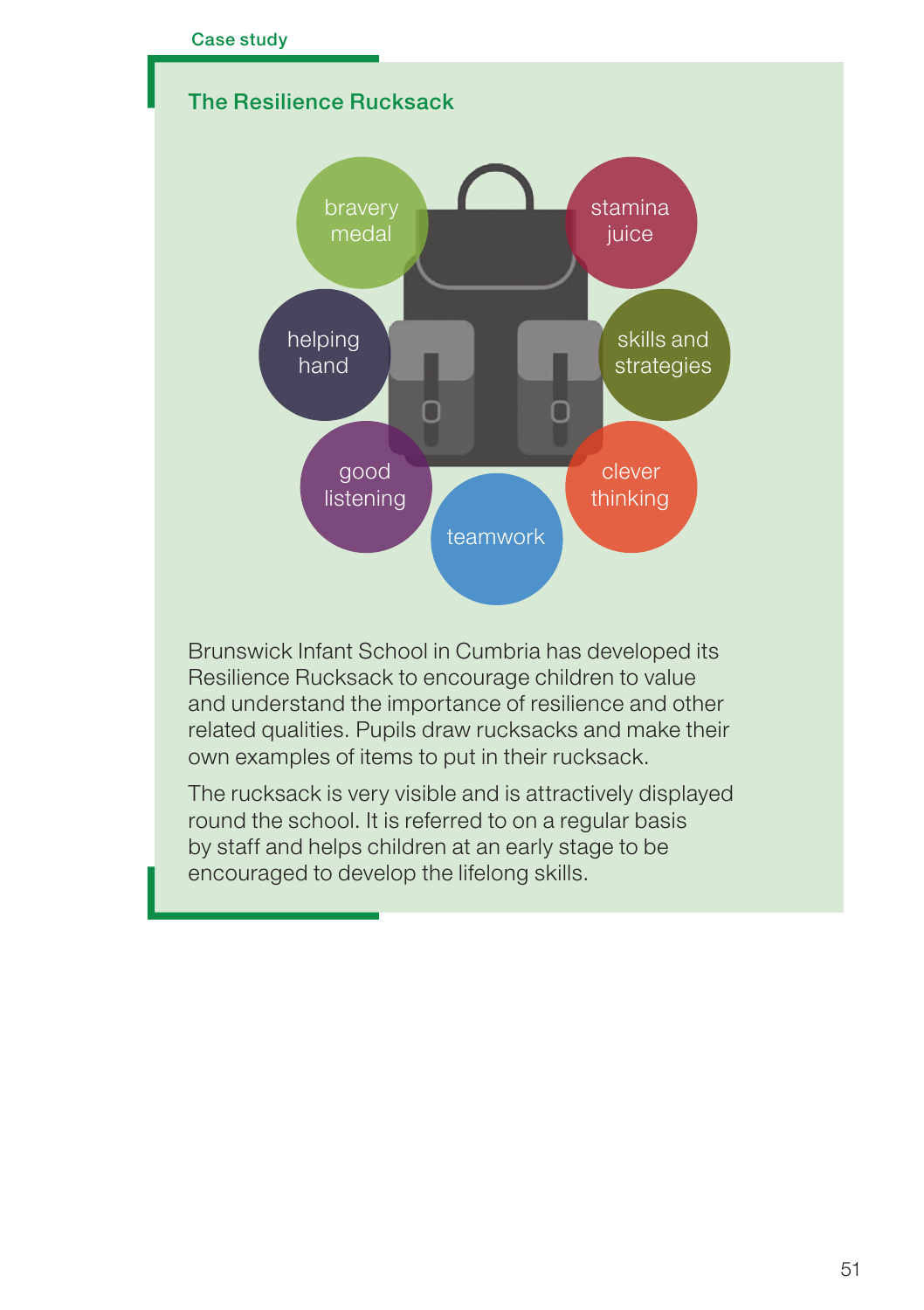# How leaders build resilience

#### Case study

#### Perseverance and resilience at work – assistant headteacher

As a newly appointed senior manager to a college that Ofsted saw as merely 'satisfactory', but where the staff were going about their daily routines believing that they were 'good', any effort to change practice was not only met with resistance, but with an air of superiority, and an unspoken 'we know better'. After the first weeks, it would have been easier to go along with the existing culture, but for the obvious detrimental impact on students, and a personal innate drive to do the best no matter what.

There had been no real leadership, which filtered down into the classroom. Teachers ranged from outstanding to downright awful. They had been allowed to give little or no homework. to deliver anecdotes not the exam syllabi, to teach the top 10% and ignore any requests from students for assistance. Imagine being required to deliver staff development in this context, with the added pressure of a visit from Ofsted looming. More than a little resilience was required – and a critical friend to sound-off to when things got really difficult.

All staff training sessions were made mandatory. So staff attended, but made their negativity known through their body language, and often through thinly veiled derisive remarks. My response was always positive and enthusiastic, I also pointed out the benefits of whatever was being offered, either through objective data or my own experience. There were times when certain groups of staff made me feel like I had been transported back to my first year of teaching when I was faced with a dreaded Year 11 class who thought I was fair game. However, I never let them know how I felt and eventually my optimism overcame them too. I truly believed in what I was trying to accomplish and stuck at it no matter what, and dealt with situations as they arose fairly but firmly.

When staff start to see the benefits of what you are trying to achieve it makes all the hard work and perseverance worthwhile. Ofsted did come – within the year. We got a 'good'.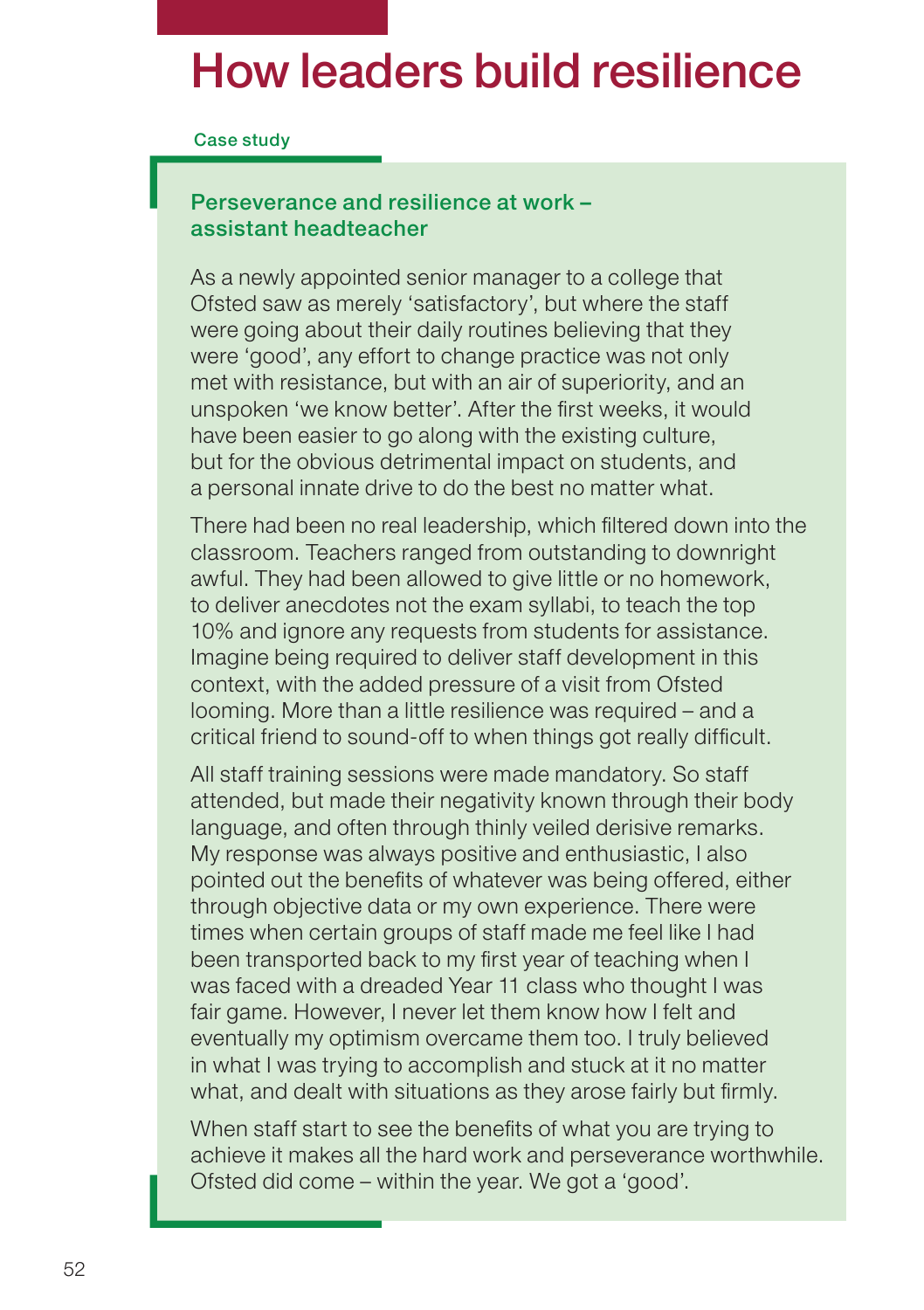#### Personal resilience – a headteacher's philosophy

Good-quality education and real learning give young people life chances. I've experienced it myself and know it can make a huge difference. If you are lucky, you have parents who give you a range of positive experiences and act as the role models you need to have a successful adult life. If you do not have this good fortune, a well-rounded, high-quality education is vital to having a chance in life. Focusing on this, and then doing the best I can by each and every child in my care, is what motivates me. When you are working with children who have not been given the best hand in life, who are growing up under the shadow of domestic violence, neglect or poverty, it can be hard to keep going. Constantly arguing your case for why children with multiple layers of deprivation have not made expected national standards is hard in a system developed to look at averages not exceptions.

I aim for the highest standard I can reach for every child. But what if you are not working with national average children? Multiple demands can pull you in all directions. I keep myself going by filtering what I believe in.

- 1. Children come first.
- 2. Every child deserves to be safe, happy and successful.
- 3. Identifying what needs to be improved and how I can work with others to achieve that.

These filters are useful for work. They make sure distractions do not get in the way. However, if they are successful for your work in school, they also need to impact on your own needs. Sometimes, you need to recognise that you and your well-being have to be a priority. You also deserve to be safe, happy and successful and you need to keep an eye on maintaining and developing your own life.

I regularly question myself, and working with a good and trusted team is invaluable in those circumstances. Voicing concerns to trusted colleagues and debating how well we are really doing compared to the anxiety I may be feeling help to keep things moving forward. Going back to first principles and the evidence and data proves we are having the right impact, even though national averages may not be met.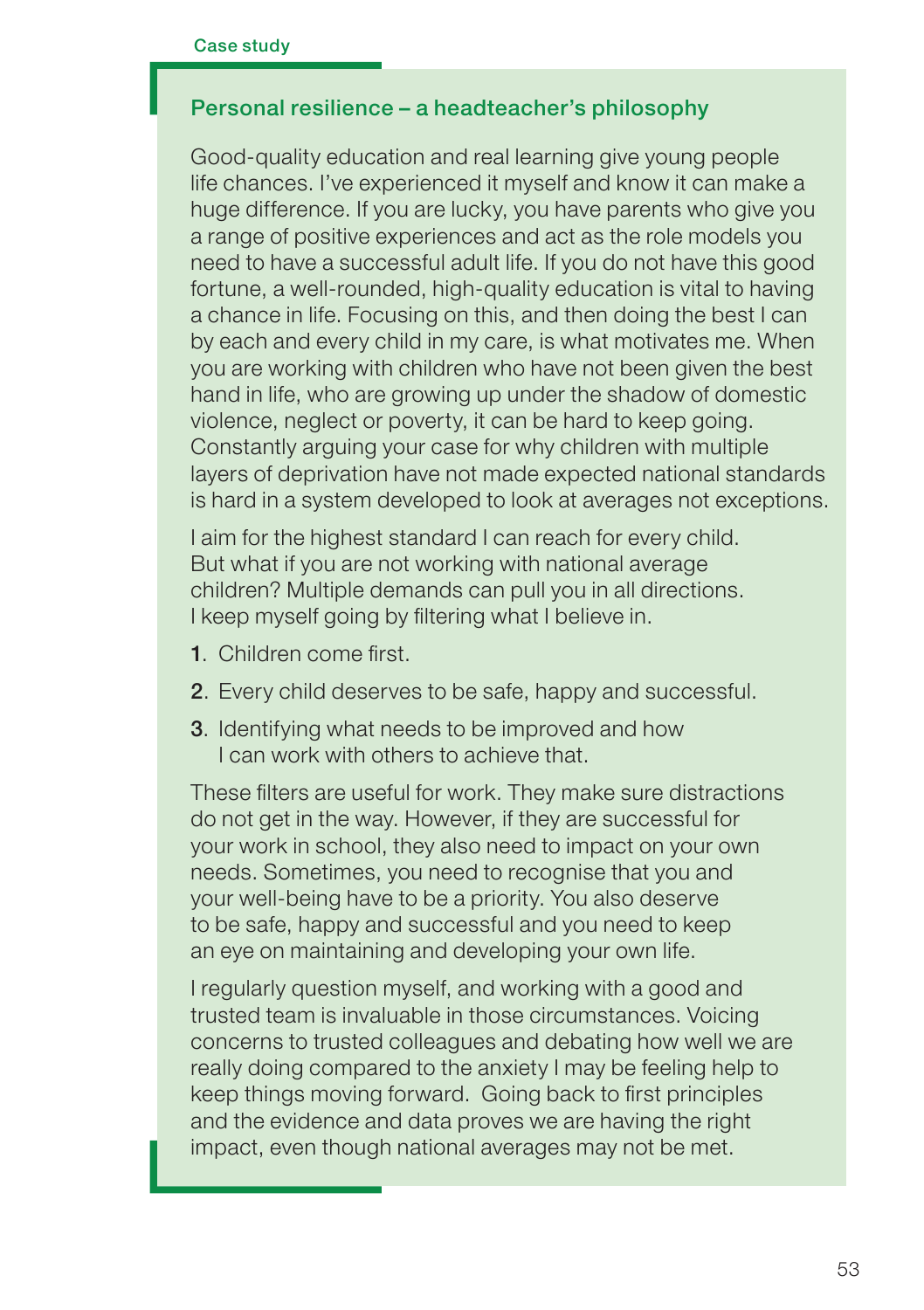#### Building resilience – A Gift for Life – Nicola Powell, founder and director of education consultancy Primary Matters

The ability to keep going through the ups and downs, the joys and trials, the ebbs and flows, is essential to living life. We also know that one quality shared by people who achieve their goal and/or their dream is resilience - the ability to keep going, refusal to quit, strength to get up and try again.

Recently I have read life stories of a diverse group of people all exceptional in their own way, Malala Yousafzai, Tim Peake, Steve Jobs, Ernest Shackleton, Doreen Lawrence, Maya Angelou and last month Verdun Hayes, a D-Day veteran who went sky-diving aged 101. I was struck again how essential resilience is to living life to the full. The determination to get up, dig deep and try again is literally life-giving.

And yet we don't explicitly teach, or value, this skill in school.

Beyond early years, children are rarely able to work on a task over time, seldom invited to re-visit learning and are not encouraged to develop a skill or piece of work over weeks. The obsession of inspectors to see progress in all children over 20 minutes shuts down any opportunity and freedom for teachers to open up the learning, encouraging children to learn through trying, failing, adapting, talking, trying and trying again and therefore developing resilience.

And yet in the early years setting, children are encouraged to be independent learners, directing their own lines of enquiry, returning to a task when they choose. The simplest of routines like learning to put your own coat on and do it up, demands resilience – it took my own son half a term to crack this skill. Great was the rejoicing in nursery that day! His teacher was thrilled, acknowledging to me the resilience and fine motor control it had taken to button himself in.

In the early years environment, children are able to choose whether to work alone or with others, building resilience around working with different children with varied preferred learning styles. In play-based learning, resilience can be developed naturally, as a child is motivated to complete a task they have chosen, often working without an adult close by, they are expected to solve problems and move learning forward themselves.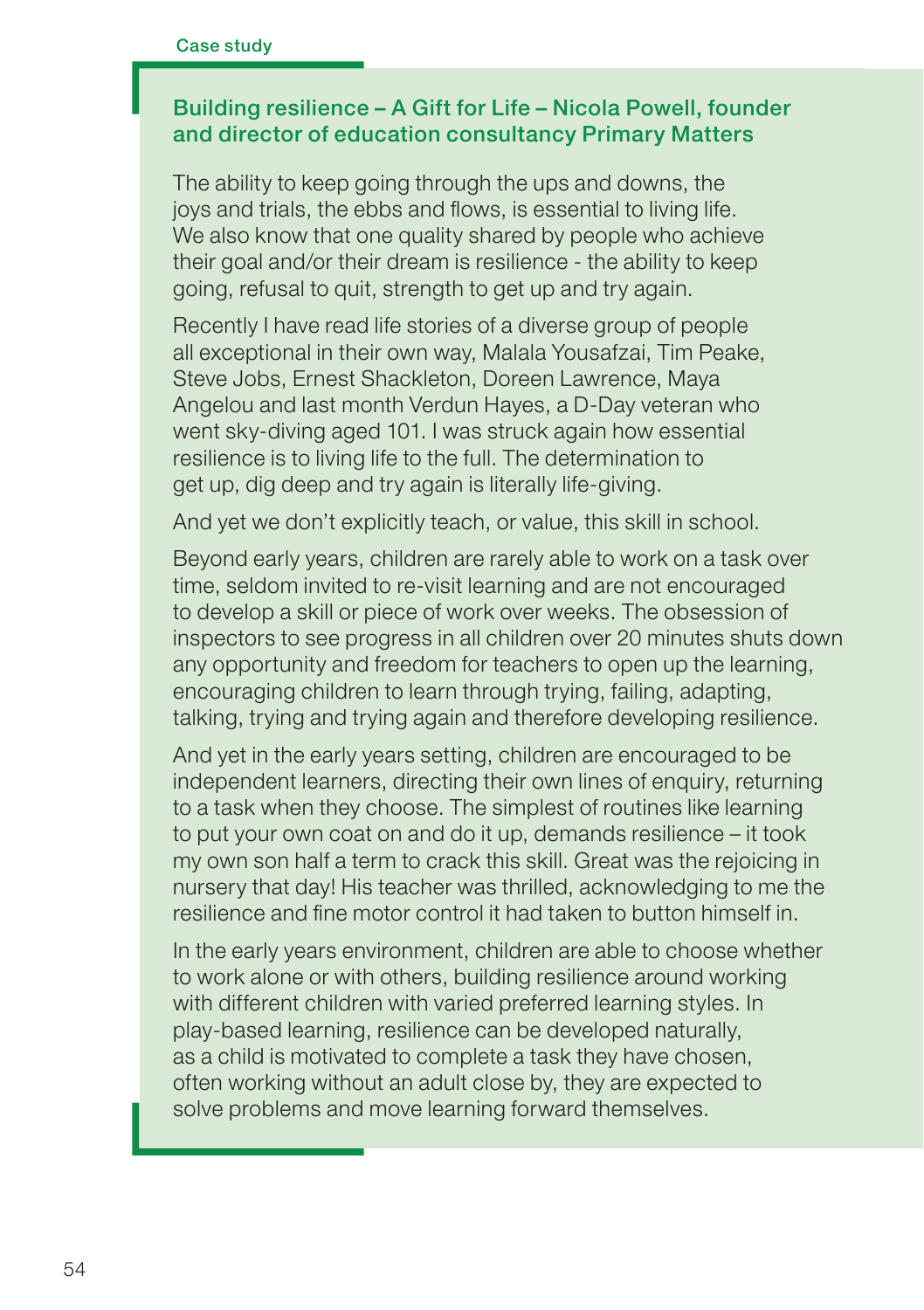As an early years teacher I valued and assessed so-called soft skills as keenly as academic skills. I would note and praise problem-solving, working with others, talking, connecting with previous learning and resilience and I would do this frequently and enthusiastically.

Why should this stop as children leave early years?

Over 30 years in education I have developed an approach to teaching and learning that takes the best of this early years practice through to Year 6, ensuring our children grow in resilience as they move through the primary phase. Every day children have Task Time (Independent Learning Time) where they can choose what they want to work on from a range of connected tasks. These tasks will draw on skills and knowledge recently taught, allowing children to apply, consolidate and practise what they have learnt. Each week there will be some 'must do' tasks for every child and other open tasks from which children can select. These Task Time sessions see the teacher facilitating, questioning, observing, teaching a group, praising both learning and soft skill development.

In schools where I am fortunate enough to support curriculum development, I always introduce Task Time. It leads to:

- improvements in behaviour
- children owning their learning
- children leading the learning
- surprise and wonder at unplanned-for outcomes, inspiring even greater desire to learn
- excitement about tasks and ideas of how to improve them from children
- development of key 'soft' life skills in every child
- inclusion of every child
- growth of independence and resilience.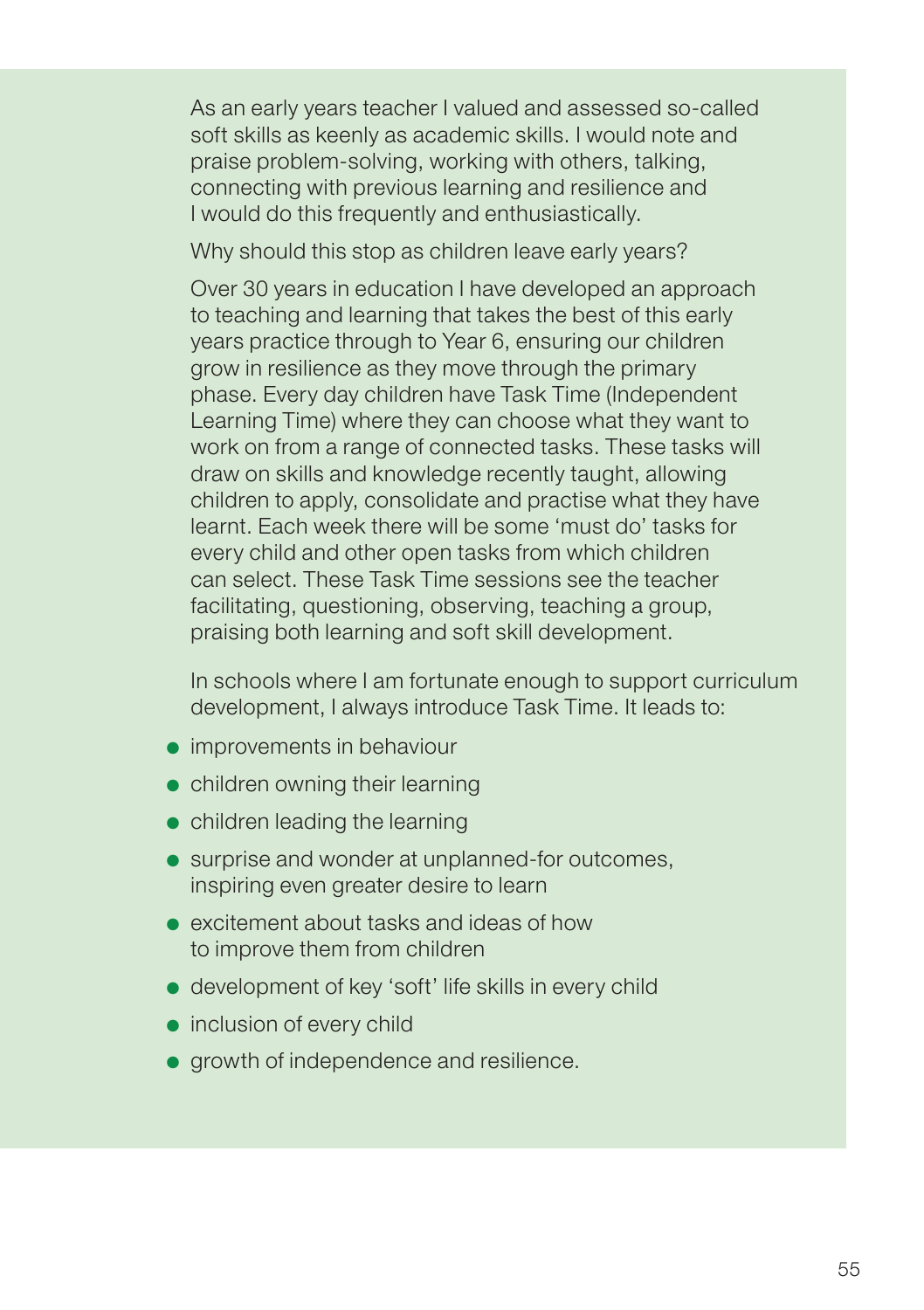#### Resilience – playing the long game – former primary school headteacher

I have witnessed a number of respected professionals, who have tried to do the right thing, step back from a school they have invested all their energy and passion in. One common factor leading to this is the willingness, or not, of staff to share concerns in a professional manner, and in a way that a leader can address directly to achieve a positive outcome.

My approach to school leadership, in which I always aimed to promote fairness and a professional approach, made it difficult to understand the resistance and negativity underlying everything we tried to do as a school. After several weeks in the role, I had to manage what could only be described as an attempted coup. Although I promoted an open door culture, staff decided to approach individual governors directly with their 'concerns'. I was approached by one governor who told me that staff had said that they were truly miserable and morale was at rock bottom. They added that staff were 'keeping books on me' and waiting for me to make a wrong move that could form the basis for a formal complaint.

I decided to meet this head on, while still operating in what I felt was an ethical manner. I arranged a meeting with the governing body and all staff. I calmly and politely explained that I had always been willing to listen to staff, and that this meeting was a chance for them to air their concerns and know that the presence of governors meant that the process was open, and everything would be addressed. I asked for everyone to share their concerns, regardless of what they were. You could have heard a pin drop, for a very, very long time. After nothing was contributed, it soon became clear that addressing the 'concerns' was not going to be possible at this time.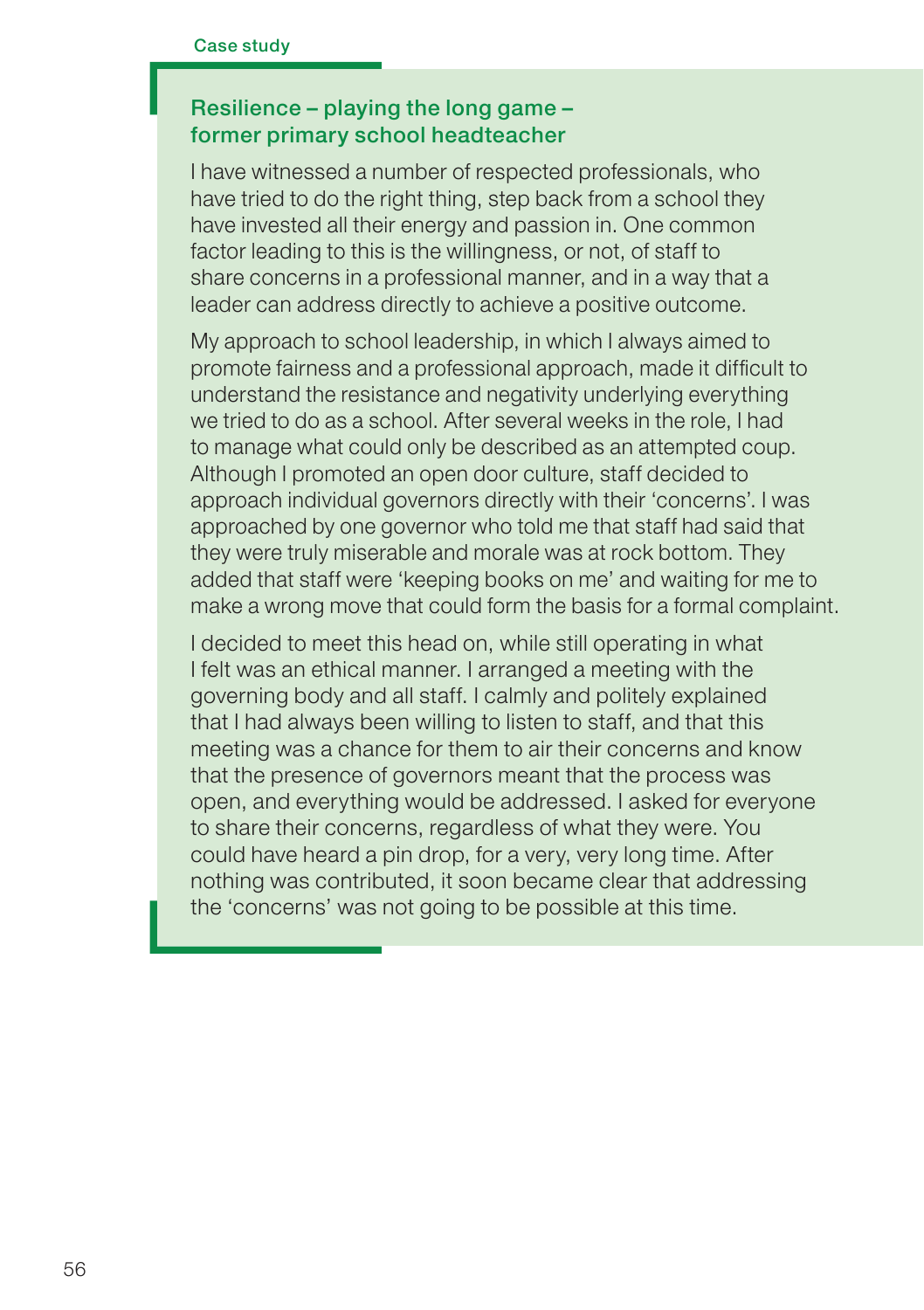Although this was very frustrating, I still believed that the ethical approach was the way forward, and also the only way I could operate and still retain my integrity. On reflection, my personal resilience was vitally important here. It helped me keep going under very difficult circumstances.

The negativity persisted, without any chance to address it through appropriate channels, for more than three years. Staff refused to discuss things directly with the leadership team, and a self-sustaining culture of negativity by a small number of staff impacted upon the climate as a whole. Families moved their children to other schools, and staff, who appeared to operate in a professional manner in most aspects of their work, were suppressed.

One day however, a key contributor to the negative culture surrounding school, chose to act in a way that provided the evidence required for them to be held to account. Procedures were followed, and the result was an improvement in overall behaviour. This was possibly due less to a change in attitude, but more from realisation that the consequences of not doing so were potentially serious. The climate improved, and a resilient approach towards the 'long game' eventually tipped the balance in favour of a more positive culture within school.

Resilient leadership requires a high degree of faith that good will win through in the end, a strong sense of optimism combined with an acceptance that in the short to medium term it might not. It also helps immensely to have access to a network of wise and positive people to call upon for support when times are tough.

The ethical route is not often an easy road to travel, but could you really maintain your self-respect if you chose the easy way out?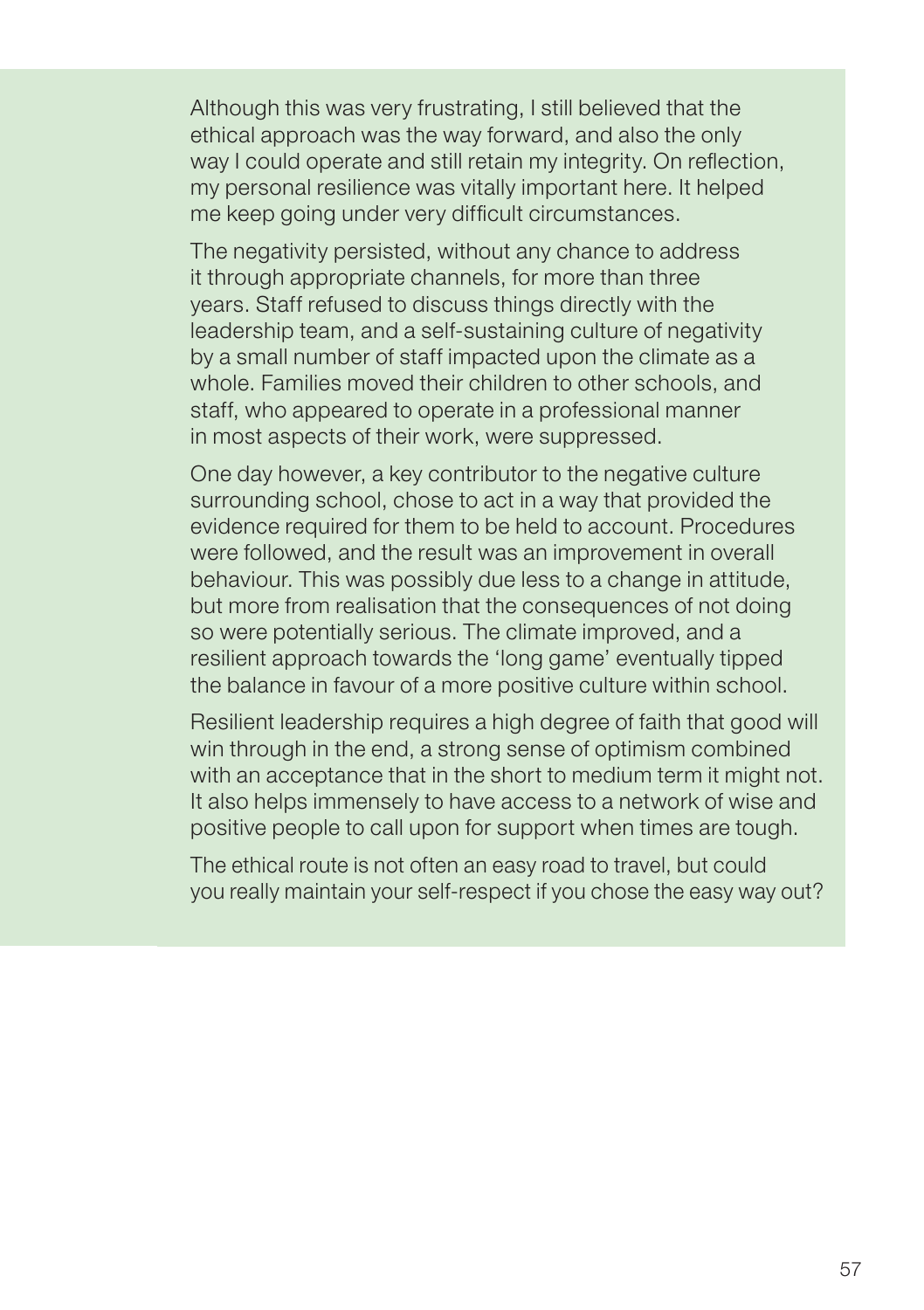# Resilience in colleges

#### Case study

#### Promoting resilience and well-being at a sixth form college

This outstanding college has worked very hard to promote resilience and well-being in staff and students. It has adopted three themes:

#### 1. Healthy minds:

- promoting mindfulness (working within the Mindful Employer framework, offering courses to staff, making available Headspace, meditative for all etc.)
- offering the Mindful Employer Plus Helpline Service
- offering quided meditation practice
- offering yoga and zumba sessions
- offering occupational health support
- offering access to counselling
- having a staff well-being group
- scheduling an annual staff well-being day
- regular good mental health awareness campaigns and activities.

#### 2. Healthy bodies:

- offering a confidential health service for students called 'Open Door' managed by a student welfare officer with health practitioners from the local NHS trust
- regular health awareness campaigns, eg smoking cessation, drugs awareness and healthy eating
- sport and fitness, eg sports programme, an outdoor gym, a staff running club.

#### 3. Giving to others:

- volunteering
- charity fundraising
- showing gratitude (eg, sending thank you cards to favourite teacher from High School).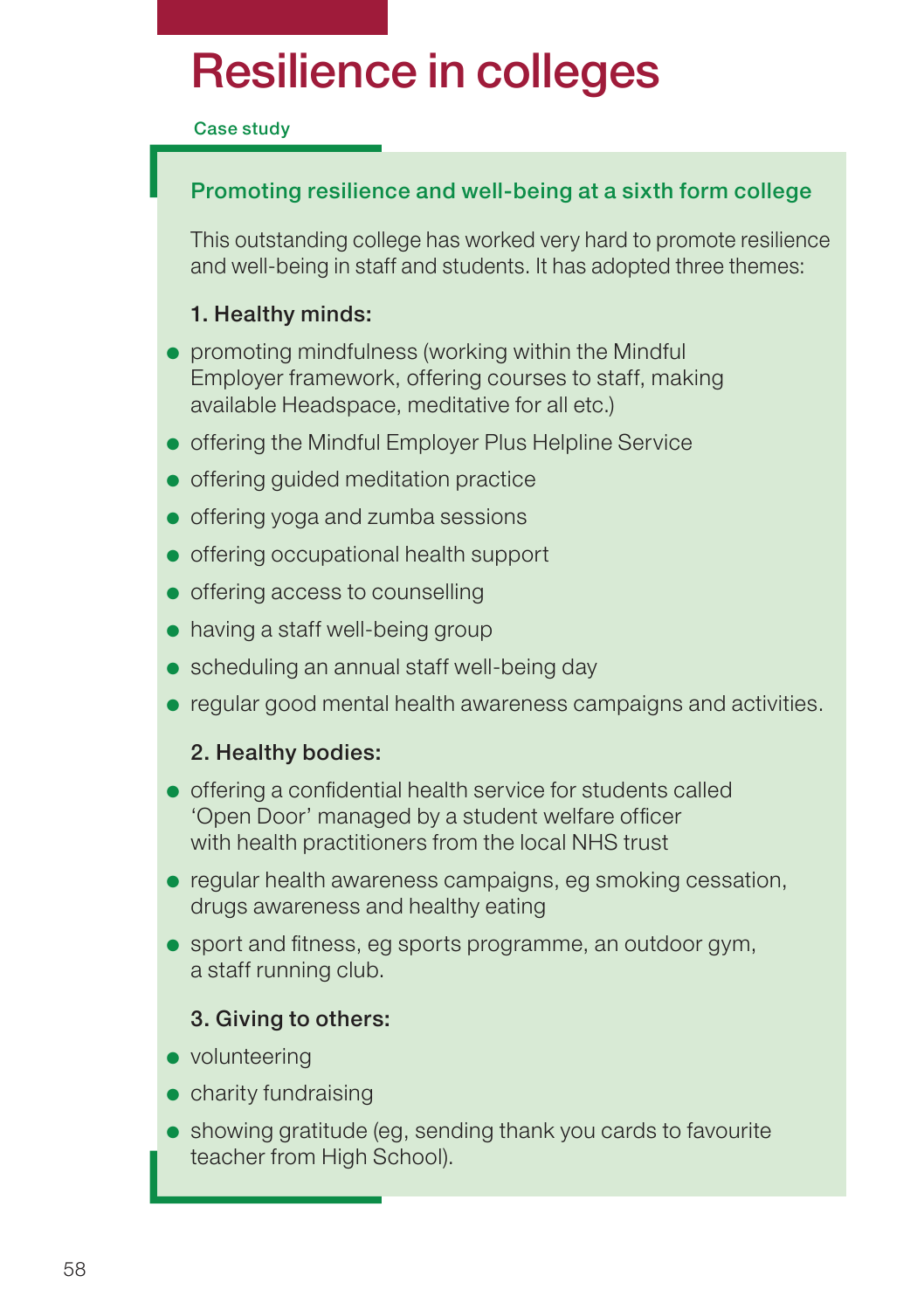#### Institutional resilience in a sixth form college

An INSET on vision and values resulted in a vision of 'becoming an outstanding, inclusive, Catholic sixth form college'. The values agreed were valuing the individual, celebrating learning and raising aspirations. To develop them we needed to build students' literacy, confidence and self-belief. Due to the college's locality near to another sixth form college with selective entry criteria, there were relatively few students with a high GCSE grade profile (less than two per cent had a GCSE grade profiling averaging grade A or above compared to a sector average of 12%).

Action plans were put in place to develop: literacy skills; teaching, learning and assessment protocols; raising standards and expectations through stretch and challenge with support mechanisms in place; providing significantly more experiences outside the classroom and beyond the boundaries of the local area; celebrating and praising achievements of all kinds.

An award and certification scheme was devised which included awards for students of the month, 100% attendance and assemblies were scheduled during the year specifically geared towards recognising achievements of all kinds, inside and outside the classroom. Students were also invited to weekly staff briefings to share their successes and receive recognition for their achievements.

Also we introduced a Summer Arts Festival, the plan centering around an exhibition of art work. This was expanded to performances of theatre, music, literature and poetry and the showcasing of film and media projects by students. The Summer Arts Festival gave rise to our 'Endeavour Award', which recognises student success in the face of adversity. Every nominated student is celebrated on a display and receives a certificate and vouchers before the overall winner is announced.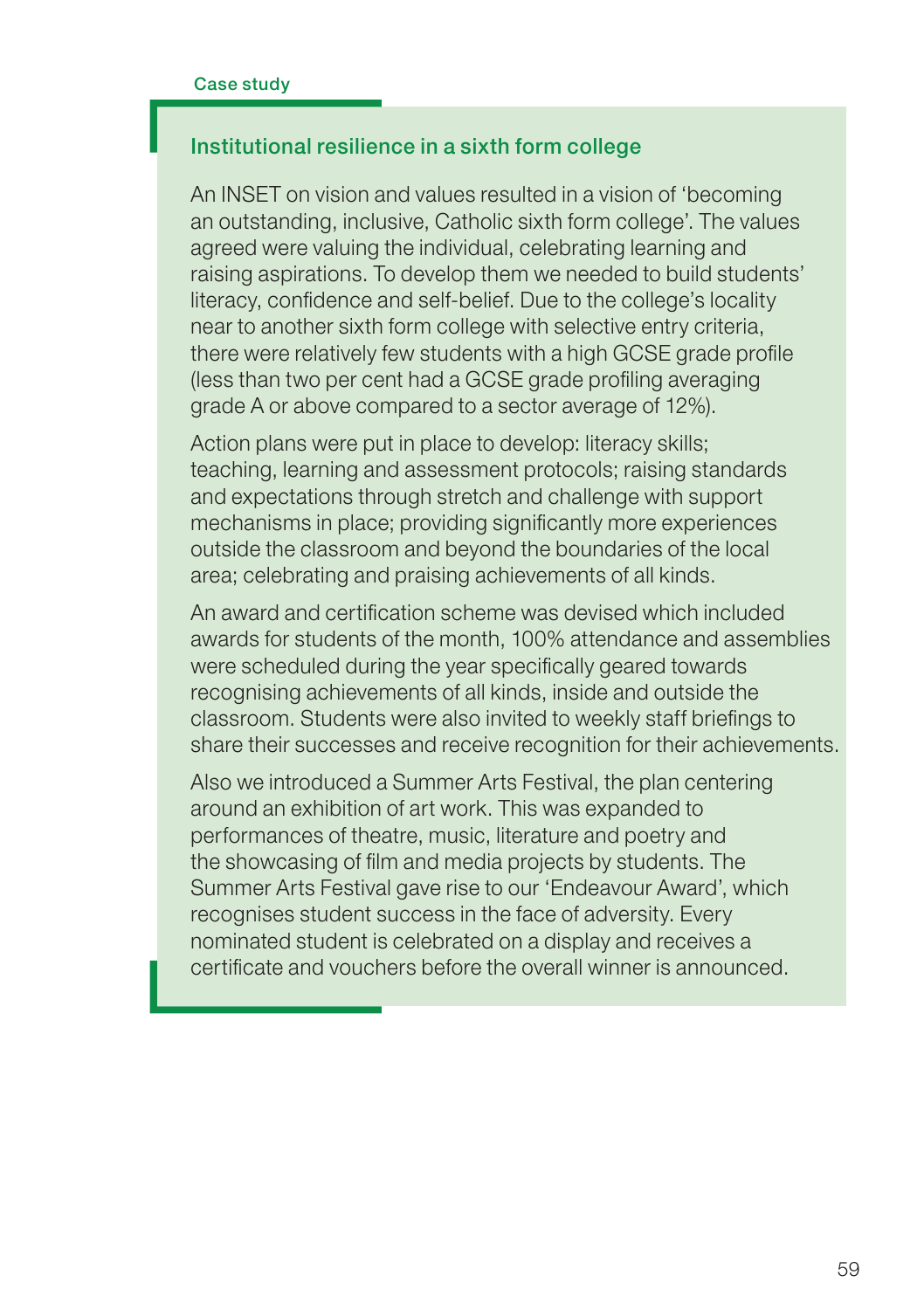#### Collaboration helps resilience – Archdiocese of Liverpool

By working together, organisations can be more resilient and gain strength to fulfil their vision and mission, despite many challenges.

In an area of the north west of England, schools have had a long history of positive partnership working, but essentially the collaborative arrangements could be best described as "loose and informal", something like the "swap-shop" on the characteristic of collaboration diagram (see next page).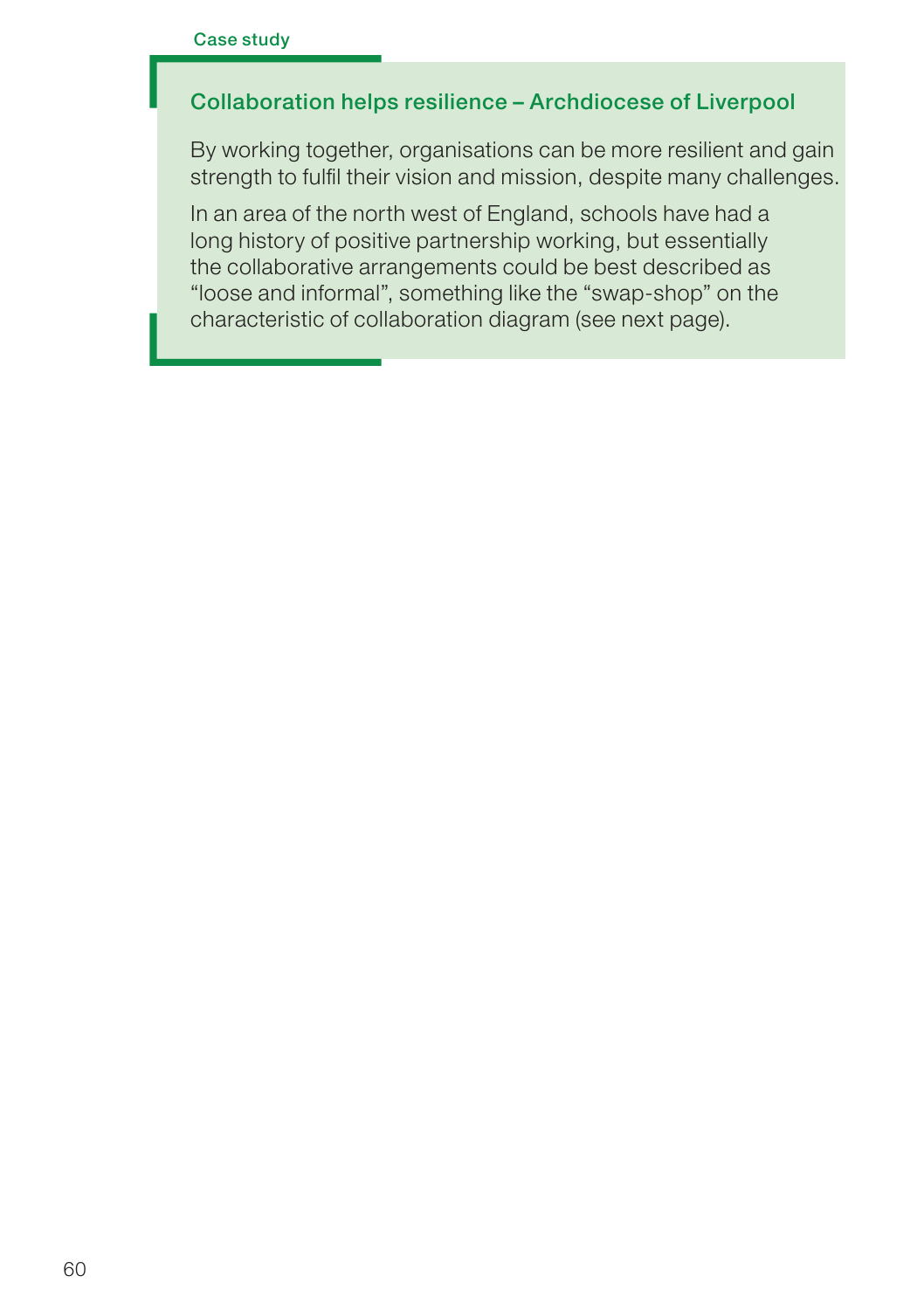# Characteristics of the stages of collaboration

| Level 1<br><b>The Moat</b>                             | At this level, the school/college:<br>is strongly competitive and determined<br>to gain advantage for itself<br>carries historical baggage leading to a determination<br>to avoid partnerships and a refusal to collaborate.                                                                                                           |
|--------------------------------------------------------|----------------------------------------------------------------------------------------------------------------------------------------------------------------------------------------------------------------------------------------------------------------------------------------------------------------------------------------|
| Level <sub>2</sub><br><b>The First</b><br><b>Novel</b> | At this level the school/college:<br>could be at level 1 but may not admit it - difficult to<br>tell if there is a genuine interest in collaboration<br>may feign interest but will find excuses not to engage -<br>'yes but not now' - collaboration is a low priority.                                                               |
| Level <sub>3</sub><br><b>CCTV</b>                      | At this level the school/college:<br>is attracted by the actions of others, wants to know<br>what is going on and does not want to be left out<br>will make a connection, but may be for<br>inappropriate reasons, eg funding<br>joins in but with little conviction and fails to<br>appreciate the real purpose of the collaboration. |
| Level 4<br><b>Fig Leaf</b>                             | At this level the school/college:<br>engages in collaboration but with private<br>reservations and without taking a leading role<br>fails to establish openness and trust -<br>will conceal underperformance.                                                                                                                          |
| Level <sub>5</sub><br>Glasnost                         | At this level the consortium:<br>develops a critical mass of committed partners<br>seeks ways to use resources effectively<br>to avoid 're-inventing the wheel'<br>• actively looks for ways to progress practices.                                                                                                                    |
| Level <sub>6</sub><br>Swap<br>Shop                     | At this level the consortium:<br>• has openness and trust to sharing to meet mutual needs<br>acknowledges differences and individual needs<br>and reconciles them<br>• has forward momentum, is creative and practically focused.                                                                                                      |
| Level <sub>7</sub><br>Co-op                            | At this level:<br>there is genuine ownership within organisations -<br>developments are not entirely principal/headteacher/CEO-led<br>strategies exist to promote trust and ownership of issues<br>across the collaboration to minimise risk to individual partners<br>there is a community sense of resilience.                       |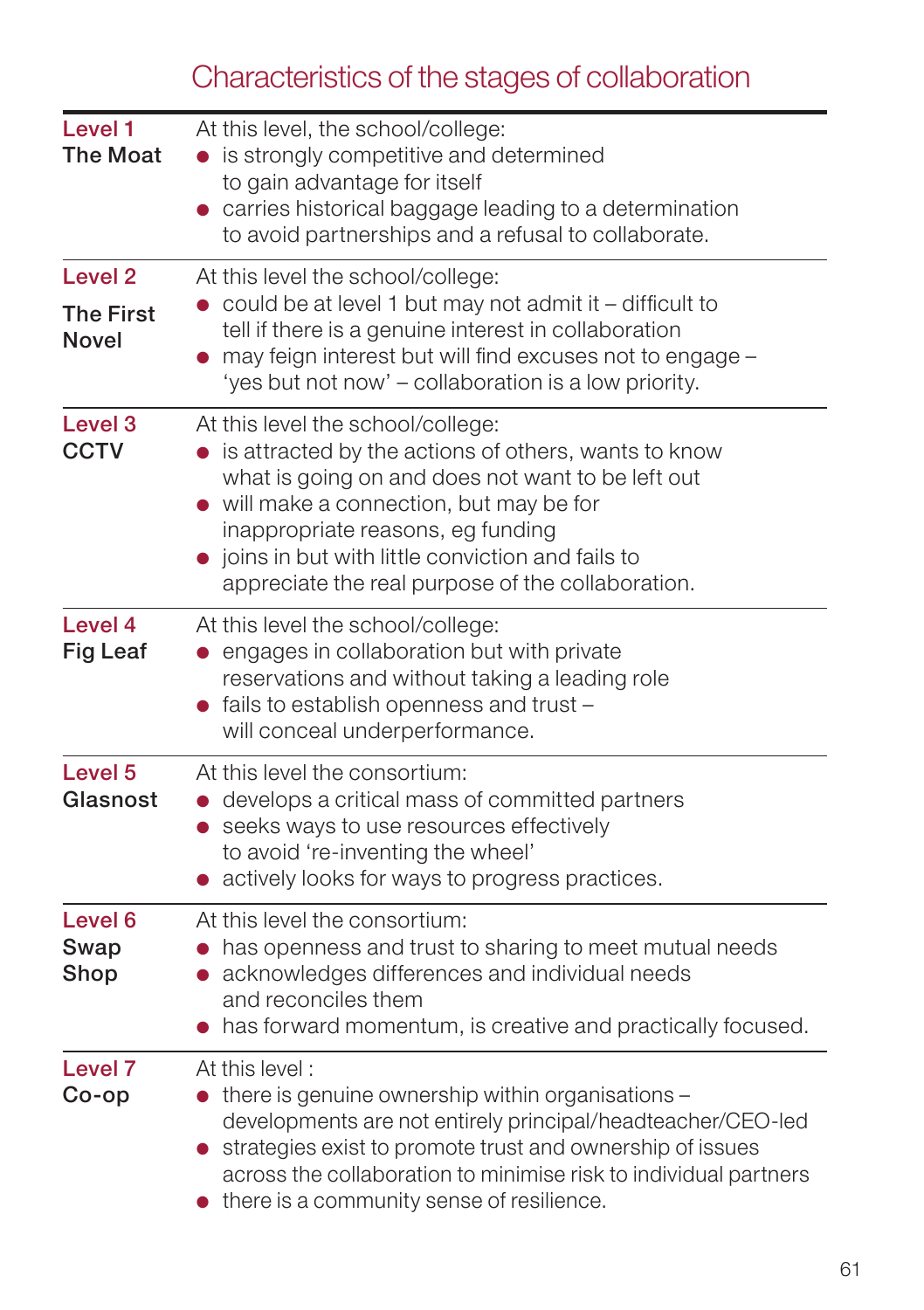More recently, collaboration has become more formal, with the establishment of Schools Direct Companies. especially focusing upon Initial Teaching Training (ITT).

What is now being proposed to further strengthen collaboration is to form a Schools Trust as a registered charity, similar to the "cooperative" stage on the collaboration diagram. This will enable a large community of schools to resist national policies that do not fit well with professional practitioners, understanding of students' real needs.

The main aims of this are to:

- ensure all schools have access to good quality support from others within the trust
- protect the autonomy of schools and their governing bodies to determine their own vision and mission
- $\bullet$  take advantage of the economies of scale at a time when funding cuts will affect all schools.

In essence, the trust can be likened to a hospital where you have treatment to make you better and when you are better you are able to continue developing individually, setting your own purpose and direction.

This is very different from the purely academisation agenda, where schools feel threatened by the consequent loss of freedom and empowerment.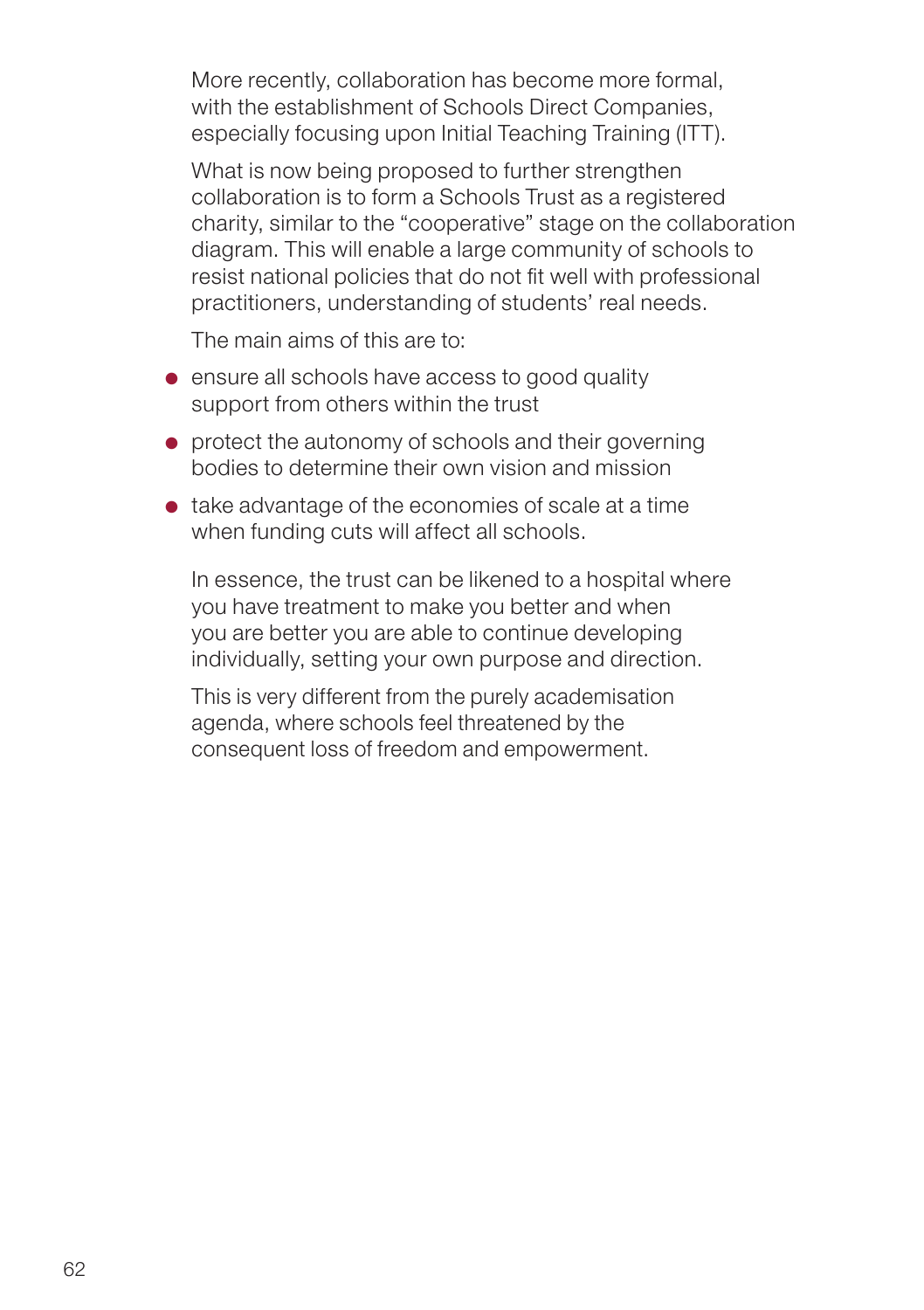

This collaborative approach is very popular with a wide range of schools, most of which are good or outstanding. For the last few years, there have been effective subregional cluster arrangements, which have helped build trust, respect and partnership working.

# Learning points

- There has to be strong leadership with a shared vision, a genuine commitment to collaboration and a willingness to take collective responsibility.
- Synergy, ie greater than the sum of the individual parts, helps build resilience in schools.
- Protecting the autonomy of individual schools under intense and adverse circumstances is a real sign of resilience.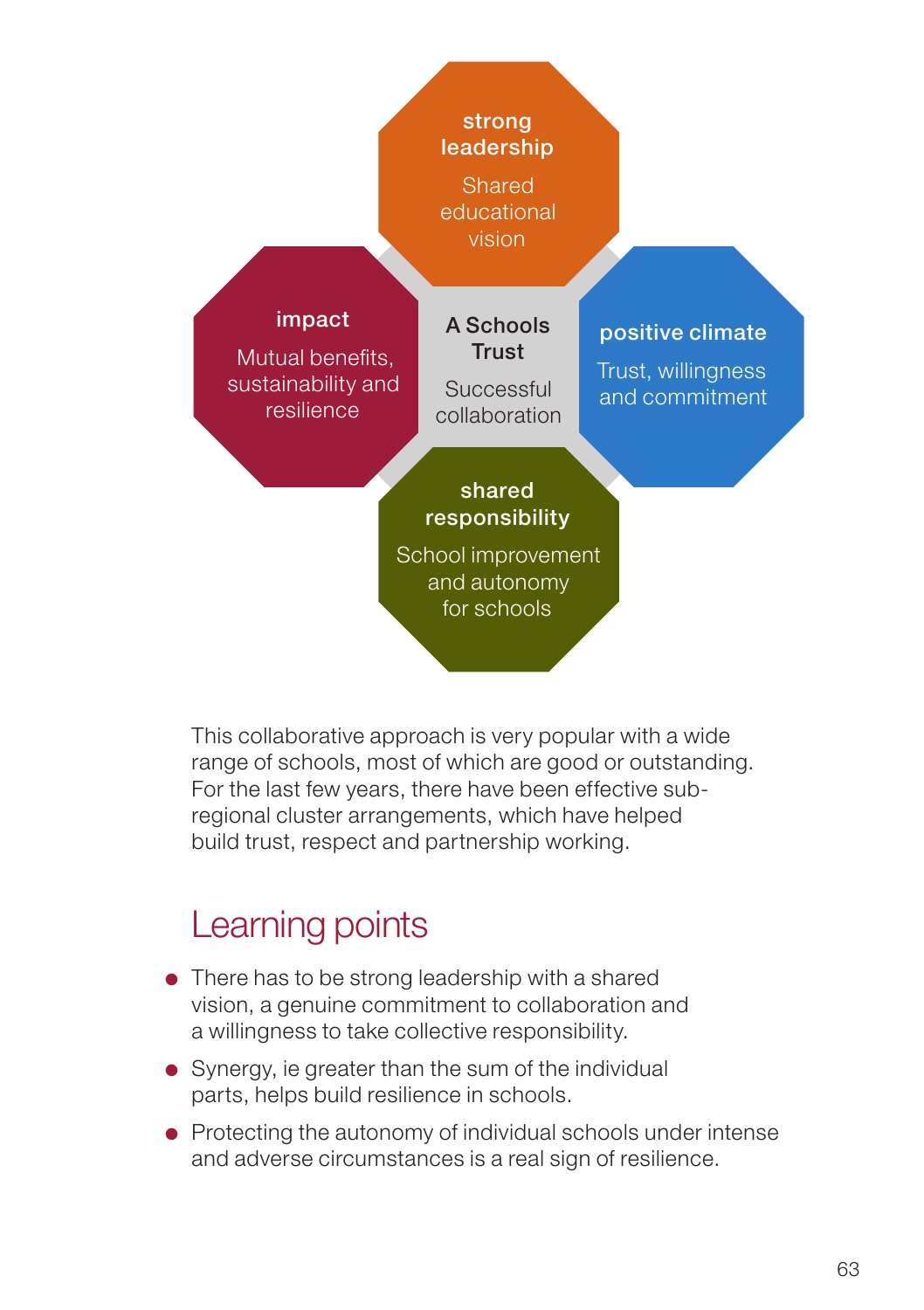The key thing is that we want to do the job as well as we can and do it in a way which we think is right for our communities. We believe we can be stronger and more resilient by working together.

Secondary headteacher

# Key points

- Your integrity is your shield. Protect it at all times, and it will protect you.
- $\bullet$  Keep your vision in mind when times are tough  $-$  there is often a much bigger reason behind everything you need to do.
- Don't make hasty judgements about people from what you have heard, been told, or observed during when taking on a new leadership role. Sometimes it can take a while to ascertain a person's true character. Some who resist at first might just need time to see that you share common values, and can make trusted allies.
- Build, and tap into, trusted support networks, and make sure you give as much as you get when someone else is having a difficult time.
- A lot of the job is telling people things they don't want to hear, but it does help a lot to be honest in a sensitive manner.
- Try not to react to events if you have time to respond in a considered manner. If you don't appear to have time, try and make it.
- The truth usually comes out in the end, and justice is often served.
- How you manage situations will be scrutinised by the often silent majority. Keep things fair and operate within policy guidelines. They are not just pieces of paper.
- Keep your perspective and sense of reality in challenging times. The sun will come up tomorrow.
- Look after your nearest and dearest: they also deserve care if they are frequently called upon to offer another perspective / shoulder to cry on.
- Smile, make time to enjoy your life and maintain a sense of humour and sense of perspective.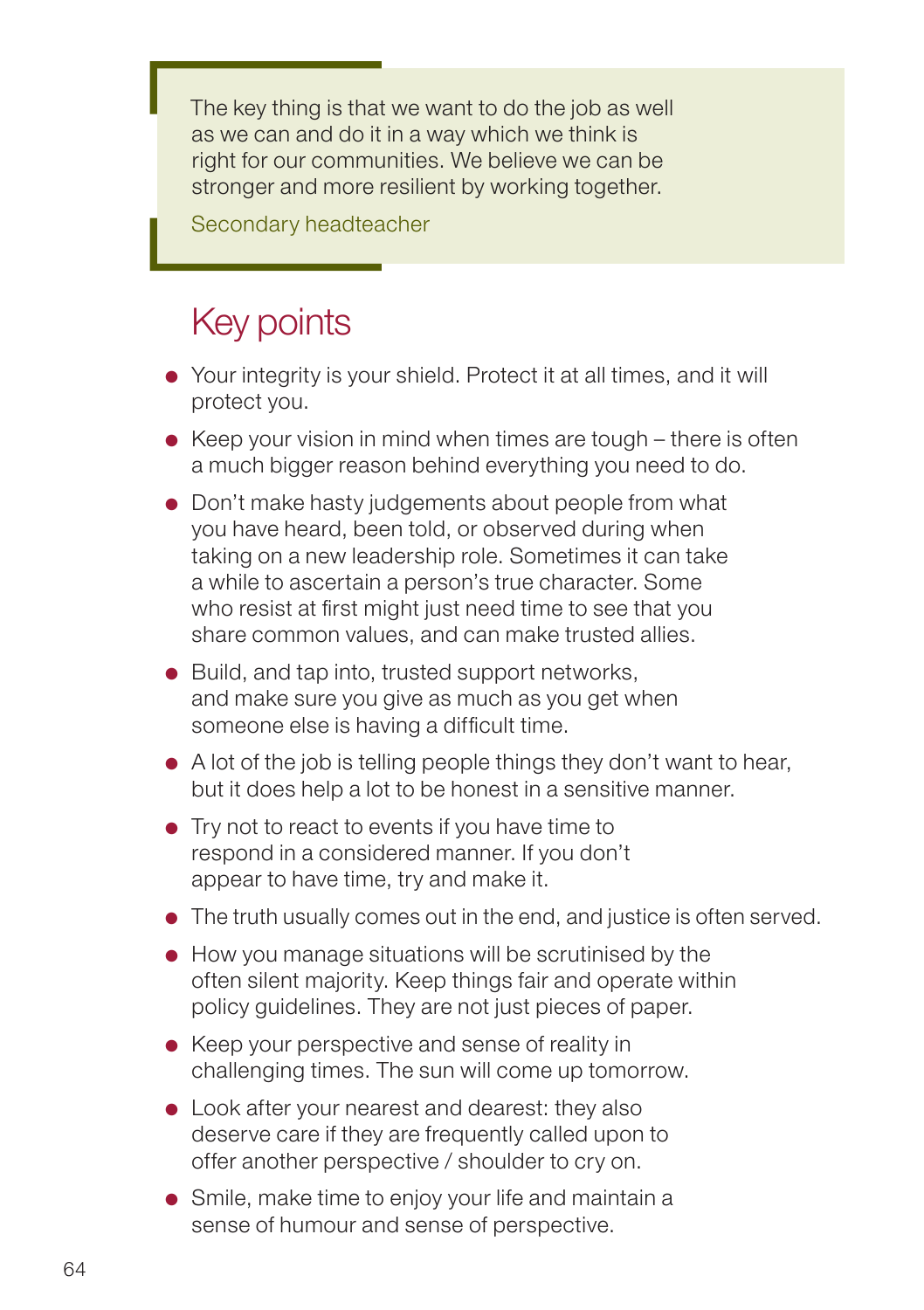# **Conclusion**

Nurturing and sustaining resilience is a critical responsibility of leadership.

Personal resilience is about being able to deal with challenges without them causing you distress. Understanding resilience and how it might be strengthened is often behind efforts to strengthen the resilience of the workforce in difficult and challenging times.

However, personal resilience will only help so far. As a leader you need to develop a culture that is supportive and helpful. There is a limit to which personal resilience will have a positive effect in preventing stress.

Strengthening personal resilience should be seen in the wider context of the well-being and welfare agenda, which helps organisations make the workplace a good place to be.

Ensuring a working environment where people can survive and thrive is key. With these factors in place individuals will not need to call on their personal resilience except for extreme circumstances.

In the educational climate resilience throughout an organisation is critical to success, to maintain well-being and performance under pressure. It is worth emphasising that those personal skills and characteristics that make up resilience can be developed over time, particularly with the right type of leadership.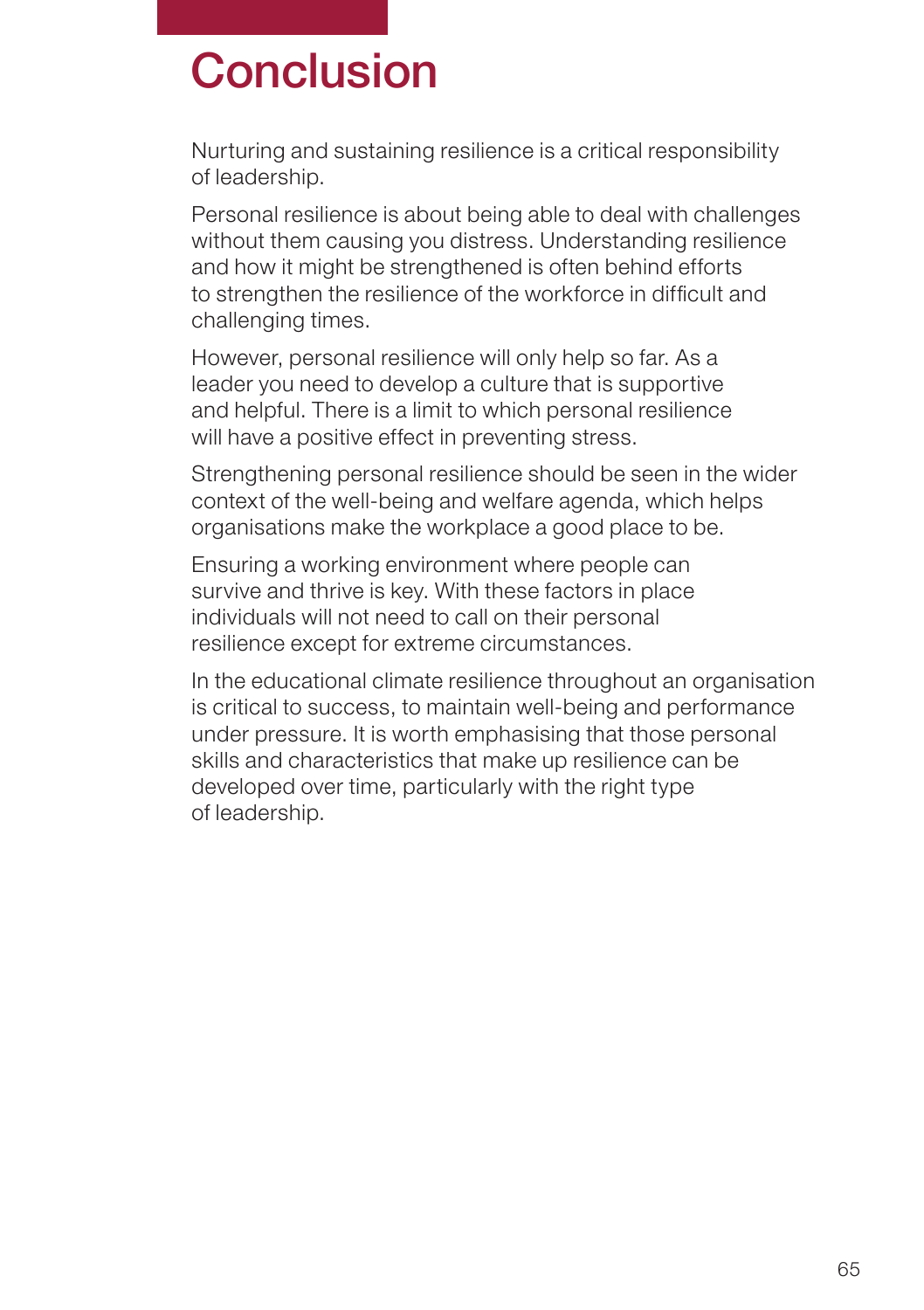# Appendix: stress risk assessment

## When to use this risk assessment

This risk assessment tool is aimed to assist in the identification of potential work pressures or demands which may be causing an individual to perceive they are feeling under excessive pressure or are feeling stressed.

This form can be completed in any of the following circumstances by:

- An individual member of staff who perceives at any time they feel they are working under excessive pressure or other types of demand placed upon them, which they perceive to be having a direct impact on their ability to undertake their role.
- A senior leader or line manager who perceives an employee to be behaving 'out of character' which may be stress related, or perceives they are working under excessive pressure or other types of demand placed upon them, which is having a direct impact on their ability to cope and undertake their role.
- A member of staff returning to work following a period of absence due to stress.
- A senior leader/line manager and employee during part of an annual appraisal.

In each case the employee and their line manager should discuss the outcome of the risk assessment and agree an action plan. The action plan may include making reasonable adjustments to address the perceived stressors, or may indicate 'no identifiable concerns' in which case a statement such as 'review in six months' may suffice.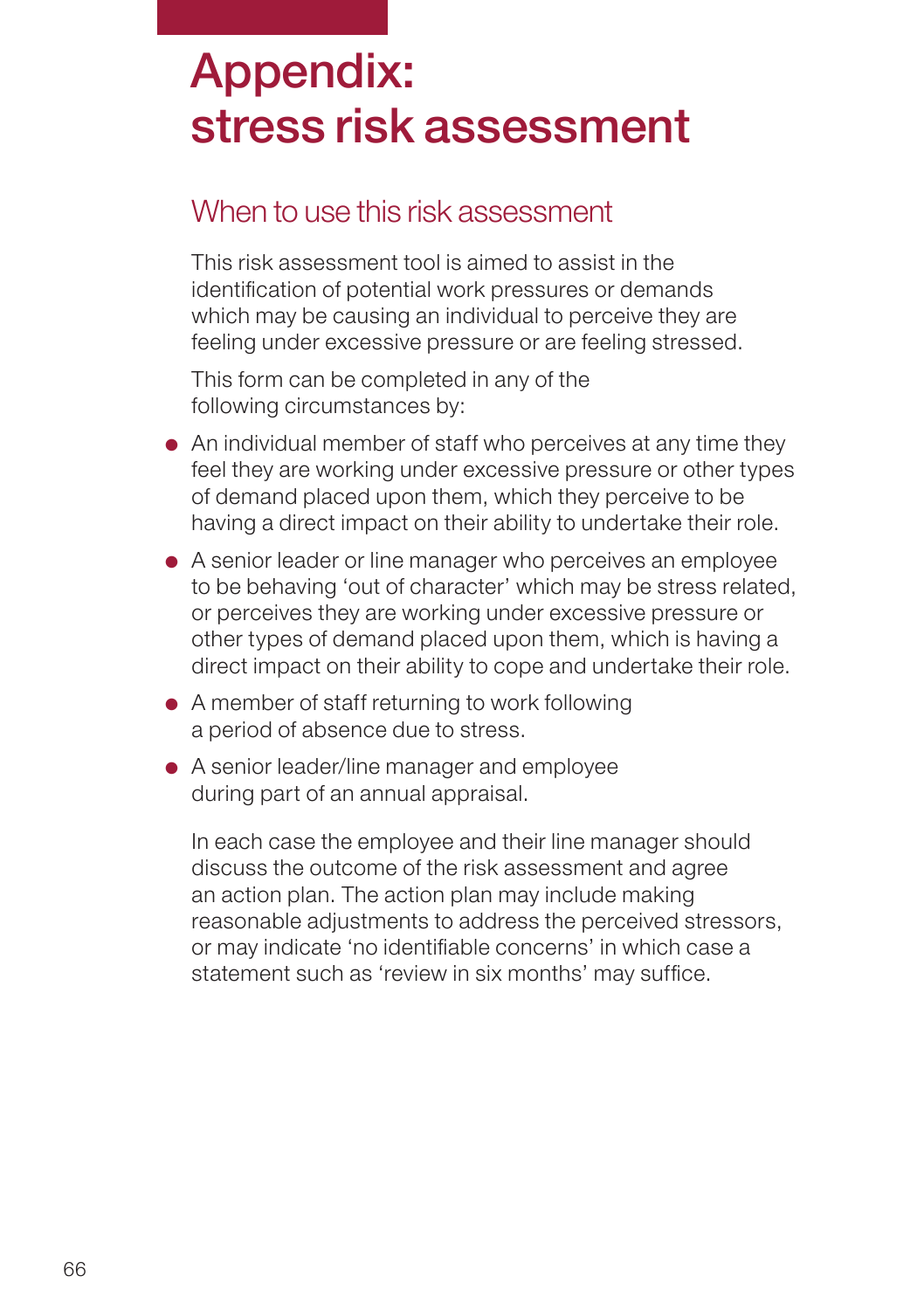If an individual perceives there are workplace stressors when completing this tool, then temporary 'reasonable adjustments' should be considered alongside an action plan to minimise the risk of further harm from those perceived stressors. There is no specific right or wrong method when making reasonable adjustments; these should be agreed between the employee and their line manager. You are encouraged to seek advice from the Head or HR Manager when undertaking a stress risk assessment and agreeing an action plan.

This risk assessment should not be seen as a one-off exercise. If, on initial completion, reasonable adjustments have been made then these should be reviewed at the end of a 4 week period to ascertain their effectiveness.

Please note: This is not a diagnostic tool for medical purposes. It should only be used as a guide to identify perceived or potential workplace stressors/triggers and to assist in the management of these to prevent further harm. If an employee raises concerns in relation to their wellbeing they should be advised to contact their GP.

#### How to complete this risk assessment

Look carefully at each individual answer and for those answered 'Never', 'Seldom' and 'Sometimes' discuss with the member of staff to try and identify their concerns. Record your results in the outcomes section and complete the Action Plan.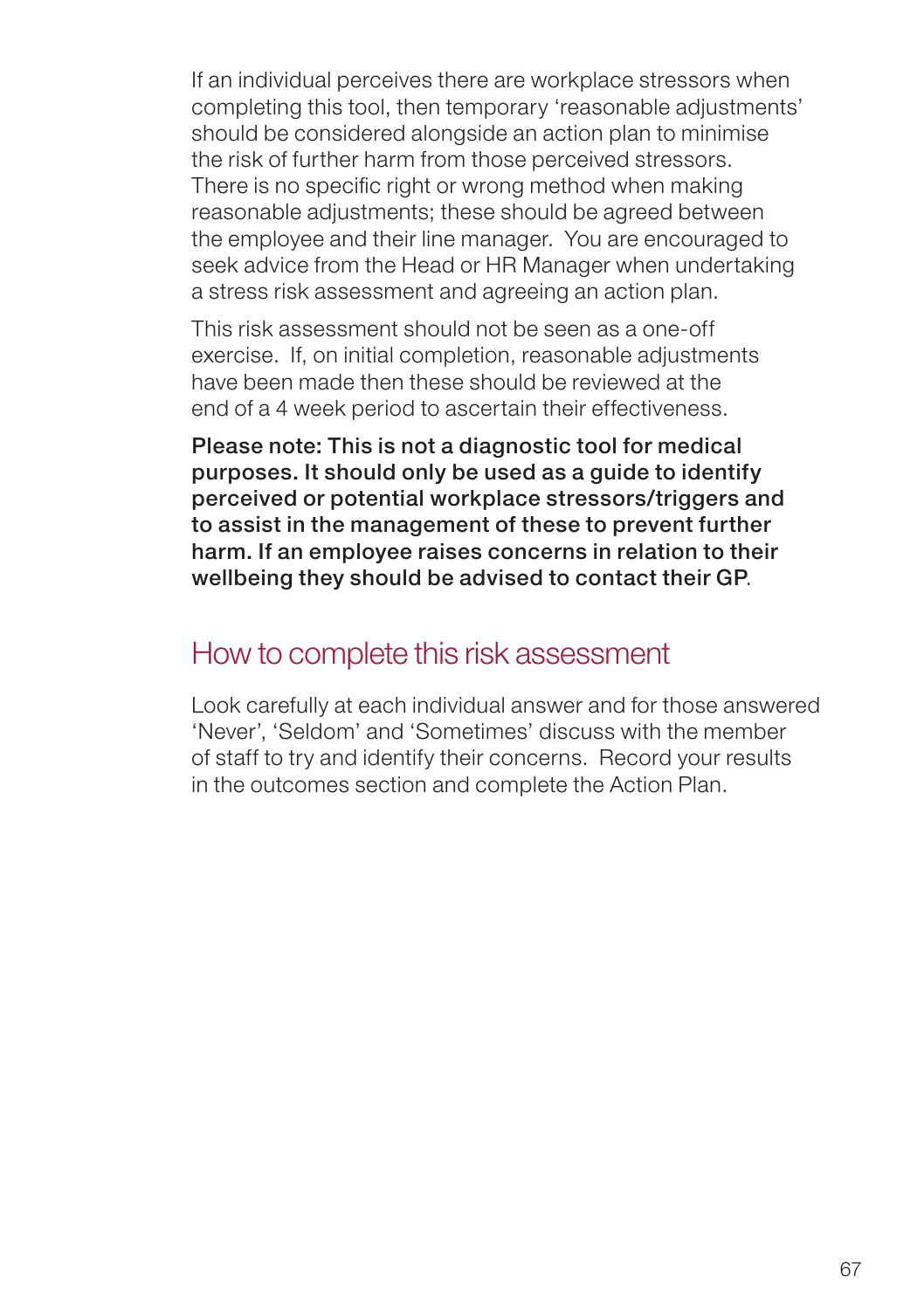# Stress Risk Assessment

Please tick the most appropriate answer.

| Change                                                                                                          | <b>Never</b> | Seldom | Sometimes | Often | <b>Always</b> | Role                                                                                                                                                  |
|-----------------------------------------------------------------------------------------------------------------|--------------|--------|-----------|-------|---------------|-------------------------------------------------------------------------------------------------------------------------------------------------------|
| I am provided with<br>information to enable me<br>to understand the reasons<br>for proposed changes             |              |        |           |       |               | The School provides<br>information to enable me<br>to understand my role<br>and responsibilities                                                      |
| I feel that The School<br>consults me regarding<br>changes and provides<br>opportunities for<br>open discussion |              |        |           |       |               | The School ensures that<br>the different requirements<br>it places upon me are<br>clear and that these are<br>compatible with my role                 |
| I am made aware of the<br>probable impact of any<br>changes to my job                                           |              |        |           |       |               | There are adequate<br>opportunities for me to<br>raise concerns about<br>any uncertainties or<br>conflicts concerning my<br>role and responsibilities |
| I am given training to<br>enable me to facilitate<br>changes within my job                                      |              |        |           |       |               | I have a good<br>understanding of my role<br>and what is expected of<br>me during my duties                                                           |
| I am made aware of time<br>tables for change                                                                    |              |        |           |       |               | My current job role<br>adequately reflects my<br>current job description                                                                              |
| I have access to relevant<br>support during change                                                              |              |        |           |       |               | I know the standards I<br>have to meet in my job                                                                                                      |
| When change is<br>implemented, I feel<br>equipped to deal with it                                               |              |        |           |       |               | I know what I am expected<br>to achieve in my job                                                                                                     |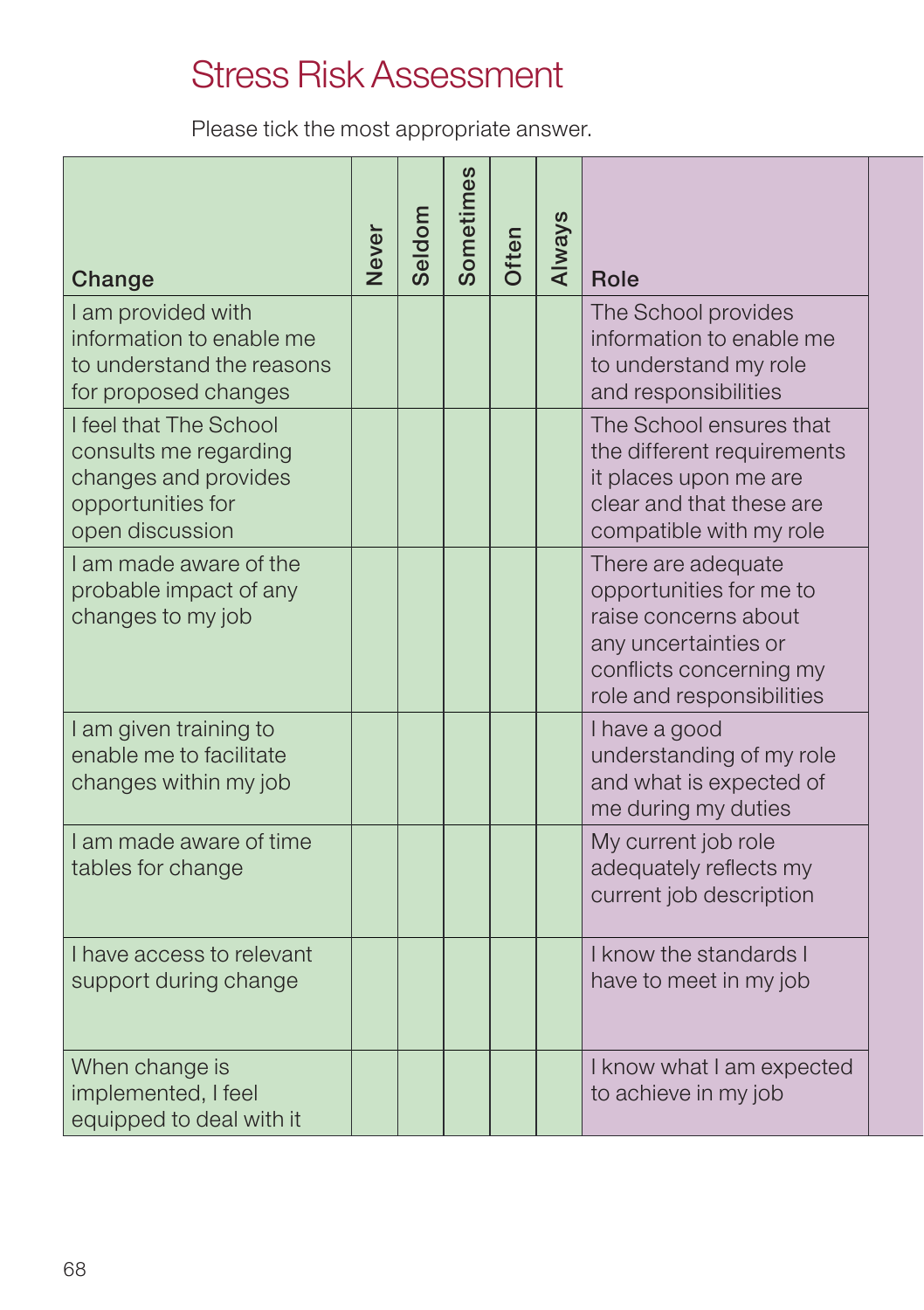| Never | Seldom | Sometimes | Often | <b>Always</b> | Relationships                                                                                                   | Never | Seldom | Sometimes | Often | <b>Always</b> |
|-------|--------|-----------|-------|---------------|-----------------------------------------------------------------------------------------------------------------|-------|--------|-----------|-------|---------------|
|       |        |           |       |               | The School promotes<br>positive behaviours at work<br>to avoid conflict and ensure<br>fairness in the workplace |       |        |           |       |               |
|       |        |           |       |               | I share information relevant<br>to my work with colleagues                                                      |       |        |           |       |               |
|       |        |           |       |               | The School has policies<br>and procedures to<br>prevent or resolve<br>unacceptable behaviour                    |       |        |           |       |               |
|       |        |           |       |               | I feel that managers deal<br>appropriately with reports<br>of unacceptable behaviour                            |       |        |           |       |               |
|       |        |           |       |               | There is a supportive<br>team atmosphere and<br>dynamics between<br>the team are good                           |       |        |           |       |               |
|       |        |           |       |               | If I had a problem I feel<br>that I would be able<br>to approach my line<br>manager/senior leader               |       |        |           |       |               |
|       |        |           |       |               | My team/department<br>works positively together                                                                 |       |        |           |       |               |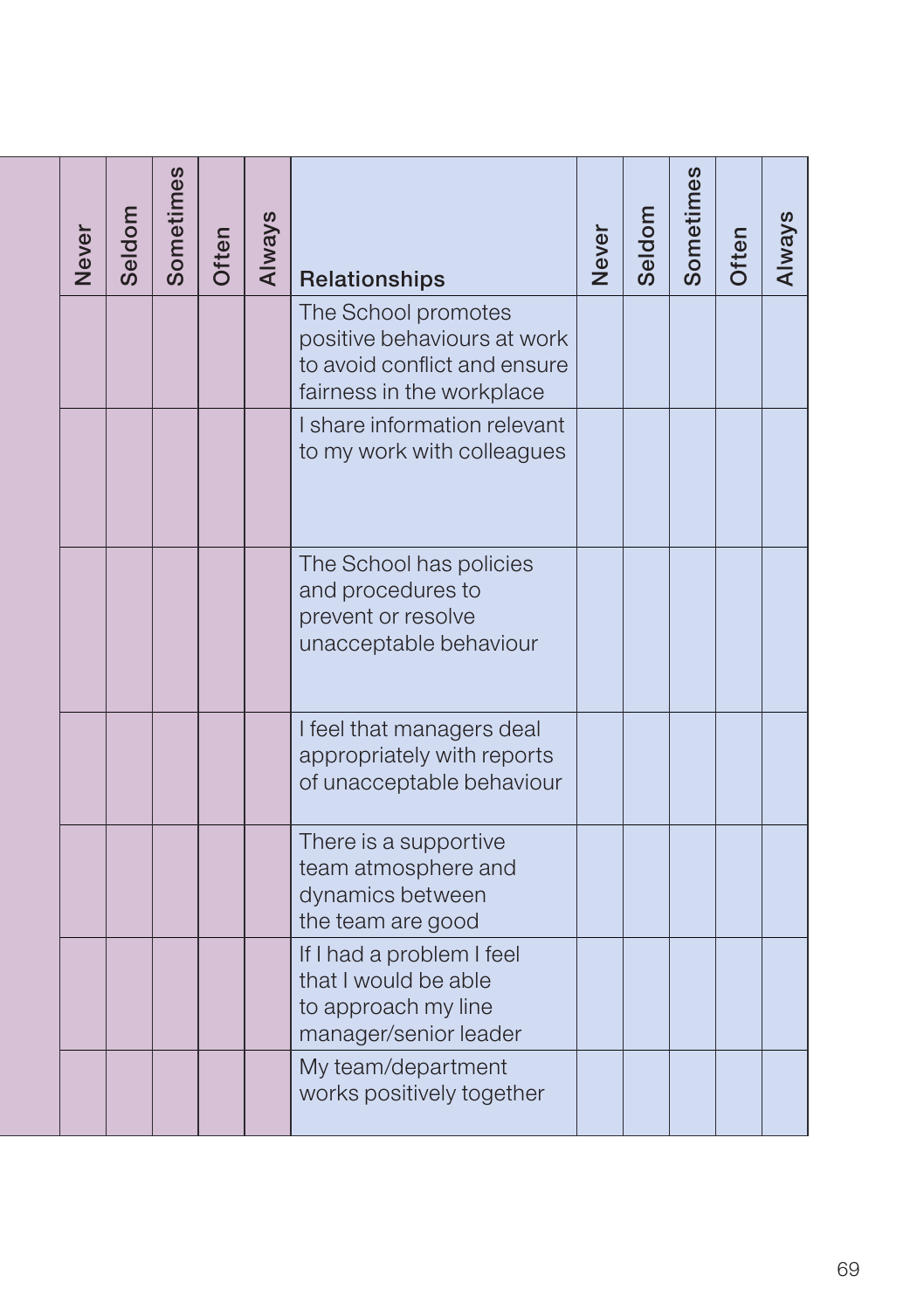## Stress Risk Assessment

Please tick the most appropriate answer

| <b>Demands</b>                                                                                                  | <b>Never</b> | Seldom | Sometimes | Often | <b>Always</b> | Control                                                                                                                      |
|-----------------------------------------------------------------------------------------------------------------|--------------|--------|-----------|-------|---------------|------------------------------------------------------------------------------------------------------------------------------|
| The School provides<br>me with adequate and<br>achievable demands in<br>relation to the agreed<br>hours of work |              |        |           |       |               | Where possible I<br>have control over the<br>pace of my work                                                                 |
| My skills and abilities<br>are matched to the<br>job demands                                                    |              |        |           |       |               | The School encourages<br>me to use my skills and<br>initiative to do my work                                                 |
| I feel empowered to<br>use my full skills and<br>potential abilities at work<br>in the day to day tasks         |              |        |           |       |               | Where possible, I<br>am encouraged to<br>develop new skills to<br>help me undertake<br>new and challenging<br>pieces of work |
| I feel my skills and<br>abilities are used to<br>their full potential                                           |              |        |           |       |               | I am able to take<br>my breaks                                                                                               |
| In general, my job is<br>designed to be within<br>my capabilities                                               |              |        |           |       |               | I am encouraged<br>to raise concerns<br>I may have                                                                           |
| My concerns about<br>my work environment<br>are addressed                                                       |              |        |           |       |               | I have a say in<br>planning my work                                                                                          |
| I regularly only work my<br>annual contracted hours                                                             |              |        |           |       |               | I have opportunities<br>to express my ideas<br>and points of view                                                            |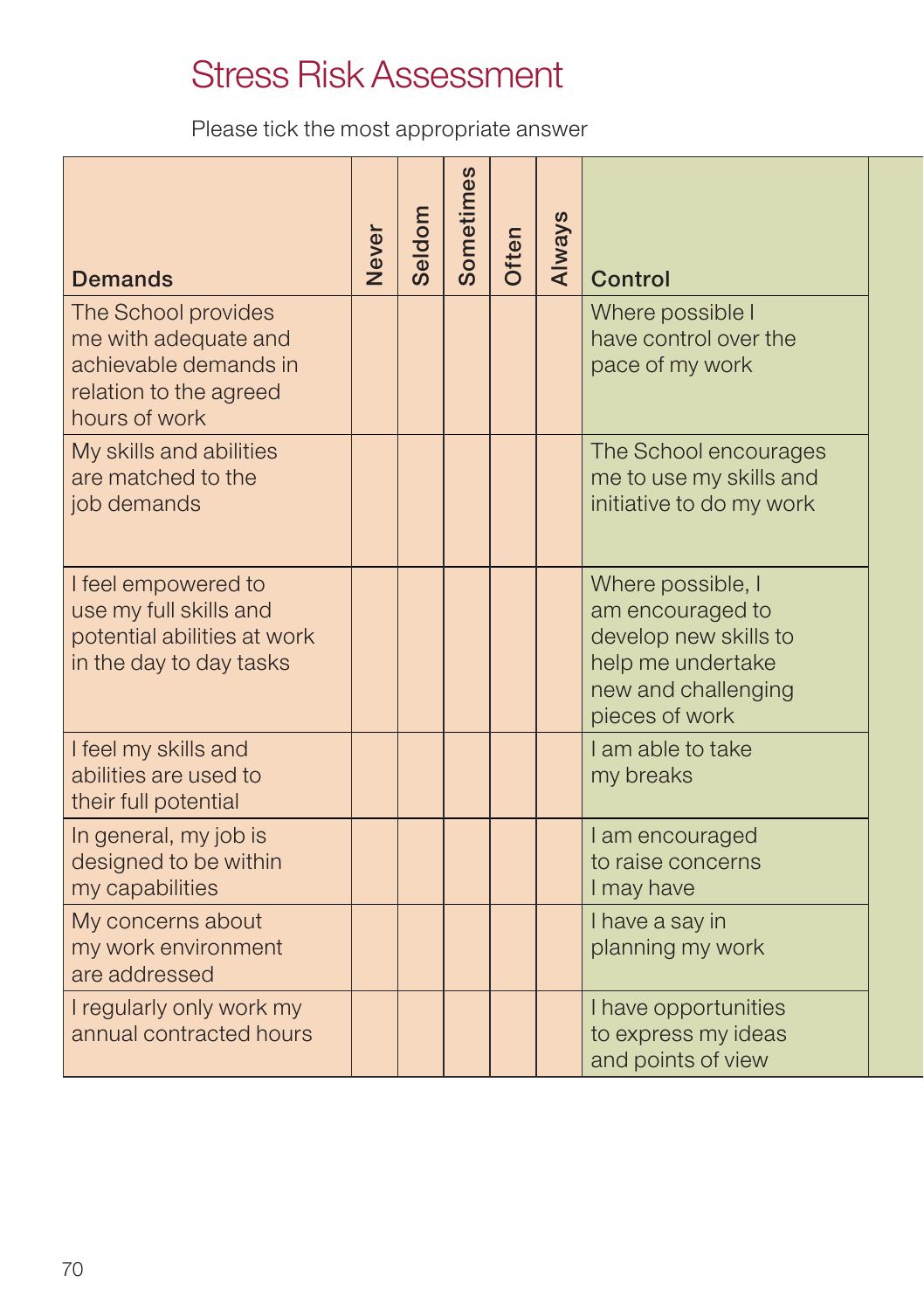| <b>Never</b> | Seldom | Sometimes | Often | <b>Always</b> | Support                                                               | Never | Seldom | Sometimes | Often | <b>Always</b> |
|--------------|--------|-----------|-------|---------------|-----------------------------------------------------------------------|-------|--------|-----------|-------|---------------|
|              |        |           |       |               | The School has policies<br>and procedures to<br>adequately support me |       |        |           |       |               |
|              |        |           |       |               | I feel supported by<br>my line manager                                |       |        |           |       |               |
|              |        |           |       |               | I feel able to support and<br>encourage my colleagues                 |       |        |           |       |               |
|              |        |           |       |               | I know what support is<br>available and how and<br>when to access it  |       |        |           |       |               |
|              |        |           |       |               | I know how to access<br>the required resources<br>to do my job        |       |        |           |       |               |
|              |        |           |       |               | I have regular supervision<br>and appraisal from<br>my line manager   |       |        |           |       |               |
|              |        |           |       |               | I have the right equipment<br>to do my job well                       |       |        |           |       |               |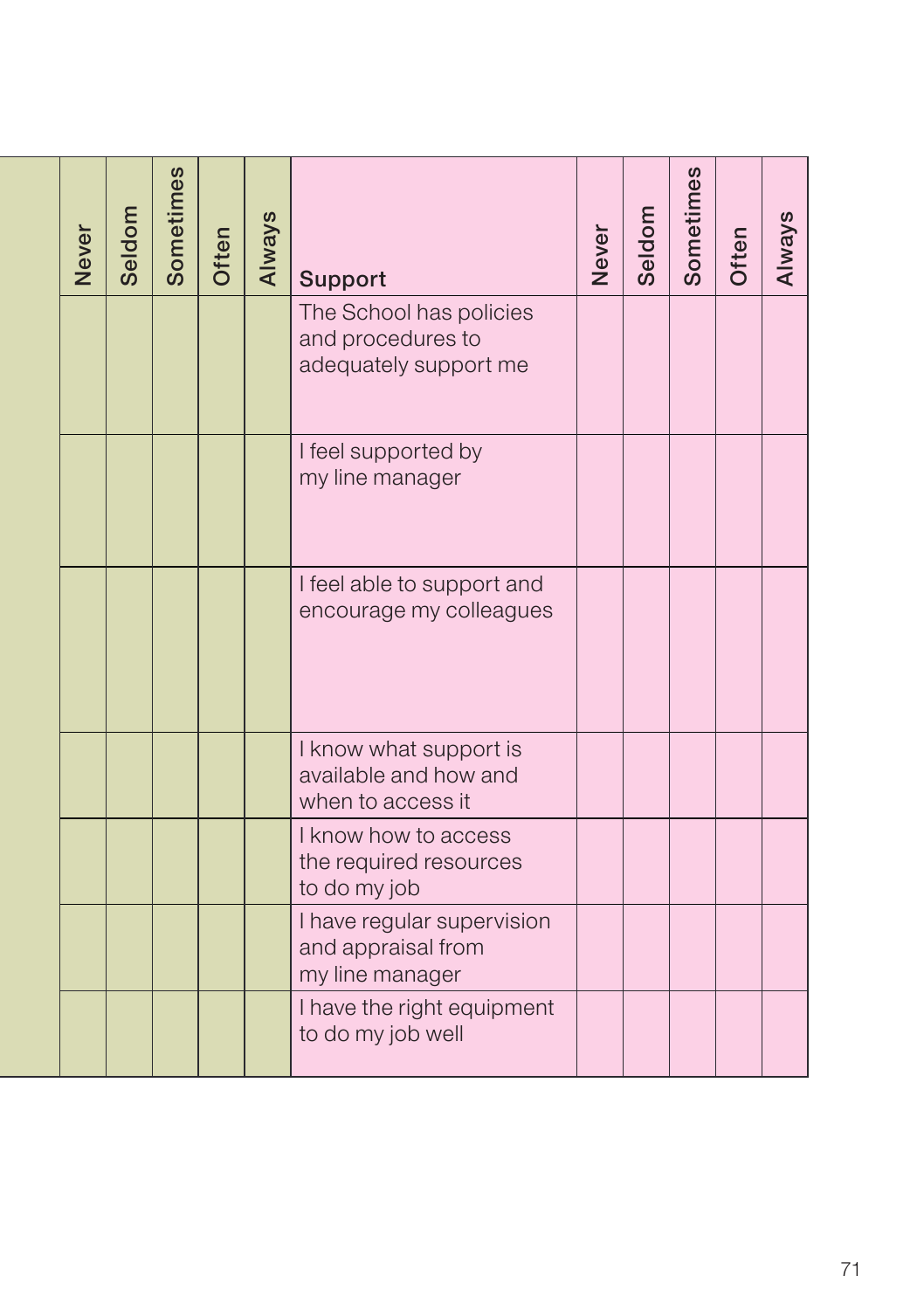#### Personal Stress

If the employee indicates that there are personal triggers that may be impacting upon their perceived stress levels, these should be acknowledged and the employee should be encouraged to seek support from their GP.

#### Outcomes and Action Plan

Use this space to record statements the employee has answered 'never, seldom, sometimes' and the agreed action plan you are putting in place to manage these.

| Perceived Trigger Points (List)                                                                                                                                                |                       |                    |  |  |  |  |  |
|--------------------------------------------------------------------------------------------------------------------------------------------------------------------------------|-----------------------|--------------------|--|--|--|--|--|
| Agreed Action Plan (continue on separate sheet if required)                                                                                                                    |                       |                    |  |  |  |  |  |
| Consider what changes are required to reduce the gap<br>between the current state of perceived beliefs in the question<br>sets and that of the desirable state to be achieved. |                       |                    |  |  |  |  |  |
| <b>Signed Employee</b>                                                                                                                                                         | <b>Signed Manager</b> | <b>Review Date</b> |  |  |  |  |  |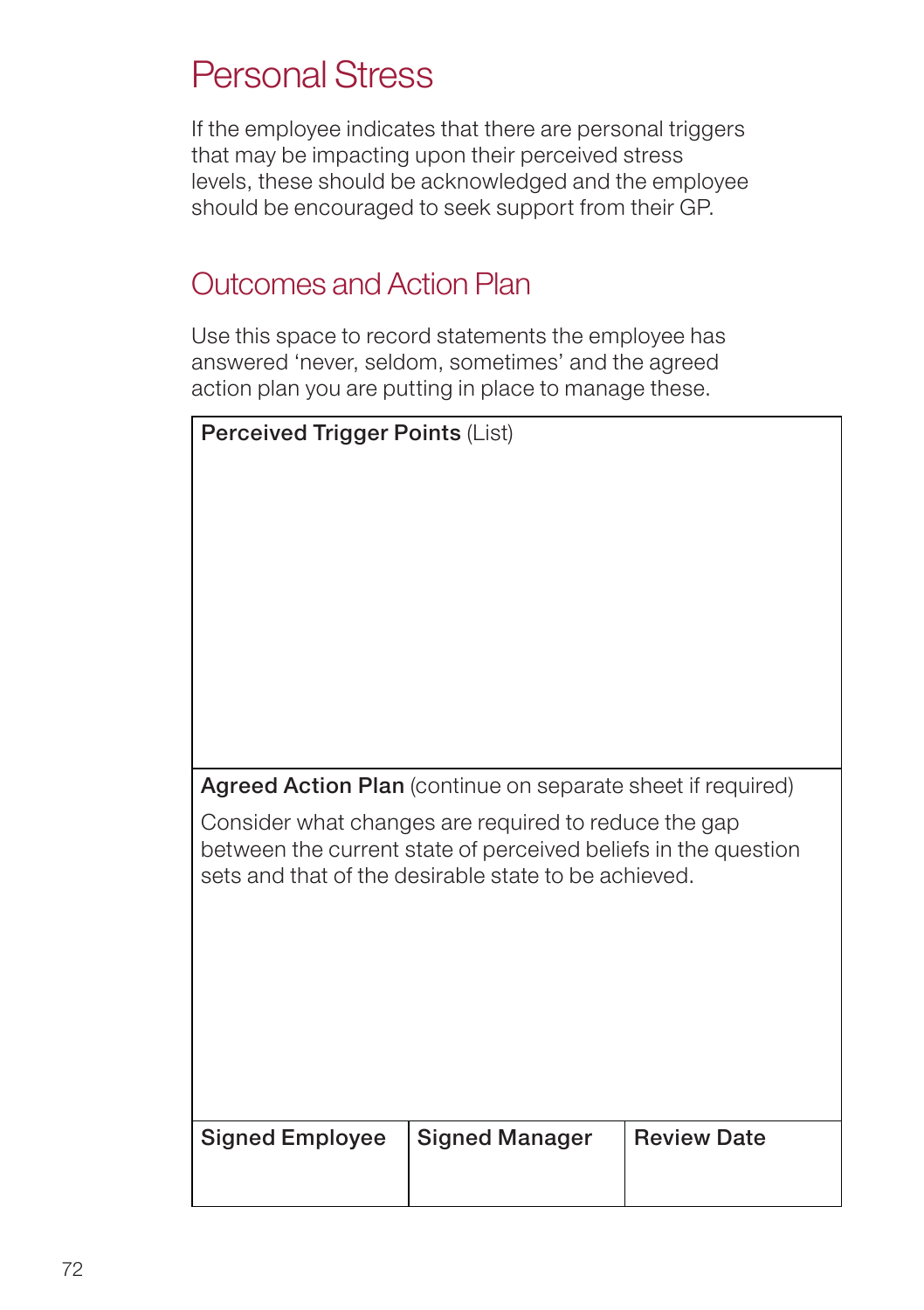### Signs and Symptoms of Stress

| Physical                                                                                                                                                                                                                                                                                                                                                                                                                                                                                                                                 | Psychological                                                                                                                                                                                                                                                                                                                                                                                                                                                                                                       | <b>Behavioural</b>                                                                                                                                                                                                                                                                                                                                                                                                                                                                             |
|------------------------------------------------------------------------------------------------------------------------------------------------------------------------------------------------------------------------------------------------------------------------------------------------------------------------------------------------------------------------------------------------------------------------------------------------------------------------------------------------------------------------------------------|---------------------------------------------------------------------------------------------------------------------------------------------------------------------------------------------------------------------------------------------------------------------------------------------------------------------------------------------------------------------------------------------------------------------------------------------------------------------------------------------------------------------|------------------------------------------------------------------------------------------------------------------------------------------------------------------------------------------------------------------------------------------------------------------------------------------------------------------------------------------------------------------------------------------------------------------------------------------------------------------------------------------------|
| • Over-eating or<br>loss of appetite<br>Frequent indigestion<br>or heartburn<br>Constant tiredness<br>Insomnia<br>High blood pressure<br>Frequent crying<br>or desire to cry<br>Nervous twitches<br>Breathlessness or<br>panic attacks<br>Inability to sit still<br>without fidgeting<br>Muscle tension/<br>headaches<br>Palpitations and<br>sweating<br>Nausea<br>Vague aches<br>and pains<br>Frequent colds,<br>flu, etc<br>Skin irritation, rashes<br>• Pain and tightness<br>in chest<br>Increased<br>susceptibility<br>to allergies | Constant irritability<br>$\bullet$<br>Apathy<br>Loss of sense<br>of humour<br>Difficulty in making<br>decisions<br>Poor concentration<br>$\bullet$<br>Excessive concern<br>about physical health<br>Withdrawal and<br>daydreams<br>Excessive and rapid<br>mood swings<br>Anxiety<br>$\bullet$<br>Inability to feel<br>sympathy with<br>other people<br>Supressed anger<br>Paranoid thinking<br>$\bullet$<br>Reduced self esteem<br>Increased worrying<br>Nightmares<br>$\bullet$<br>Suicidal feelings<br>Depression | Accident proneness<br>$\bullet$<br>Poor work/<br>uncharacteristic errors<br>Aggressive or<br>$\bullet$<br>passive behaviour<br>Increased absence<br>from work<br>Increased alcohol<br>consumption<br>Compulsive behaviour<br>Irritability<br>Talking, walking,<br>eating fast<br>Change in sleep<br>pattern<br>Poor time<br>management<br>Early morning waking<br>Withdrawal<br>from supportive<br>relationships<br>Increased smoking/<br>caffeine intake<br>Lack of holiday<br>planning/usage |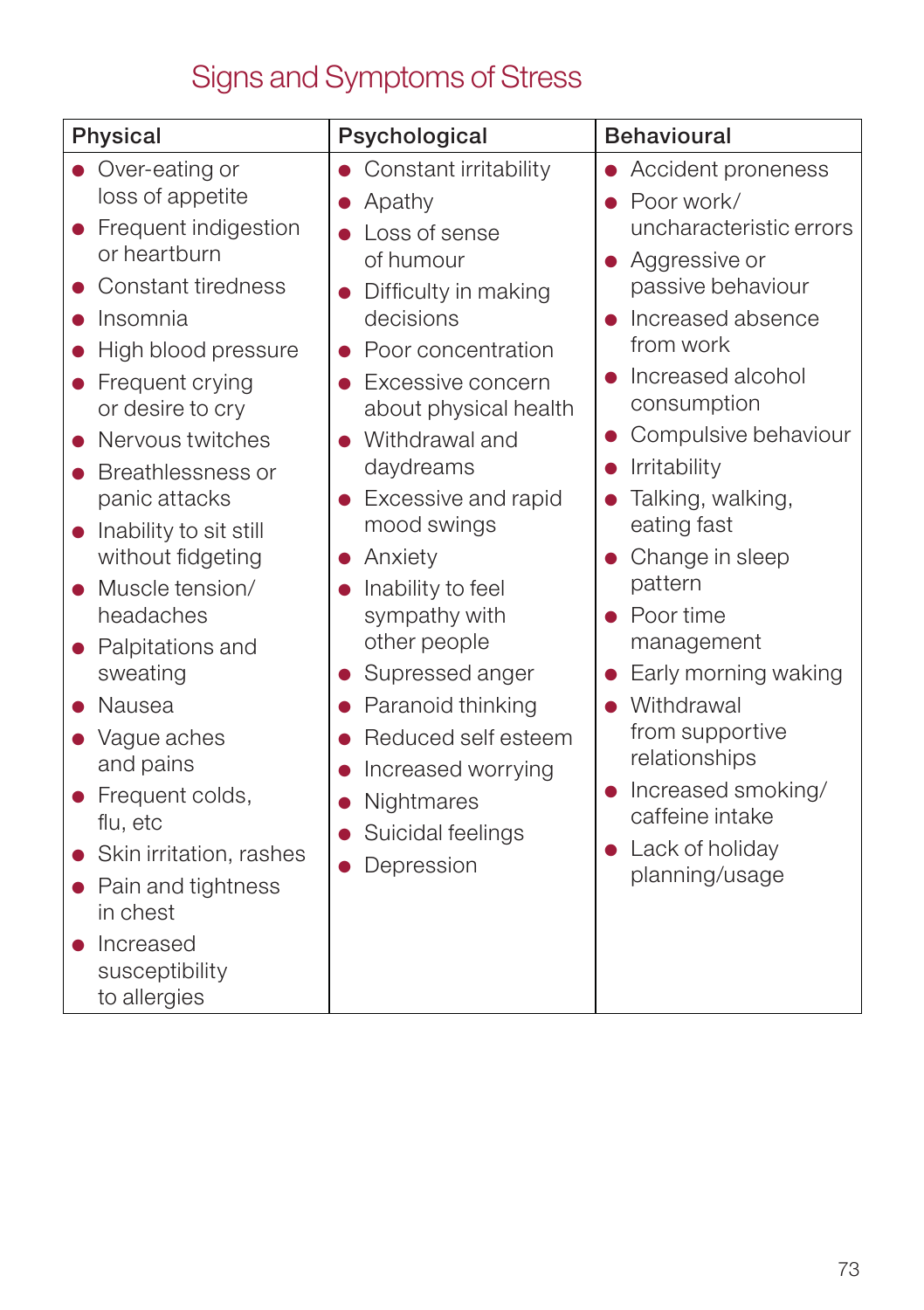#### Health Effects of Stress

| <b>Short Term Effects</b>                  | <b>Long Term Effects</b> |  |  |
|--------------------------------------------|--------------------------|--|--|
| • Loss of appetite                         | • High blood pressure    |  |  |
| • Feeling tired all the time               | • Anxiety                |  |  |
| Headaches                                  | Ulcers                   |  |  |
| Poor concentration                         | • Depression             |  |  |
| • Trouble getting to<br>sleep/early waking | • Thyroid disorders      |  |  |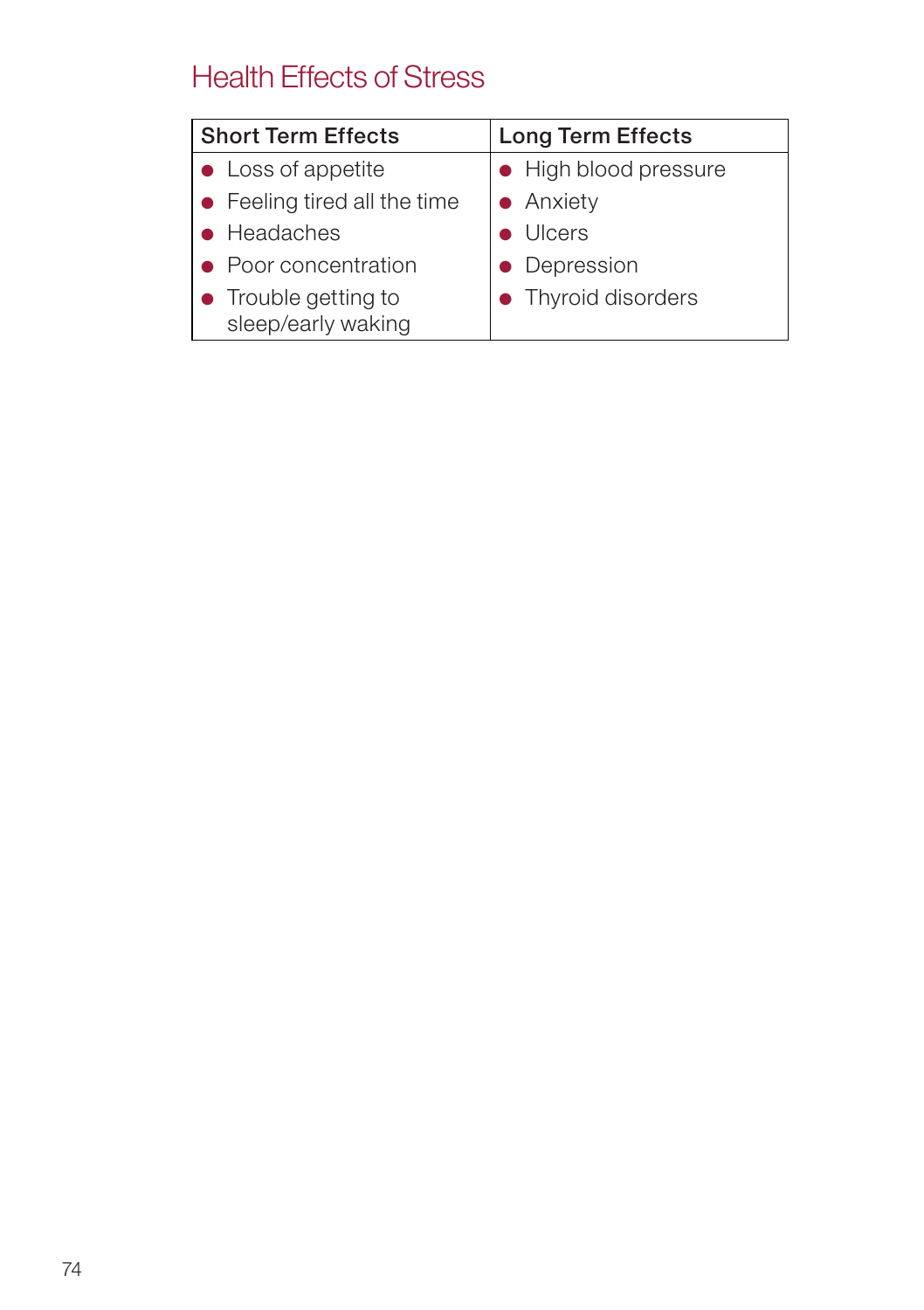# Acknowledgements

Appleby Grammar School Brunswick Infant School, Penrith Truro School Runshaw College Marlborough Road Primary School, Salford Nicola Powell, Primary Matters Huddersfield New College St John Rigby Sixth Form College Tim Warren, Schools Director, Archdiocese of Liverpool Pauline Morris, Promoting Excellence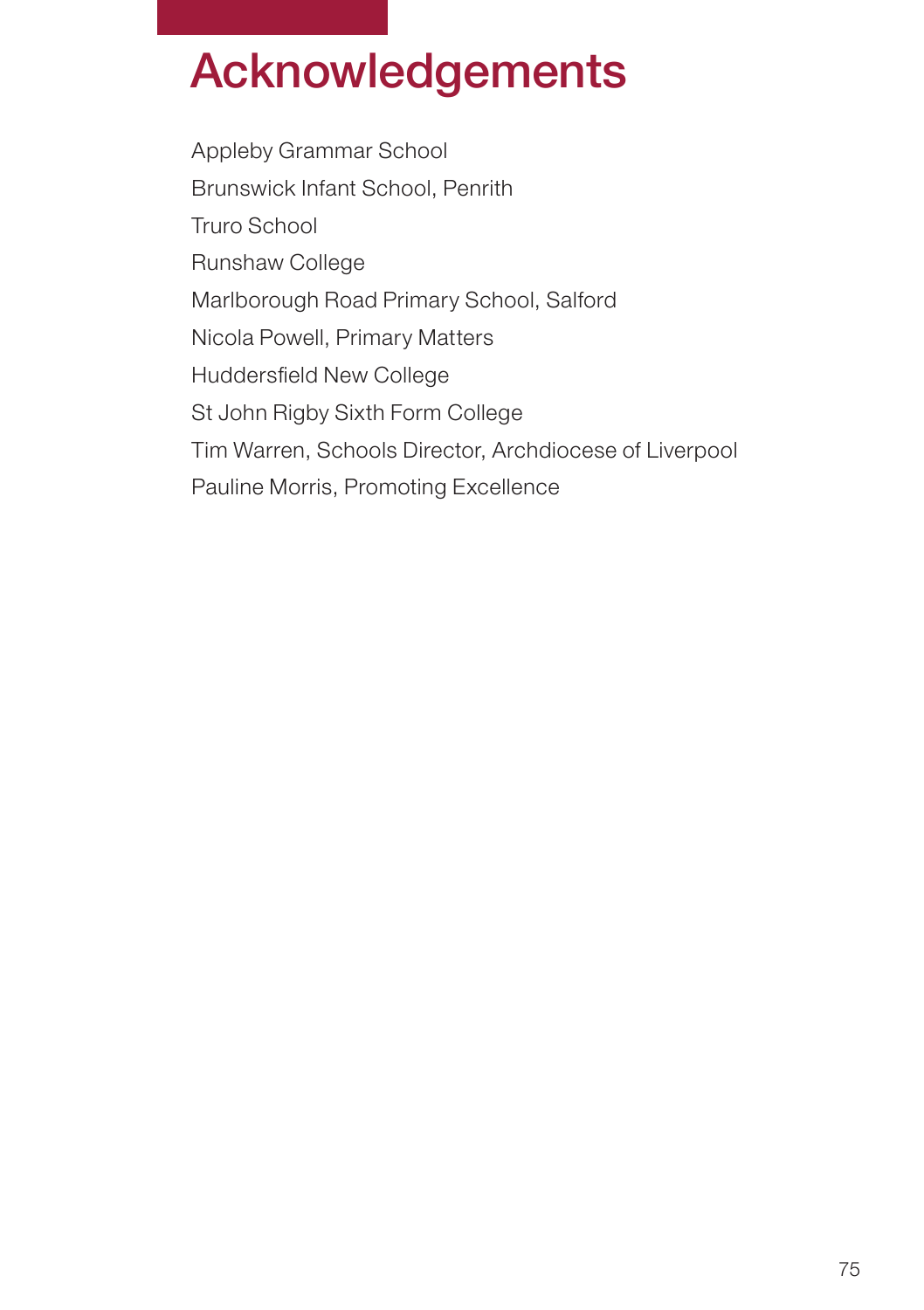## **References**

Beere Jackie (2016) *Grow: Change Your Mindset, Change Your Life*

Duckworth Angela (2016) *Grit: The Power of Persuasion and Perserverance*

Dweck Carol (2006) *Growth Mindset: The New Psychology of Success*

Gibbs Simon and Miller Andy (2011) *Teachers' Resilience and Well-Being: a role for educational psychology* www.tandfonline.com

Goddard, Hoy and Woolfolk (2004) *Collective Efficacy Beliefs: Theoretical Developments, Empirical Evidence, and Future Directions*

Grotberg Edith (1995) *A guide to promoting resilience in children: strengthening the human spirit*

Michael Neenan and Windy Dryden (2002) *Life Coaching: A Cognitive-Behavioural Approach* 

Pemberton Carole (2015) *Resilience: a practical guide for coaches*

Worsley Lyn (2011) T*he Resilience Doughnut. The secret of strong kids*

www.robertsoncooper.com/resilience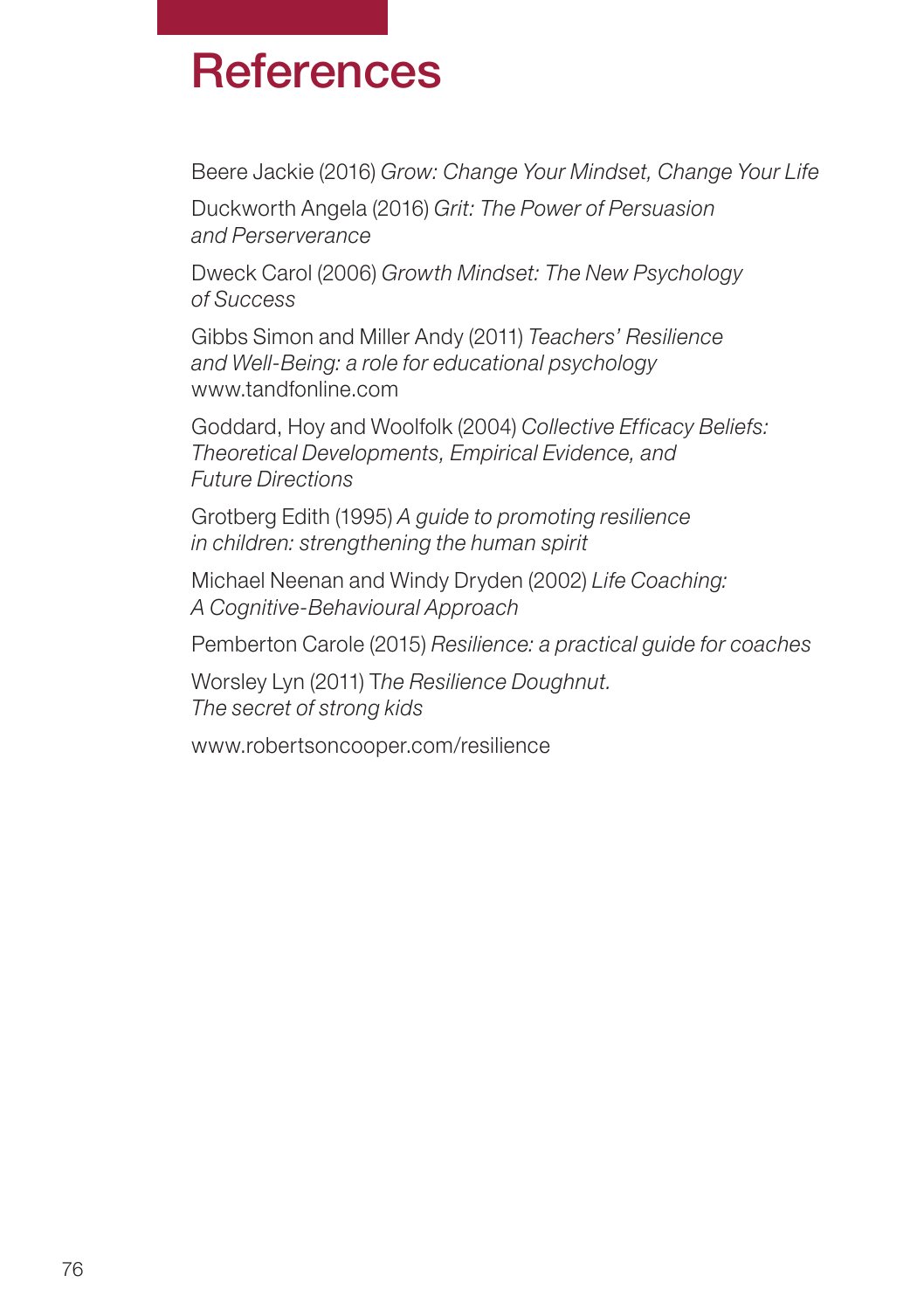